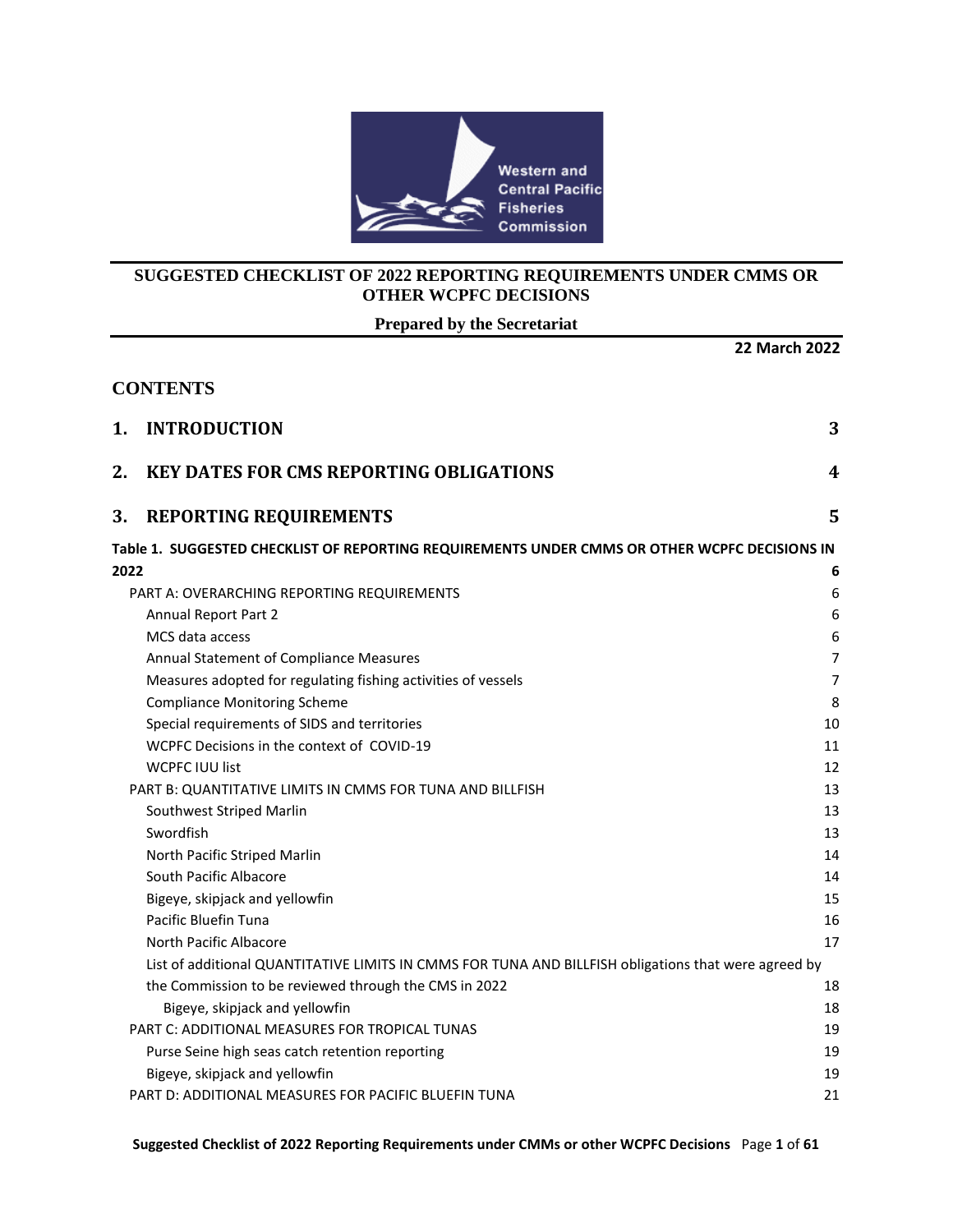| PART E: MITIGATING IMPACTS OF FISHING, INCLUDING ON SPECIES OF SPECIAL INTEREST                          | 22 |
|----------------------------------------------------------------------------------------------------------|----|
| Driftnet prohibition                                                                                     | 22 |
| Purse Seine vessel interactions with Cetaceans reporting                                                 | 22 |
| Marine Pollution reporting                                                                               | 23 |
| Seabird mitigation measure reporting                                                                     | 23 |
| Sea Turtle mitigation measures and related reports                                                       | 25 |
| <b>Sharks</b>                                                                                            | 27 |
| <b>Mobulid Rays</b>                                                                                      | 34 |
| List of extra MITIGATING IMPACTS OF FISHING ON SPECIES OF SPECIAL INTEREST, INCLUDING NON-TARGET         |    |
| SPECIES obligations that were agreed by the Commission to be reviewed through the CMS in 2022            | 35 |
| Purse Seine vessel interactions with Cetaceans                                                           | 35 |
| Sea Turtle mitigation measures                                                                           | 35 |
| <b>Sharks</b>                                                                                            | 35 |
| PART F: OPERATIONAL REQUIREMENTS FOR FISHING VESSELS                                                     | 37 |
| VMS ALC inspections                                                                                      | 37 |
| VMS malfunction reporting                                                                                | 38 |
| Record of Fishing Vessels (RFV)                                                                          | 38 |
| Convention - flag CCM measures and authorisations                                                        | 41 |
| List of extra OPERATIONAL REQUIREMENTS FOR FISHING VESSELS obligations that were agreed by the           |    |
| Commission to be reviewed through the CMS in 2022                                                        | 42 |
| <b>Commission VMS</b>                                                                                    | 42 |
| Record of Fishing Vessels                                                                                | 42 |
| PART G: ACTIVITY RELATED REQUIREMENTS EG OBSERVERS, REPORTING CATCH, TRANSHIPMENTS, HSBI                 | 43 |
| Scientific Data provision                                                                                | 43 |
| Charter Notifications and attribution of catches and effort                                              | 45 |
| Annual Report Part 1                                                                                     | 46 |
| Response to alleged violations                                                                           | 47 |
| Transhipment activities                                                                                  | 48 |
| Transhipment activities - annual fishing activity reporting                                              | 48 |
| High seas transhipment reporting                                                                         | 49 |
| PART H: INSPECTION ACTIVITY RELATED REQUIREMENTS                                                         | 51 |
| VMS ALC inspections                                                                                      | 51 |
| Investigate alleged violations                                                                           | 52 |
| Annual report on implementation - HSBI summary report                                                    | 54 |
| Minimum Standards for Port State Measures                                                                | 55 |
| PART I: OBSERVER ACTIVITY RELATED REQUIREMENTS                                                           | 57 |
| Observer Programme Coordinator                                                                           | 57 |
| Observer coverage and related reporting requirements                                                     | 57 |
| Observer safety                                                                                          | 59 |
| List of extra ACTIVITY RELATED obligations that were agreed by the Commission to be reviewed through the |    |
| <b>CMS in 2022</b>                                                                                       | 60 |
| Bigeye, skipjack and yellowfin                                                                           | 60 |
| Table 2. SUGGESTED CHECKLIST OF ADDITIONAL REPORTING REQUIREMENTS FROM CMMS OR OTHER WCPFC               |    |
| DECISIONS WITH A FUTURE EFFECTIVE DATE                                                                   | 61 |
|                                                                                                          |    |

**Suggested Checklist of 2022 Reporting Requirements under CMMs or other WCPFC Decisions** Page **2** of **61**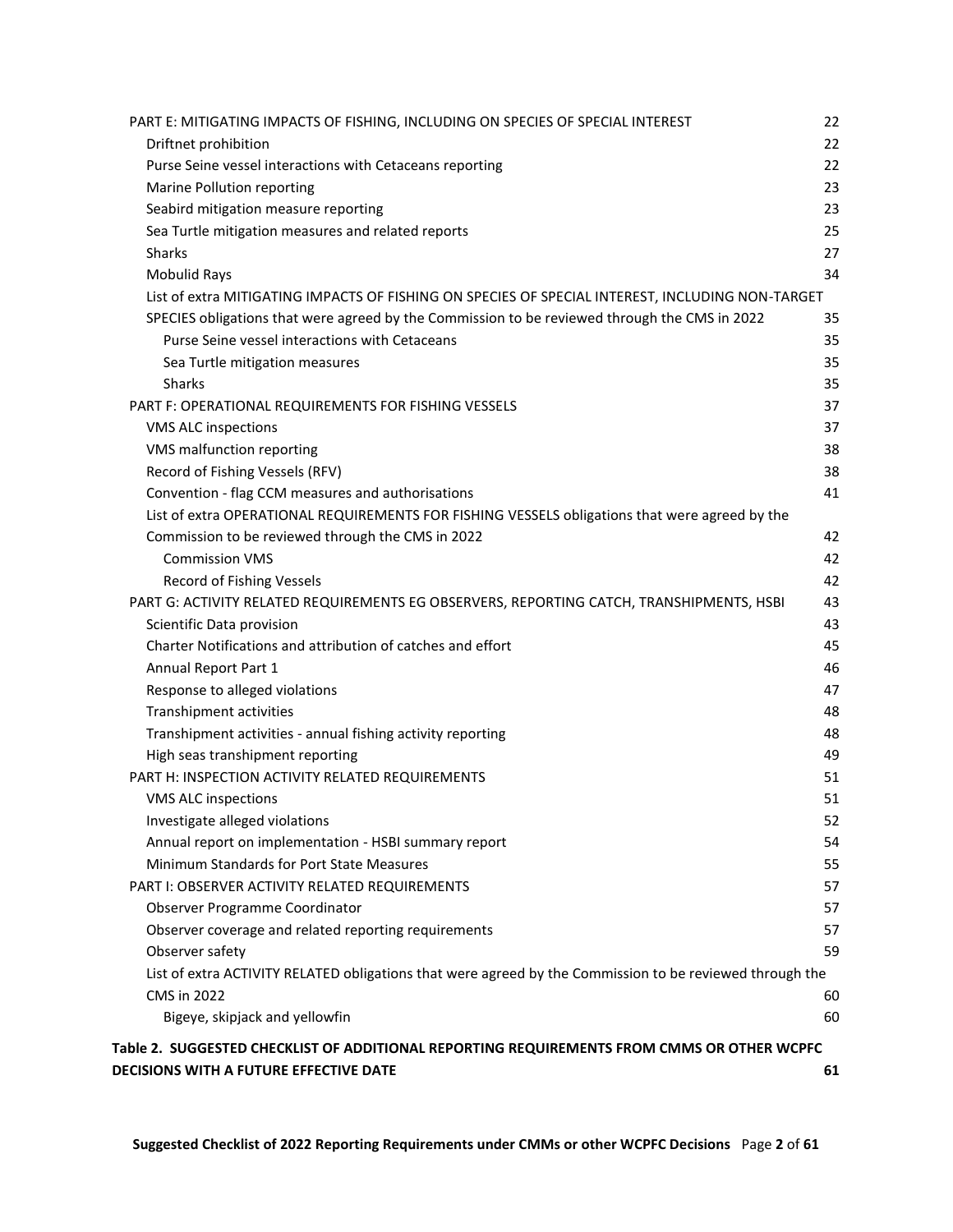### <span id="page-2-0"></span>**1. Introduction**

Under the Compliance Monitoring Scheme (CMS) Members report certain data and information to allow the implementation of CMMs and any trends or issues associated with implementation or the CMMs themselves to be assessed. Many of these reporting requirements are embedded in the Convention, CMMs or other WCPFC decisions. Some of the provisions specify that CCMs are to provide this information in Part 1 or Part 2 Annual Reports, and others are to be reported to the Secretariat by specific dates.

This document gives an overview of these reporting obligations and links them to the different reporting processes, templates (where established) and timeframes. The aim is to assist members to understand the scope of reporting, and how and when they need to report data and information to the Secretariat. Tables give more detail on each reporting obligation, and where the specific data/information for each obligation is to be provided.

Table 1 is a checklist that the Secretariat has updated to assist CCMs with quickly identifying these requirements for 2022 (for RY2021). The requirements in Table 1 are listed in the following order:

- Part A = Overarching reporting requirements;
- Part B = Quantitative Limits in CMMs for tuna and billfish;
- Part C = Additional measures for tropical tunas;
- Part D = Additional measures for Pacific bluefin tuna;
- Part E = Mitigating impacts of fishing, including on species of special interest;
- Part F = Operational requirements for fishing vessels
- Part G = Activity related requirement
- Part H = Inspection activity related requirement
- Part I = Observer activity related requirement

Table 2 is a placeholder for reporting requirements in CMMs that are in effect in future reporting years. As at the time of preparing this update of the suggested checklist, there are no current CMMs with future reporting requirements of note.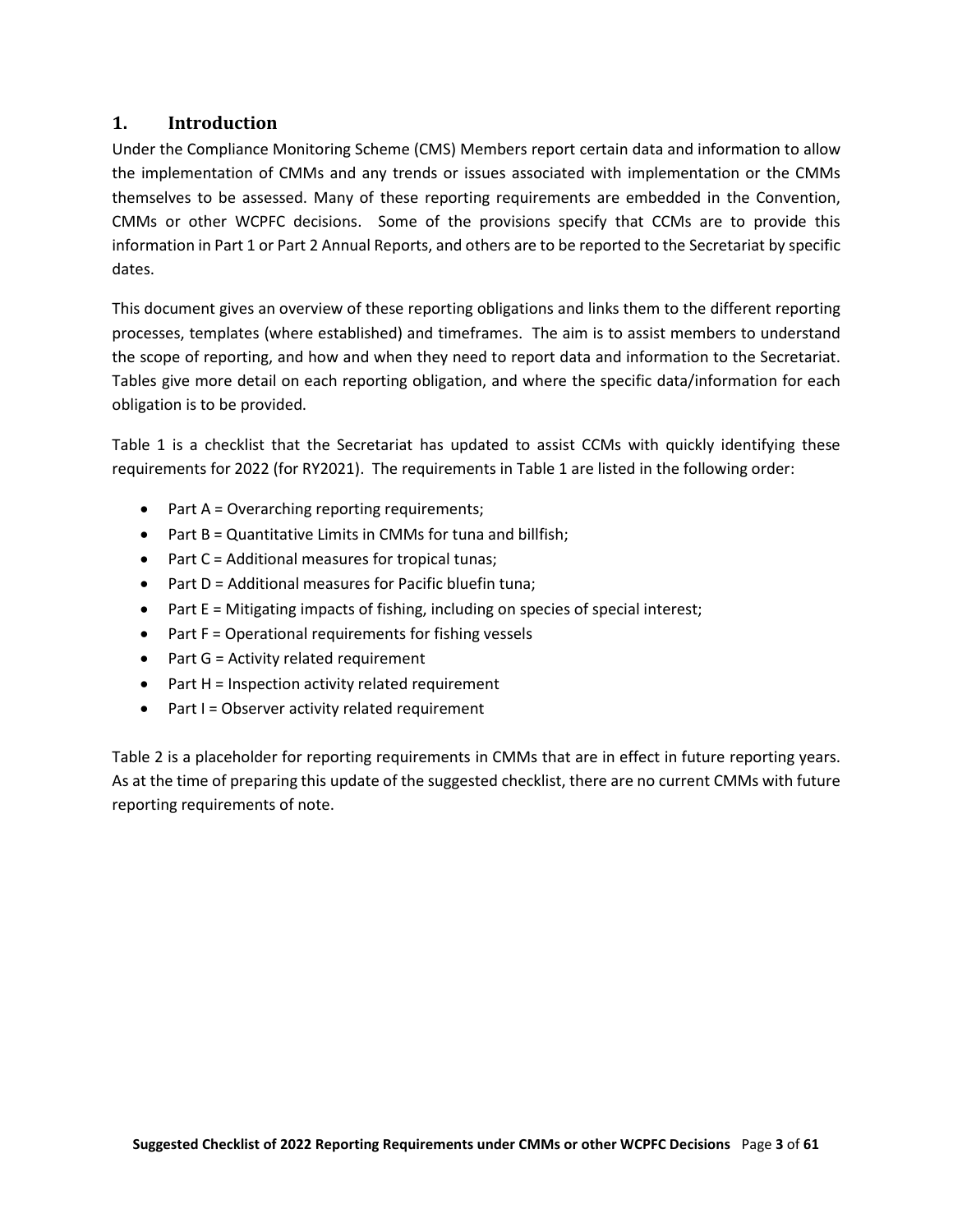## <span id="page-3-0"></span>**2. Key Dates for CMS Reporting Obligations**

The following diagram is an overview of the key CMS processes and shows the timeline for providing each of the reports to the Secretariat. The Annual Reports and CMR reporting templates referred to in this diagram are also referenced in Table 1 below in the column 'AR PART 2 SeqNo (and notes)', identifying where each obligation is reported.



## **Colour Key:**

**Green** and **blue** boxes: due date for CCMs to provide reports to the Secretariat.

**Orange**: due date for Secretariat to release the Compliance Monitoring Report (CMR) for all Members, Cooperating Non-Members and Participating Territories (CCMs).

**Black**: indicate the three key WCPFC meetings. CCMs AR Pt 1 submissions are published as part of SC meeting documents and may be reviewed during the SC meeting. The draft CMR prepared by the Secretariat considering CCMs annual reports and other available data sources, is usually reviewed at TCC and a Provisional CMR is finalized for forwarding to the Commission. The Commission will adopt the final CMR at its regular annual session, usually in December.

*\*\* Note in 2022 the Commission directed that TCC18 dedicate appropriate time to the completion of the CMS Future Work components, and consequently TCC18's (2022) review of the draft CMR and the aggregate tables is deferred to TCC19 (2023). CCMs are still to provide usual annual reporting, including Scientific Data, Annual Report Part 1 and Part 2, and Fished and Did not Fish report. The Secretariat would also prepare a draft Compliance Monitoring Report and aggregate tables drawing from the CCFS system. This arrangement was to address CCM's concerns that consideration of the compliance monitoring report is taking up a lot of time for the TCC with limited time assigned to advance the reforms to the CMS that the Commission has identified necessary to enhance the efficiency and equity of the CMS.*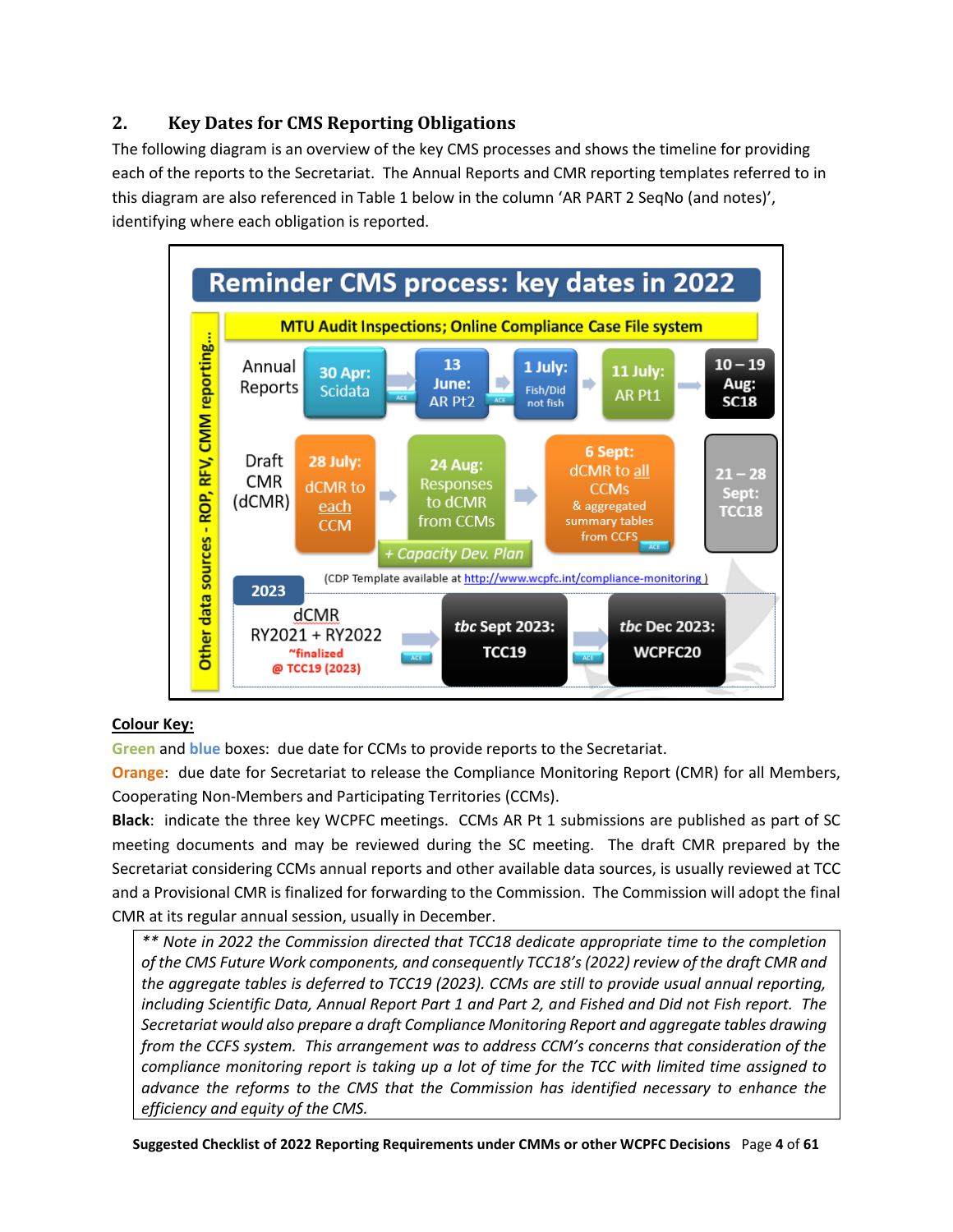A full and current list of WCPFC annual reporting deadlines may be accessed, as an ICAL link and CSV export through the ["Upcoming Events" page within the](https://www.wcpfc.int/calendar/upcoming) [WCPFC website calendar.](https://www.wcpfc.int/calendar/all)

## <span id="page-4-0"></span>**3. Reporting Requirements**

The following diagram sets out the specific RY2021 from the Convention, CMMs or other WCPFC decisions and relates them to the theme groupings that were introduced in 2021 for presenting the CMR outcomes and aggregate summary tables. The theme groupings are also used as the Parts of Table 1 (below). The groupings by theme are designed to simplify how members identify the obligations they need to report on as they work through this checklist to complete 2021 reporting.

For ease of reference:

- i. The heading row for each **PART (A-I)** of Table 1 below has been colour coded according to the below diagram.
- ii. The column 'AR PART 2 SeqNo (and notes)' identifies CMR reporting (as distinct from other reporting such as Scientific Data and Annual Report Part 2 (AR Pt2)) using the colour key and prefix - CMR RY.

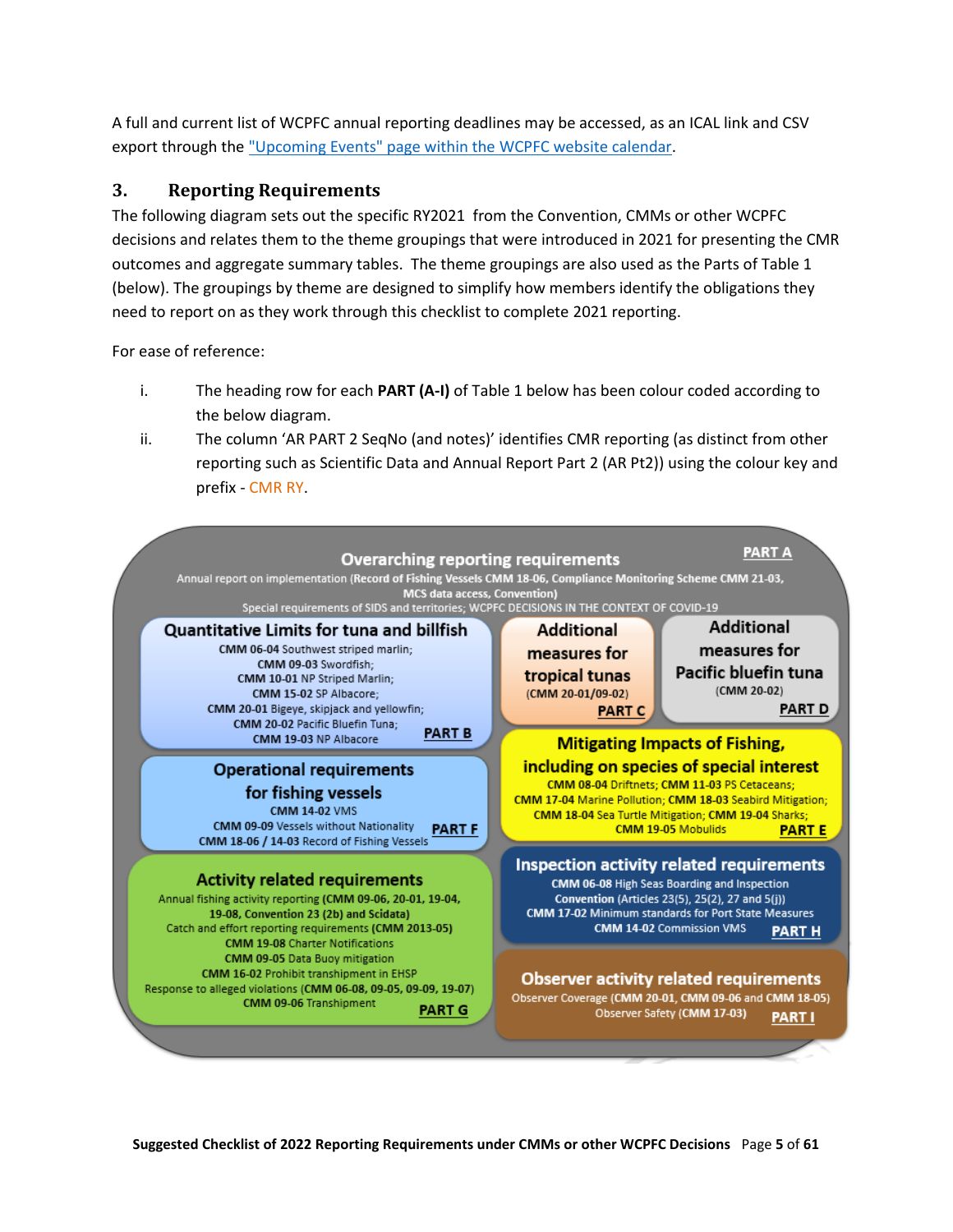## **Table 1. SUGGESTED CHECKLIST OF REPORTING REQUIREMENTS UNDER CMMS OR OTHER WCPFC DECISIONS IN 2022**

#### **PART A: OVERARCHING REPORTING REQUIREMENTS**

<span id="page-5-1"></span><span id="page-5-0"></span>

| <b>TOPIC</b>                   | <b>REPORTING</b>                                                                                                                                                                   | <b>TEXT OF PROVISION</b>                                                                                                                                                                                                                                                                                                                                                                                                                                                                                                                                                                                                                                                                                                         | AR PART 2 SeqNo <sup>1</sup>                                                                                                                                                                                                                                                                                                                                                |
|--------------------------------|------------------------------------------------------------------------------------------------------------------------------------------------------------------------------------|----------------------------------------------------------------------------------------------------------------------------------------------------------------------------------------------------------------------------------------------------------------------------------------------------------------------------------------------------------------------------------------------------------------------------------------------------------------------------------------------------------------------------------------------------------------------------------------------------------------------------------------------------------------------------------------------------------------------------------|-----------------------------------------------------------------------------------------------------------------------------------------------------------------------------------------------------------------------------------------------------------------------------------------------------------------------------------------------------------------------------|
|                                | <b>REQUIREMENT</b>                                                                                                                                                                 |                                                                                                                                                                                                                                                                                                                                                                                                                                                                                                                                                                                                                                                                                                                                  | (and notes)                                                                                                                                                                                                                                                                                                                                                                 |
| <b>Annual Report</b><br>Part 2 | Convention<br>Article 23 2 (c)<br>Report on CCM<br>steps to<br>implement<br>conservation<br>and<br>management<br>measures in the<br>Convention area<br>("Annual Report<br>Part 2") | Annual Report Part 2 including various required reporting for calendar<br>year 2020, are due to be submitted to the Secretariat by 13 June 2022.<br>This year, the report has been divided into two parts:<br>Annual Report Part 2 (Implementation Obligations) - this online list<br>contains only implementation-type obligations that CCMs have<br>reported on previously.<br>Annual Report Part 2 (2021 Specific) - this online list contains specific<br>reporting requirements related to the 2021 reporting year.                                                                                                                                                                                                         | Q-065(R) Convention Article 23 2<br>(c) REPORTING CHECKLIST<br>As agreed by the Commission,<br>Authorised CCM users are to use the<br>online reporting tool for Annual<br>Report Part 2 provided at<br>https://intra.wcpfc.int                                                                                                                                              |
| <b>MCS</b> data<br>access      | <b>MCS Data</b><br><b>Rules and</b><br><b>Procedures</b><br>$(2009)^2$                                                                                                             | 44. Members of the Commission shall include in their Part 2 Annual<br><b>Report</b> to the Commission information on the domestic measures that<br>they have taken to ensure the confidentiality of the data and<br>information received pursuant to these Rules and Procedures. Members<br>of the Commission shall provide in their Part 2 Annual Report to the<br>Commission a statement affirming that they have complied with the<br>data retention and destruction requirements of Section V of these Rules<br>and Procedures. In addition, Members of the Commission shall include a<br>summary report of the status of any investigation, judicial or<br>administrative proceedings in Part 2 of its Annual Report to the | Q-079(R) Data RaP MCS 44<br>REPORTING CHECKLIST<br>Applicable CCMs are to annually<br>confirm, particularly for the current<br>reporting year, that the {Secretariat<br>published Administration of Data<br><b>Rules and Procedures website</b><br>summary at<br>https://www.wcpfc.int/administratio<br>n-wcpfc-data-access-rules-and-<br>procedures } has been checked and |

<span id="page-5-3"></span><span id="page-5-2"></span><sup>1</sup> The SeqNo field, uses a prefix of "**Q**" and a notation of **(R)** for **reports,** and **(L)** for **quantitative limits** eg **Q-020(R)** is a "report", **Q-001(L)** is a "limit", in the Annual Report Part 2 (2021 Specific) list. A prefix of "**Pr**" is used for **Implementation questions** In Annual Report Part 2 (Implementation Obligations) prefix of "**Pr**" used for REPORT ON IMPLEMENTATION OF OBLIGATIONS THAT APPLIED IN PRIOR YEARS, eg **Pr-001**. In the Annual Report Part 2 (2021 Specific) list a prefix of "**Pr**" used with a notation of "**N**" is used for inaugural reports on implementation of new obligations for the relevant reporting year, eg **Pr-119(N)**. <sup>2</sup> WCPFC Rules and Procedures for the Protection, Access to, and Dissemination of High Seas Non-Public Domain Data and Information Compiled by the Commission for the Purpose of Monitoring, Control or Surveillance (MCS) Activities and the Access to and Dissemination of High Seas VMS Data for Scientific Purposes (adopted 11th December 2009)

**Suggested Checklist of 2022 Reporting Requirements under CMMs or other WCPFC Decisions** Page **6** of **61**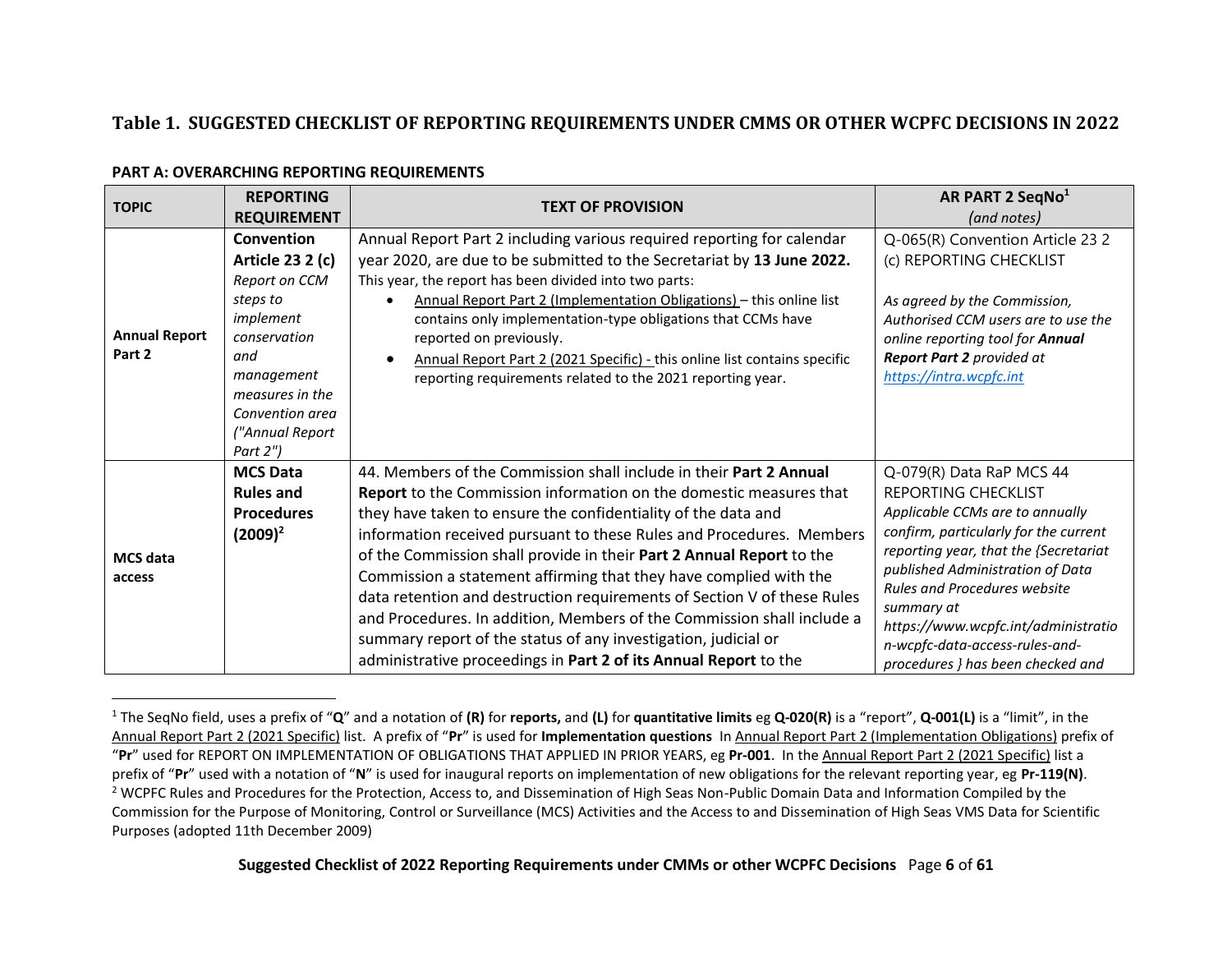<span id="page-6-1"></span><span id="page-6-0"></span>

| <b>TOPIC</b>                                                             | <b>REPORTING</b>                                                                                                                                                                                   | <b>TEXT OF PROVISION</b>                                                                                                                                                                                                                                                                                                                                                                                                                                      | AR PART 2 SeqNo <sup>1</sup>                                                                                                                             |
|--------------------------------------------------------------------------|----------------------------------------------------------------------------------------------------------------------------------------------------------------------------------------------------|---------------------------------------------------------------------------------------------------------------------------------------------------------------------------------------------------------------------------------------------------------------------------------------------------------------------------------------------------------------------------------------------------------------------------------------------------------------|----------------------------------------------------------------------------------------------------------------------------------------------------------|
|                                                                          | <b>REQUIREMENT</b>                                                                                                                                                                                 |                                                                                                                                                                                                                                                                                                                                                                                                                                                               | (and notes)<br>where needed CCM has liaised with                                                                                                         |
|                                                                          |                                                                                                                                                                                                    | Commission at the next session of the Technical and Compliance<br>Committee (TCC) until the conclusion of the investigation, judicial or<br>administrative proceedings.                                                                                                                                                                                                                                                                                       | the Secretariat to resolve any issues,<br>particularly for the current reporting<br>year? Yes / No / not applicable                                      |
| Annual<br><b>Statement of</b><br>Compliance<br><b>Measures</b>           | Convention<br><b>Article 25 (8)</b><br>Annual<br>Statement of<br>compliance<br>measures,<br>including<br>imposition of<br>sanctions (to be<br>provided in<br><b>Annual Report</b><br>Part 2)       | Article 25 - Compliance and enforcement<br>8. Each member shall transmit to the Commission an annual statement<br>of compliance measures, including imposition of sanctions for any<br>violations, it has taken in accordance with this article [Article 25].                                                                                                                                                                                                 | Q-068(R) Convention Article 25 (8)<br>REQUIRED REPORT: MCS,<br><b>COMPLIANCE AND FISHING-</b><br><b>RELATED ACTIVITIES</b>                               |
| <b>Measures</b><br>adopted for<br>regulating<br>fishing<br>activities of | Convention<br>Article 23(4)<br>Measures CCM<br>adopted for<br>regulating<br>activities of<br>fishing vessels<br>flying its flag.<br>Summary to be<br>provided in<br><b>Annual Report</b><br>Part 2 | Article 23 - Obligations of members of the Commission<br>4. Each member of the Commission shall keep the Commission informed<br>of the measures it has adopted for regulating the activities of fishing<br>vessels flying its flag which fish in the Convention Area. The Commission<br>shall circulate periodically such information to all members.                                                                                                         | Pr-099 Convention Article 23(4)<br><b>CONVENTION</b><br>{TEMPLATE AND STANDARD ARE NOT<br>SPECIFIED}                                                     |
| vessels                                                                  | CMM 2018-06<br>para 16<br>CCMs to advise<br>of the results of<br>their annual<br>review of<br>implementation                                                                                       | 16. CCMs shall review their own internal actions and measures taken<br>pursuant to paragraph 1, including sanctions and punitive actions and, in<br>a manner consistent with domestic law as regards disclosure, report<br>annually to the Commission the results of the review. In consideration of<br>the results of such review, the Commission shall, if appropriate, request<br>that the Flag State, or member, of vessels on the Record or the Register | Q-046(R) CMM 2018-06 16<br>REQUIRED REPORT: MCS,<br><b>COMPLIANCE AND FISHING-</b><br>RELATED ACTIVITIES<br>{TEMPLATE AND STANDARD ARE NOT<br>SPECIFIED} |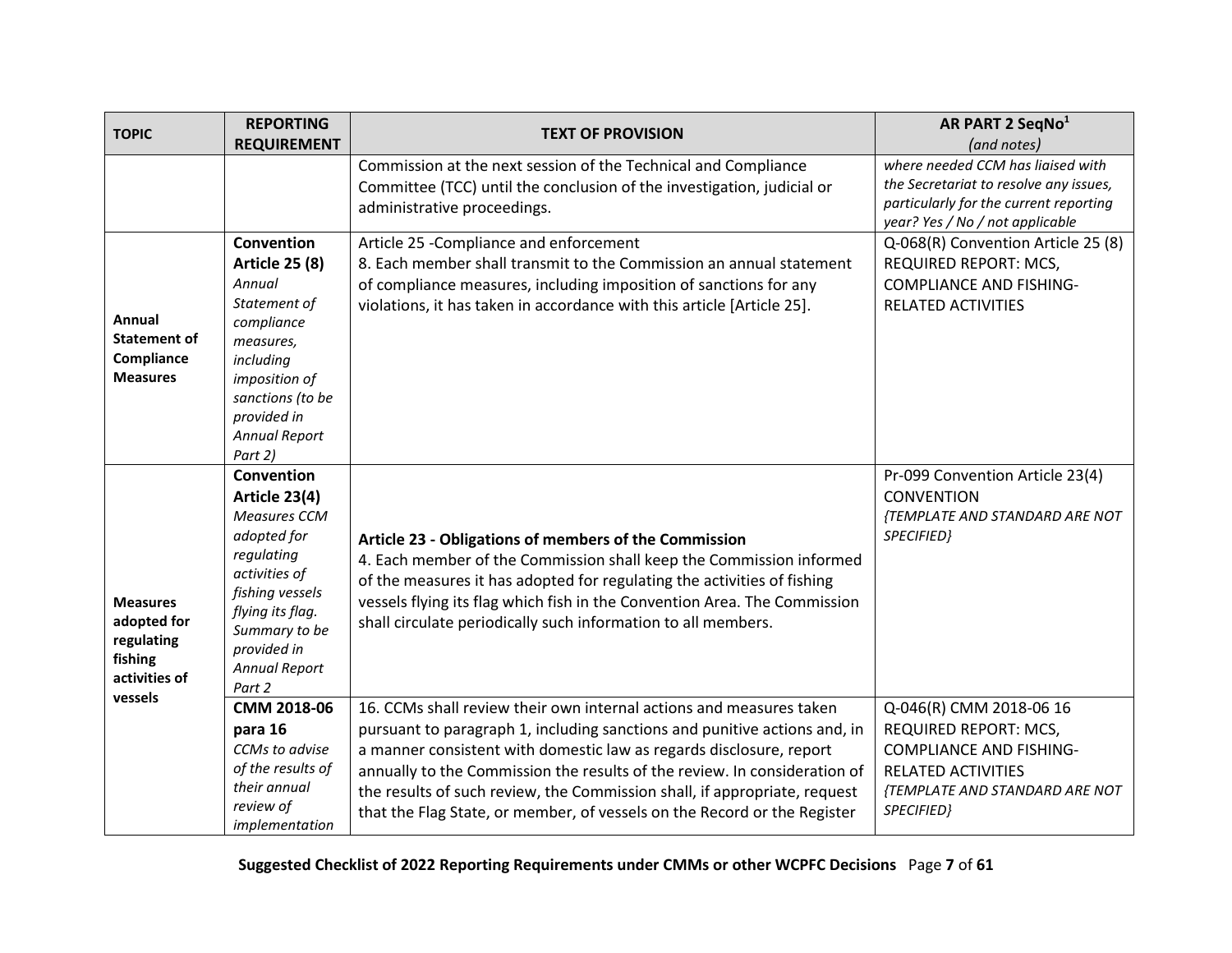<span id="page-7-0"></span>

| <b>TOPIC</b>                                                                                          | <b>REPORTING</b>                                                                                                                                                                                                                                       | <b>TEXT OF PROVISION</b>                                                                                                                                                                                                                                                                                                                                                                                                                                                                                                                             | AR PART 2 SeqNo <sup>1</sup>                                                                                                                                                                                                                                                                                                                                                                                                                                  |
|-------------------------------------------------------------------------------------------------------|--------------------------------------------------------------------------------------------------------------------------------------------------------------------------------------------------------------------------------------------------------|------------------------------------------------------------------------------------------------------------------------------------------------------------------------------------------------------------------------------------------------------------------------------------------------------------------------------------------------------------------------------------------------------------------------------------------------------------------------------------------------------------------------------------------------------|---------------------------------------------------------------------------------------------------------------------------------------------------------------------------------------------------------------------------------------------------------------------------------------------------------------------------------------------------------------------------------------------------------------------------------------------------------------|
|                                                                                                       | <b>REQUIREMENT</b>                                                                                                                                                                                                                                     |                                                                                                                                                                                                                                                                                                                                                                                                                                                                                                                                                      | (and notes)                                                                                                                                                                                                                                                                                                                                                                                                                                                   |
|                                                                                                       | of paragraph 1<br>of CMM 2018-06<br>(RECORD OF<br><b>FISHING</b><br>VESSELS)                                                                                                                                                                           | take further action to enhance compliance by those vessels with WCPFC<br>conservation and management measures.                                                                                                                                                                                                                                                                                                                                                                                                                                       |                                                                                                                                                                                                                                                                                                                                                                                                                                                               |
| Compliance<br><b>Monitoring</b><br><b>Scheme</b><br>Annual<br><b>Reporting</b><br><b>Requirements</b> | CMM 2021-03<br>para 17<br>CMM 2021-03<br>para 45<br>Report on<br>actions taken to<br>address previous<br>year non-<br>compliance in AR<br>Pt 2, as well as<br>report of<br>progress for<br>"Capacity<br>Assistance<br>Needed" CMR<br>scores in AR Pt 2 | 17.<br>That CCM shall report its progress under the Capacity<br>Development Plan every year in its Annual Report Part II. That CCM will<br>remain assessed as "Capacity Assistance Needed" against that particular<br>obligation until the end of the anticipated timeframe in the plan.<br>Note, this reporting requirement would apply from 2017 onwards.<br>45. Each CCM shall include, in its Part II Annual Report, any actions it has<br>taken to address non-compliance identified in the Compliance Monitoring<br>Report from previous years | Q-060(R) CMM 2021-03 (17,45)<br><b>REPORTING CHECKLIST</b><br>* Note in practice, the Secretariat<br>provides Authorised CCM users with an<br>online form which is based on the<br>previous years final CMR, so that CCMs<br>can complete this report as part of the<br>Annual Report Part 2. Authorised CCM<br>users are to use the online reporting<br>tool for Annual Report Part 2,<br>Addressing CMR-2020<br><b>issues</b> at<br>https://intra.wcpfc.int |
| Compliance<br><b>Monitoring</b><br><b>Scheme</b><br>Annual<br><b>Reporting</b><br><b>Requirements</b> | CMM 2021-03<br>para 27                                                                                                                                                                                                                                 | 27. Upon receipt of its dCMR, each CCM may, where appropriate, reply<br>to the Executive Director no later than 28 days prior to TCC each year to:<br>(i) provide additional information, clarifications, amendments or<br>corrections to information contained in its dCMR;<br>(ii) identify any particular difficulties with respect to implementation<br>of any obligations; or<br>(iii) identify technical assistance or capacity building needed to assist<br>the CCM with implementation of any obligations.                                   | <b>SUBMISSION TO SECRETARIAT</b><br>Authorised CCM users are to use the<br>online reporting tool for CMR<br><b>CMR Potential Issues (2021)</b> and<br>and Provisional CMR Issues (2021)<br>provided at https://intra.wcpfc.int                                                                                                                                                                                                                                |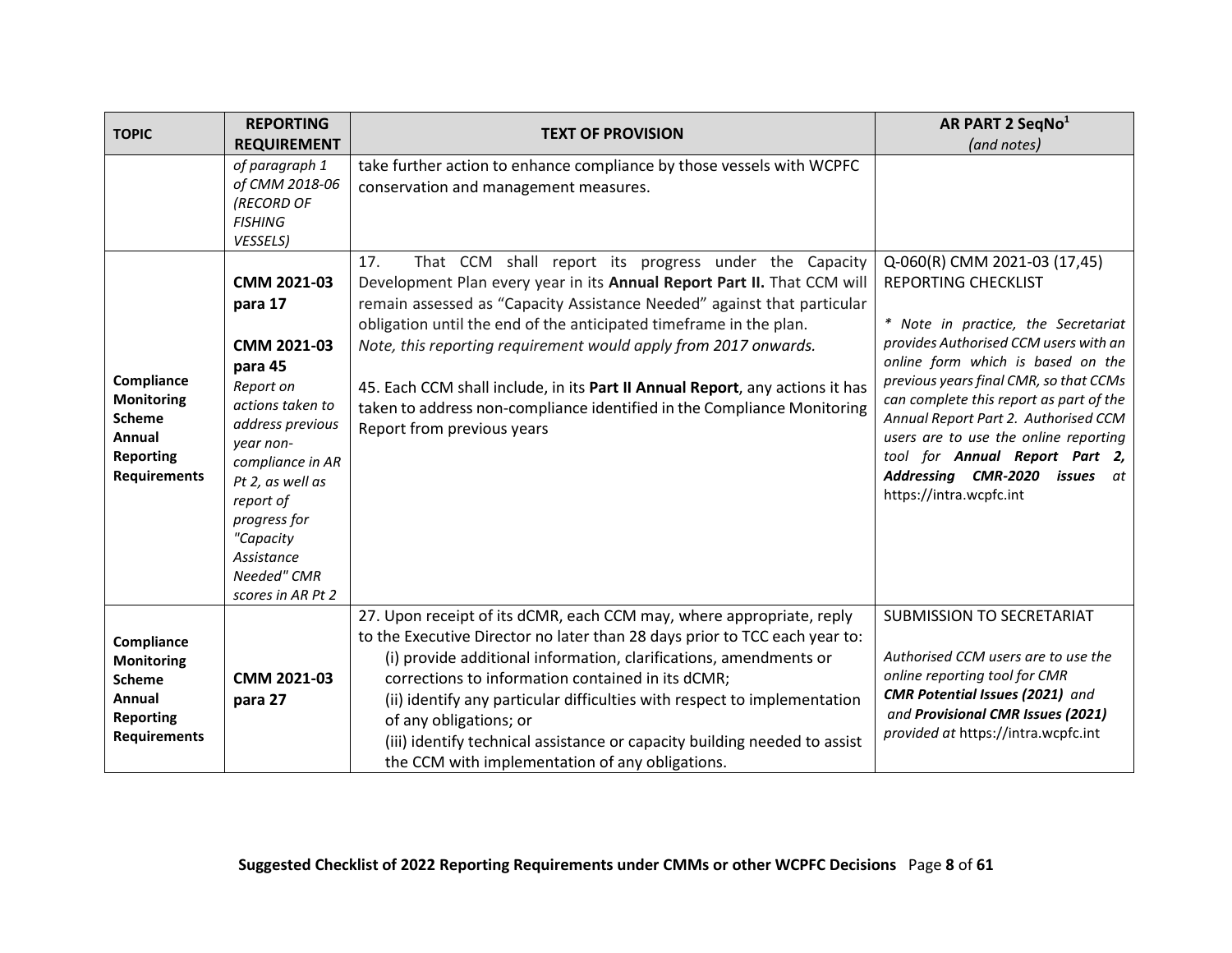| <b>TOPIC</b>                                                                         | <b>REPORTING</b>       | <b>TEXT OF PROVISION</b>                                                                                                                                                                                                                                                                                                                                                                                                                                                                                                                                                                                                                                                                                                                                                                                                                                                                                                                                                                                                                                                                                                                                                                                                                                                                                                                                                                                                                                                                                                                                                                                                                                                                                                                    | AR PART 2 SeqNo <sup>1</sup>                                                                                                                                                                                                                                                                                                                                                                                                                                                                                                             |
|--------------------------------------------------------------------------------------|------------------------|---------------------------------------------------------------------------------------------------------------------------------------------------------------------------------------------------------------------------------------------------------------------------------------------------------------------------------------------------------------------------------------------------------------------------------------------------------------------------------------------------------------------------------------------------------------------------------------------------------------------------------------------------------------------------------------------------------------------------------------------------------------------------------------------------------------------------------------------------------------------------------------------------------------------------------------------------------------------------------------------------------------------------------------------------------------------------------------------------------------------------------------------------------------------------------------------------------------------------------------------------------------------------------------------------------------------------------------------------------------------------------------------------------------------------------------------------------------------------------------------------------------------------------------------------------------------------------------------------------------------------------------------------------------------------------------------------------------------------------------------|------------------------------------------------------------------------------------------------------------------------------------------------------------------------------------------------------------------------------------------------------------------------------------------------------------------------------------------------------------------------------------------------------------------------------------------------------------------------------------------------------------------------------------------|
|                                                                                      | <b>REQUIREMENT</b>     |                                                                                                                                                                                                                                                                                                                                                                                                                                                                                                                                                                                                                                                                                                                                                                                                                                                                                                                                                                                                                                                                                                                                                                                                                                                                                                                                                                                                                                                                                                                                                                                                                                                                                                                                             | (and notes)                                                                                                                                                                                                                                                                                                                                                                                                                                                                                                                              |
|                                                                                      | CMM 2021-03<br>para 40 | 40. CCMs may provide additional information up to 21 days after TCC.<br>Additional information is restricted to that which only requires<br>administrative consideration by the Secretariat to fill an information gap.<br>This paragraph shall not apply to substantive issues. TCC shall consider<br>whether a particular obligation may be met with the provision of<br>additional information.                                                                                                                                                                                                                                                                                                                                                                                                                                                                                                                                                                                                                                                                                                                                                                                                                                                                                                                                                                                                                                                                                                                                                                                                                                                                                                                                          |                                                                                                                                                                                                                                                                                                                                                                                                                                                                                                                                          |
| Compliance<br><b>Monitoring</b><br>Scheme -<br>Capacity<br>Assistance<br><b>Need</b> | CMM 2021-03<br>para 14 | <b>Capacity Assistance Need</b><br>Notwithstanding paragraph 4, where a SIDS or Participating<br>14.<br>Territory, or Indonesia or the Philippines cannot meet a particular<br>obligation that is being assessed, due to a lack of capacity[footnote 2],<br>that CCM shall provide a Capacity Development Plan to the Secretariat<br>with their draft Compliance Monitoring Report (dCMR), that:<br>clearly identifies and explains what is preventing that CCM from<br>(i)<br>meeting that obligation;<br>identifies the capacity building assistance needed to allow that<br>(ii)<br>CCM to meet that obligation;<br>estimates the costs and/or technical resources associated with<br>(iii)<br>such assistance, including, if possible, funding and technical assistance<br>sources where necessary;<br>sets out an anticipated timeframe in which, if the identified<br>(iv)<br>assistance needs are provided, that CCM will be able to meet that<br>obligation.<br>15. The CCM may work together with the Secretariat to draft the<br>Capacity Development Plan. This plan shall be attached to that CCM's<br>comments to the dCMR.<br>Template: The Secretariat was tasked in 2017 to develop a paper template to<br>assist CCMs in providing the required information for paragraph 5 and 8<br>(WCPFC13 agreed Final CMR (Attachment U)). CCMs were reminded of the<br>requirements in CMM 2018-07 paragraphs 14 and to submit Capacity<br>Development Plans or Investigation Status Reports, where appropriate, 28 days<br>prior to TCC in their dCMR responses, and recommends that this information be<br>provided in writing to improve TCC's ability to make informed assessments<br>(WCPFC13 agreed Final CMR (Attachment U)). | SUBMISSION TO SECRETARIAT<br>Note, in practice this will be due after<br>the Secretariat sends out each CCMs<br>dCMR, so on or before 25 August<br>2022 but relevant CCMs may consider<br>submitting an attachment to AR Pt2.<br>Authorised CCM users are to use the<br>online reporting tool for Annual<br>Report Part 2 or CMR provided at<br>https://intra.wcpfc.int<br>This is the link to the template<br>https://www.wcpfc.int/doc/commissi<br>on-09c/wcpfc-capacity-development-<br>plan-template-draft-cmr-issued-<br>march-2017 |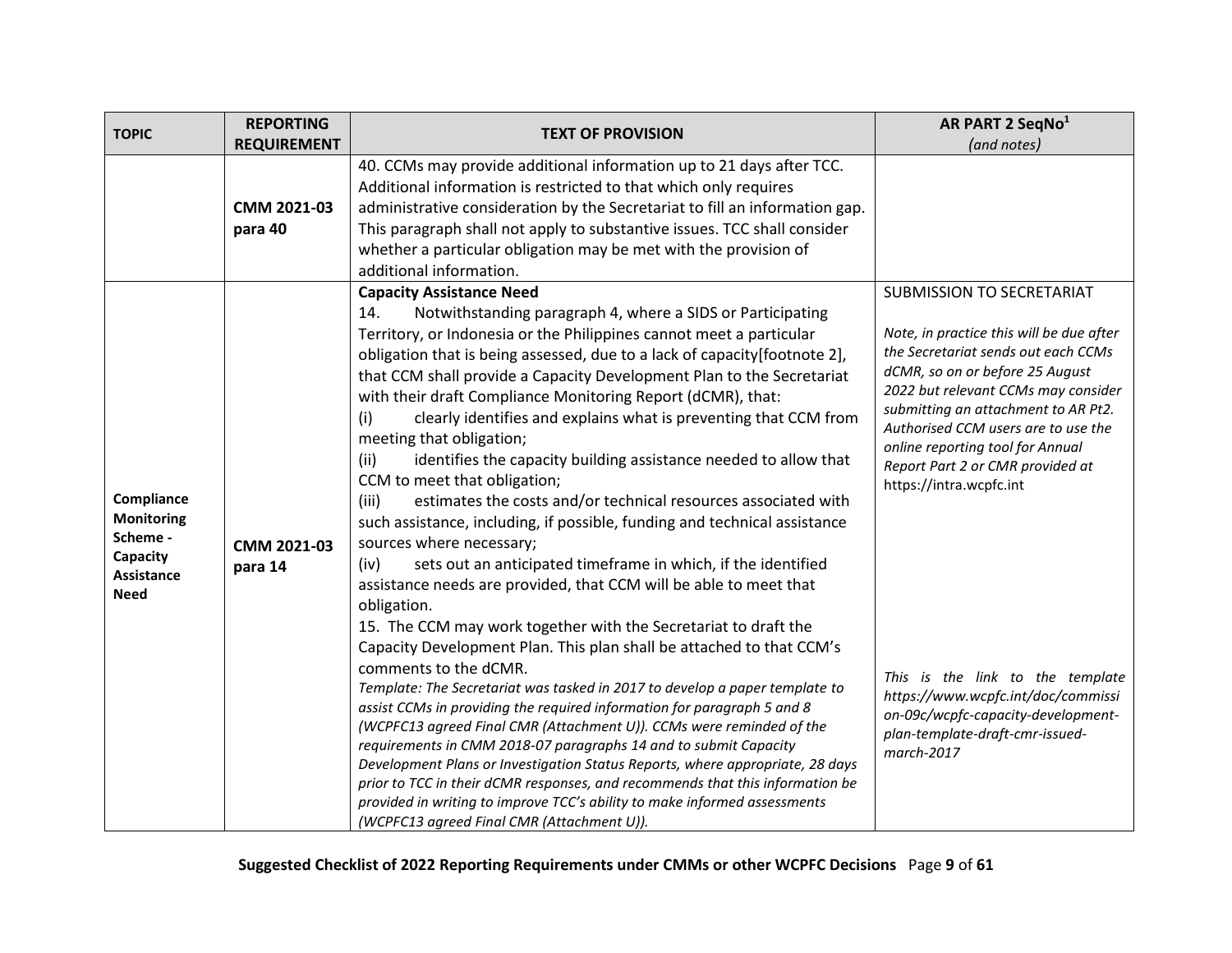<span id="page-9-0"></span>

| <b>TOPIC</b>                                                 | <b>REPORTING</b>                                                                                                                                                                                                                                                                                                                                                                                                                                                                                                           | <b>TEXT OF PROVISION</b>                                                                                                                                                                                                                                                                                                                                                                                                                                                                                                                                                                                                                                                                                                                                                                                                                                                                                                                                                                                                                                                                                                                                                    | AR PART 2 SeqNo <sup>1</sup>                                                                                                                                                                                                                                                                                                                      |
|--------------------------------------------------------------|----------------------------------------------------------------------------------------------------------------------------------------------------------------------------------------------------------------------------------------------------------------------------------------------------------------------------------------------------------------------------------------------------------------------------------------------------------------------------------------------------------------------------|-----------------------------------------------------------------------------------------------------------------------------------------------------------------------------------------------------------------------------------------------------------------------------------------------------------------------------------------------------------------------------------------------------------------------------------------------------------------------------------------------------------------------------------------------------------------------------------------------------------------------------------------------------------------------------------------------------------------------------------------------------------------------------------------------------------------------------------------------------------------------------------------------------------------------------------------------------------------------------------------------------------------------------------------------------------------------------------------------------------------------------------------------------------------------------|---------------------------------------------------------------------------------------------------------------------------------------------------------------------------------------------------------------------------------------------------------------------------------------------------------------------------------------------------|
|                                                              | <b>REQUIREMENT</b>                                                                                                                                                                                                                                                                                                                                                                                                                                                                                                         |                                                                                                                                                                                                                                                                                                                                                                                                                                                                                                                                                                                                                                                                                                                                                                                                                                                                                                                                                                                                                                                                                                                                                                             | (and notes)                                                                                                                                                                                                                                                                                                                                       |
| <b>Special</b><br>requirements<br>of SIDS and<br>territories | <b>CMM 13-07</b><br>para 19<br>Annual report on<br>implementation<br>of CMM on<br>SPECIAL<br><b>REQUIREMENTS</b><br>OF SMALL<br><b>ISLAND</b><br><b>DEVELOPING</b><br><b>STATES AND</b><br><b>TERRITORIES</b><br>CMM 2013-06<br>para 01<br>Requirement to<br>cooperate, either<br>directly or<br>through the<br>Commission, to<br>enhance the<br>ability of<br>developing<br>States,<br>particularly the<br>least developed<br>among them and<br>SIDS and<br>Territories, to<br>develop their<br>own fisheries for<br>hmfs | 19. CCMs shall provide an annual report (Part 2 report) to the<br>Commission on the implementation of this measure.<br>WCPFC11 tasked the WCPFC Secretariat to put together a reporting<br>template for paragraph 19 of CMM 2013-07, which incorporates the<br>various categories in that measure. It was noted that this will facilitate<br>the analysis of the types of assistance provided by developed CCMs to<br>implement CMM 2013-07 as a whole, and highlight any gaps in such<br>assistance. Note in practice, this is implemented through the reporting in<br>AR Pt 2.<br>1. CCMs shall develop, interpret and apply conservation and<br>management measures in the context of and in a manner consistent<br>with the 1982 Convention and Articles 24, 25 and 26 of the Agreement.<br>To this end, CCMs shall cooperate, either directly or through the<br>Commission, to enhance the ability of developing States, particularly the<br>least developed among them and SIDS and territories in the Convention<br>Area, to develop their own fisheries for highly migratory fish stocks,<br>including but not limited to the high seas within the Convention Area. | Q-018(R) - Q023(R) CMM 2013-07<br>REQUIRED REPORT: CMM 2013-07<br>PARA 19 SPECIAL REQUIREMENTS<br>OF SIDS + $T$<br>WCPFC15 Outcome document para<br>24: The Commission agreed to make<br>the reports against implementation of<br>2013-07 (or its successor) contained in<br>Part 2 Annual Reports public domain<br>data<br>Pr-042 CMM 2013-06 01 |
|                                                              |                                                                                                                                                                                                                                                                                                                                                                                                                                                                                                                            |                                                                                                                                                                                                                                                                                                                                                                                                                                                                                                                                                                                                                                                                                                                                                                                                                                                                                                                                                                                                                                                                                                                                                                             |                                                                                                                                                                                                                                                                                                                                                   |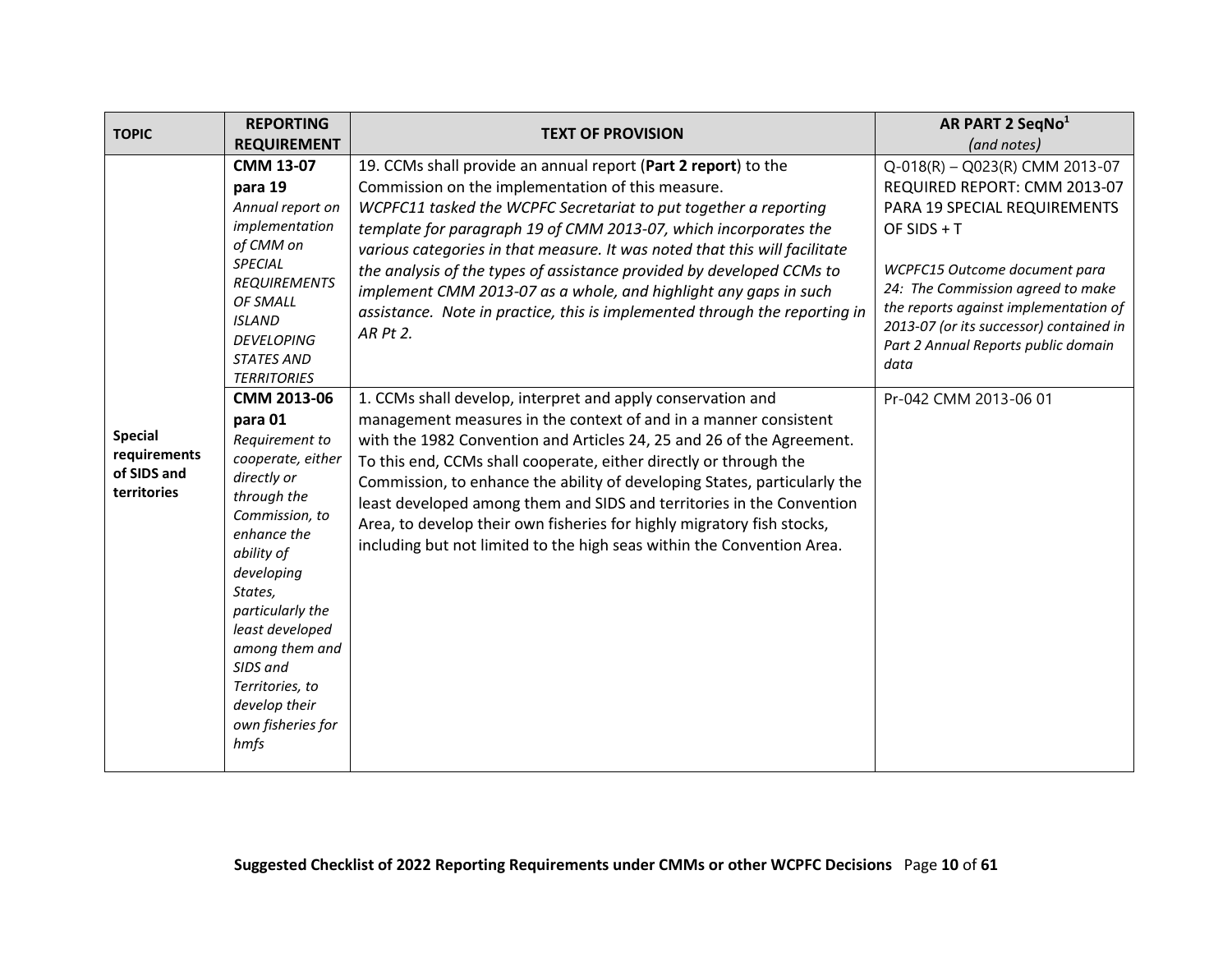<span id="page-10-0"></span>

| <b>TOPIC</b>                                               | <b>REPORTING</b>   | <b>TEXT OF PROVISION</b>                                                                                                                                                                                                                                                                                                                                                                                                                                                                                                                                                                                                                                                                                                                                                                                                                                                                                                                                  | AR PART 2 SeqNo <sup>1</sup>                                                                                                                                                                                                                                                                                                                                                                                                                                                                                                                                                                                                                                                                                                                                                                                                                                                                                                                                     |
|------------------------------------------------------------|--------------------|-----------------------------------------------------------------------------------------------------------------------------------------------------------------------------------------------------------------------------------------------------------------------------------------------------------------------------------------------------------------------------------------------------------------------------------------------------------------------------------------------------------------------------------------------------------------------------------------------------------------------------------------------------------------------------------------------------------------------------------------------------------------------------------------------------------------------------------------------------------------------------------------------------------------------------------------------------------|------------------------------------------------------------------------------------------------------------------------------------------------------------------------------------------------------------------------------------------------------------------------------------------------------------------------------------------------------------------------------------------------------------------------------------------------------------------------------------------------------------------------------------------------------------------------------------------------------------------------------------------------------------------------------------------------------------------------------------------------------------------------------------------------------------------------------------------------------------------------------------------------------------------------------------------------------------------|
|                                                            | <b>REQUIREMENT</b> |                                                                                                                                                                                                                                                                                                                                                                                                                                                                                                                                                                                                                                                                                                                                                                                                                                                                                                                                                           | (and notes)                                                                                                                                                                                                                                                                                                                                                                                                                                                                                                                                                                                                                                                                                                                                                                                                                                                                                                                                                      |
| <b>WCPFC</b><br>Decisions in the<br>context of<br>COVID-19 | COVID-19           | As agreed at WCPFC17, there are eight AR Pt2 questions that comprise<br>the annual report for WCPFC DECISIONS IN THE CONTEXT OF COVID-19.<br>The COVID-19 DECISIONS were taken as suspensions of the operation of<br>obligations, clarifying the basis on which such suspensions would<br>operate, and by not introducing new conservation and management<br>measures/obligations.<br>Through the Intersessional decisions the requirement to have:<br>Through the Intersessional decisions the requirement for purse<br>seine observer coverage was suspended effective 8 April 2020<br>Through the Intersessional decisions the requirement to<br>prohibit transhipment at sea by purse seine vessels was<br>suspended effective 20 April 2020<br>an observer on board either the carrier vessel or the fishing<br>vessel to observe transhipments was temporarily suspended as<br>a result of the COVID-19 related decisions effective 28 May<br>2020, | $Q-071(R) - Q078(R)$ REQUIRED<br>REPORT: WCPFC DECISIONS IN<br>THE CONTEXT OF COVID-19<br>WCPFC17 Outcome document para<br>23: To facilitate a review at TCC17 of<br>the implementation of the COVID-19<br>Intersessional Decisions, the<br>Commission agreed to:<br>i. require CCMs to provide in Annual<br>Report Part 2 covering 2020 activities,<br>a specific report on their<br>implementation of the Intersessional<br>Decisions taken in response to COVID-<br>19;<br>ii. task the Secretariat to include in<br>Annual Report Part 2 covering 2020<br>activities appropriate questions that<br>can suitably support CCMs reporting<br>on their implementation of the<br>Intersessional Decisions taken in<br>response to COVID-19; and<br>iii. further task the Secretariat to<br>prepare a paper for TCC17, that<br>provides a summary of the available<br>information on the implementation of<br>the COVID-19 Intersessional Decisions<br>in 2020/21. |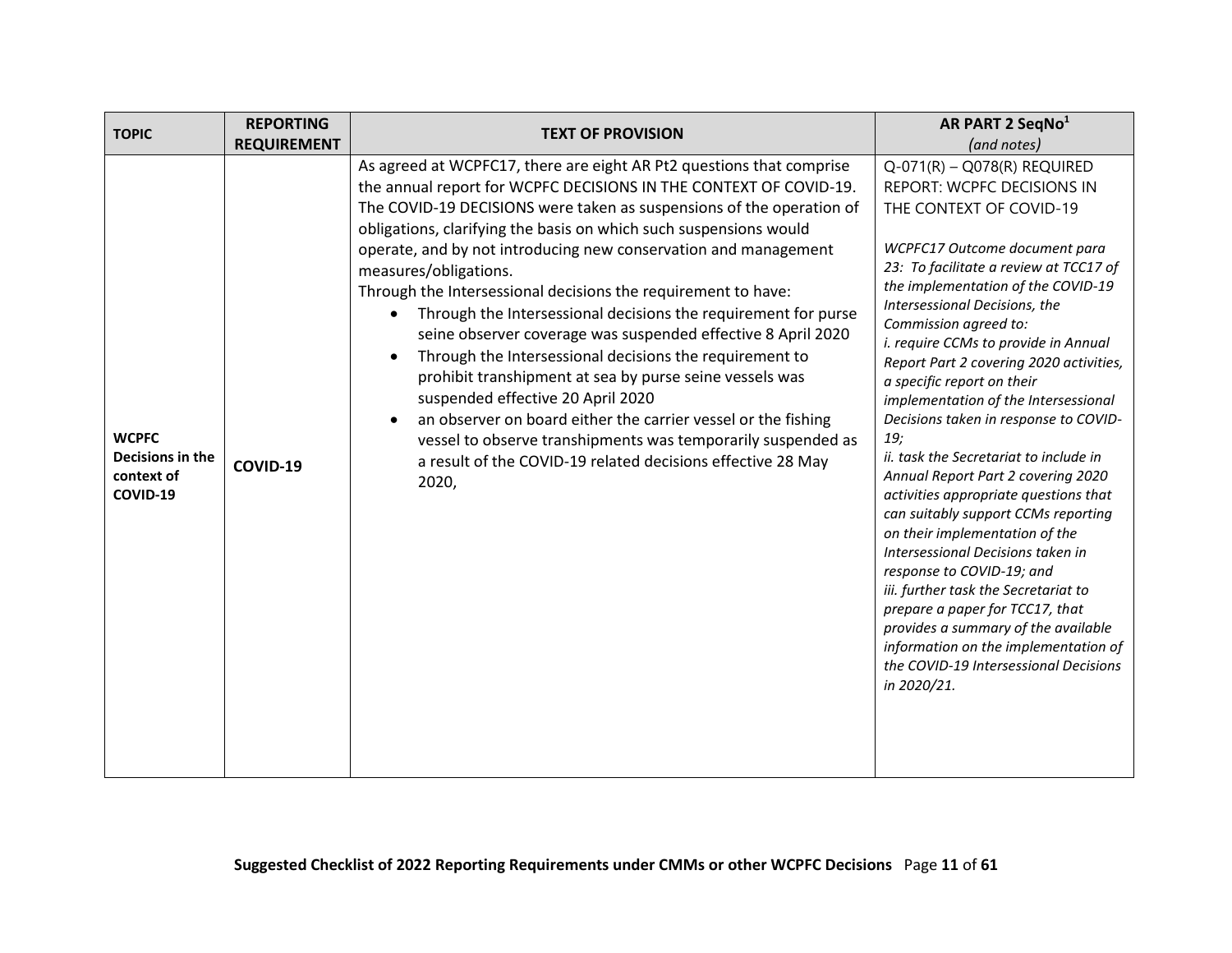<span id="page-11-0"></span>

| <b>TOPIC</b>          | <b>REPORTING</b>   |                                                                               | AR PART 2 SeqNo <sup>1</sup>     |
|-----------------------|--------------------|-------------------------------------------------------------------------------|----------------------------------|
|                       | <b>REQUIREMENT</b> | <b>TEXT OF PROVISION</b>                                                      | (and notes)                      |
|                       | <b>CMM 19-07</b>   | $[13$ July 2022]                                                              | <b>SUBMISSION TO SECRETARIAT</b> |
|                       | para 4-5           | 4. At least 70 days before the annual meeting of the Technical and            |                                  |
|                       |                    | <b>Compliance Committee (TCC), CCMs shall transmit to the Executive</b>       |                                  |
|                       |                    | Director their list of vessels presumed to be carrying out IUU activities in  |                                  |
|                       |                    | the Convention Area during the current or the previous year,                  |                                  |
|                       |                    | accompanied by suitably documented information, as provided in para           |                                  |
|                       |                    | 2, concerning the presumption of this IUU activity.                           |                                  |
|                       |                    | 5. Before or at the same time as transmitting a list of presumed IUU          |                                  |
|                       |                    | vessels to the Executive Director, the CCM shall notify, either directly or   |                                  |
|                       |                    | through the Executive Director, the relevant flag State of a vessel's         |                                  |
|                       |                    | inclusion on this list and provide a copy of the pertinent suitably           |                                  |
|                       |                    | documented information. The flag State shall promptly acknowledge             |                                  |
|                       |                    | receipt of the notification. If no acknowledgement is received within 10      |                                  |
|                       |                    | days of the date of transmittal, the CCM shall retransmit the notification    |                                  |
| <b>WCPFC IUU list</b> |                    | through an alternative means of communication.                                |                                  |
|                       | CMM 19-07,         | [13 July 2022]                                                                | SUBMISSION TO SECRETARIAT        |
|                       | Annex A para       | 6. CCMs shall submit suitably documented information demonstrating            |                                  |
|                       | $6-7$              | that the fishing vessels they wish to nominate under paragraph 3(j) of        |                                  |
|                       |                    | this CMM meet the criteria set out in paragraph 4 of these procedures.        |                                  |
|                       |                    | CCMs shall submit this information to the Executive Director 70 days          |                                  |
|                       |                    | before the annual meeting of the TCC along with the list of fishing           |                                  |
|                       |                    | vessels being nominated (hereinafter "3j" vessels).                           |                                  |
|                       |                    | 7. Before or at the same time as transmitting a list of 3j vessels to the     |                                  |
|                       |                    | Executive Director, the CCM shall notify, either directly or through the      |                                  |
|                       |                    | Executive Director, the relevant flag State of the vessels' inclusion on this |                                  |
|                       |                    | 3j list and provide a copy of the pertinent suitably documented               |                                  |
|                       |                    | information. The flag State shall promptly acknowledge receipt of the         |                                  |
|                       |                    | notification. If no acknowledgment is received within 10 days of the date     |                                  |
|                       |                    | of transmittal, the CCM shall retransmit the notification through an          |                                  |
|                       |                    | alternative means of communication.                                           |                                  |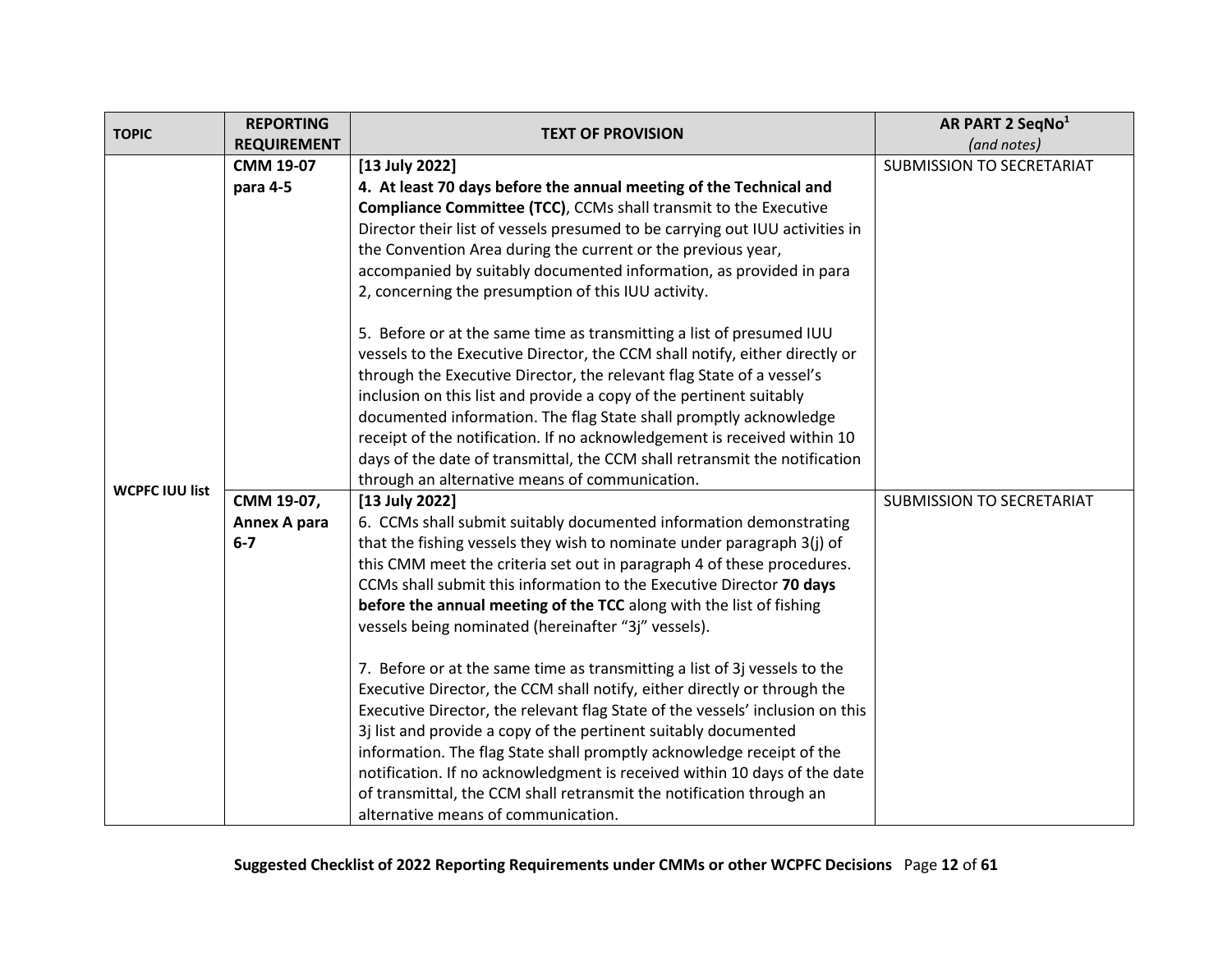#### **PART B: QUANTITATIVE LIMITS IN CMMS FOR TUNA AND BILLFISH**

<span id="page-12-0"></span>

| <b>TOPIC</b>          | <b>REPORTING</b>                  | <b>TEXT OF PROVISION</b>                                                                                                                         | AR PART 2 SeqNo <sup>3</sup>                                        |
|-----------------------|-----------------------------------|--------------------------------------------------------------------------------------------------------------------------------------------------|---------------------------------------------------------------------|
|                       | <b>REQUIREMENT</b>                |                                                                                                                                                  | (and notes)                                                         |
|                       |                                   | In accordance with paragraph 1, CCMs shall provide information to the                                                                            | Q-001(L) CMM 2006-04 01                                             |
|                       | <b>CMM 06-04</b>                  | Commission, by 1 July 2007, on the number of their vessels that have                                                                             | <b>QUANTITATIVE LIMIT: CCM-LEVEL</b>                                |
|                       | para 4                            | fished for striped marlin in the Convention area south of 15°S, during the                                                                       | OR COLLECTIVE                                                       |
|                       | Annual catches                    | period 2000 - 2004, and in doing so, nominate the maximum number of                                                                              | [CMR RY2021 (limit) + (Report -                                     |
|                       | of MLS                            | vessels that shall continue to be permitted to fish for striped marlin in                                                                        | CMM 2006-04 04)]                                                    |
| Southwest             | (bycatch), and                    | the area south of 15°S. CCMs shall report annually to the Commission                                                                             |                                                                     |
| <b>Striped Marlin</b> | annual numbers                    | the catch levels of their fishing vessels that have taken striped marlin as                                                                      | Be sure to also include as part of                                  |
|                       | of vessels fishing                | a bycatch as well as the number and catch levels of vessels fishing for                                                                          | response to Q-001(L) CMM 2006-04                                    |
|                       | for MLS south of<br>15S and their | striped marlin in the Convention Area south of 15°S.                                                                                             | para 4 report (i) annual catches of                                 |
|                       | catch levels                      |                                                                                                                                                  | MLS (bycatch), and ii) annual numbers                               |
|                       |                                   |                                                                                                                                                  | of vessels fishing for MLS S15S and<br>their catch levels           |
|                       | <b>CMM 09-03</b>                  | CCMs shall report to the Commission the total number of vessels that                                                                             | Q-005 (L) CMM 2009-03 01                                            |
|                       | para 8                            | fished for swordfish and the total catch of swordfish for the following:                                                                         | Q-006 (L) CMM 2009-03 02                                            |
|                       | Report annually                   |                                                                                                                                                  | <b>QUANTITATIVE LIMIT: CCM-LEVEL</b>                                |
|                       | the number of                     | a. vessels flying their flag anywhere in the Convention Area south of 20°S<br>other than vessels operating under charter, lease or other similar | OR COLLECTIVE                                                       |
|                       | vessels that                      |                                                                                                                                                  | [CMR RY2021 (limit) + (Report -                                     |
|                       | fished for SWO                    | mechanism as part of the domestic fishery of another CCM;                                                                                        | CMM 2006-04 04)]                                                    |
|                       | and total catch                   | b. vessels operating under charter, lease or other similar mechanism as<br>part of their domestic fishery south of 20°S; and                     | Pr-019 CMM 2009-03 03                                               |
| Swordfish             | of SWO                            |                                                                                                                                                  |                                                                     |
|                       |                                   | c. any other vessels fishing within their waters south of 20°S.                                                                                  | [CMR RY2021 (implementation)]<br>Be sure to also include as part of |
|                       |                                   | This information shall be provided in Part 1 of each CCM's annual                                                                                | response to Q-005(L) and Q-006(L)                                   |
|                       |                                   | report. Initially, this information will be provided in the template                                                                             | relevant data from CMM 2009-03 08                                   |
|                       |                                   | provided at Annex 2 for the period 2000-2009 and then updated                                                                                    | ARPT1 report (the number of vessels,                                |
|                       |                                   | annually.                                                                                                                                        | including chartered vessels, that                                   |
|                       |                                   |                                                                                                                                                  | fished for swordfish during the                                     |
|                       |                                   |                                                                                                                                                  | previous calendar year/s)                                           |

<span id="page-12-2"></span><span id="page-12-1"></span><sup>3</sup> The SeqNo field, uses a prefix of "**Q**" and a notation of **(R)** for **reports,** and **(L)** for **quantitative limits** eg **Q-020(R)** is a "report", **Q-001(L)** is a "limit", in the Annual Report Part 2 (2021 Specific) list. A prefix of "**Pr**" is used for **Implementation questions** In Annual Report Part 2 (Implementation Obligations) prefix of "**Pr**" used for REPORT ON IMPLEMENTATION OF OBLIGATIONS THAT APPLIED IN PRIOR YEARS, eg **Pr-001**. In the Annual Report Part 2 (2021 Specific) list a prefix of "**Pr**" used with a notation of "**N**" is used for inaugural reports on implementation of new obligations for the relevant reporting year, eg **Pr-119(N)**.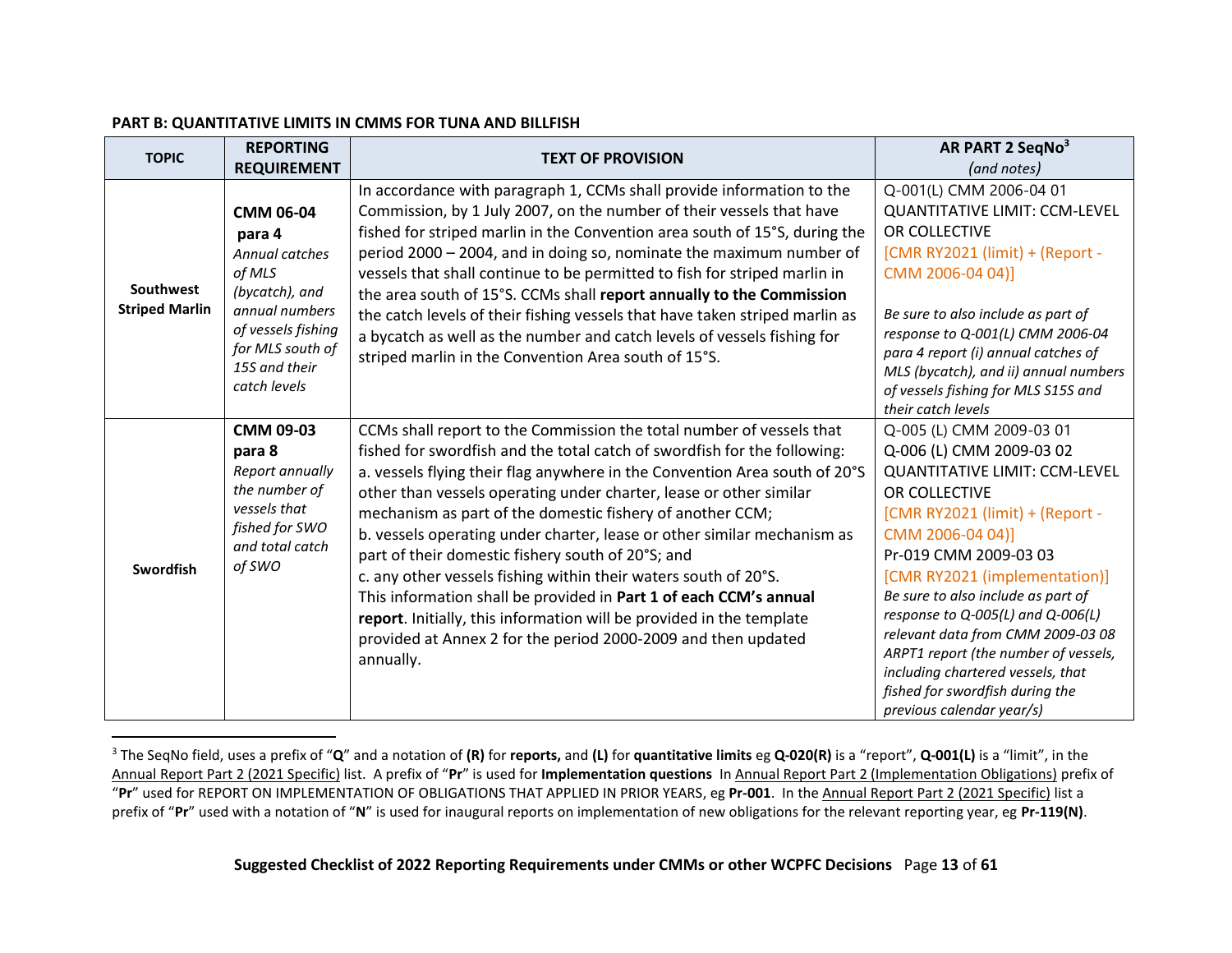<span id="page-13-1"></span><span id="page-13-0"></span>

| <b>TOPIC</b>          | <b>REPORTING</b>   | <b>TEXT OF PROVISION</b>                                                  | AR PART 2 SeqNo <sup>3</sup>                                               |
|-----------------------|--------------------|---------------------------------------------------------------------------|----------------------------------------------------------------------------|
|                       | <b>REQUIREMENT</b> |                                                                           | (and notes)                                                                |
|                       |                    | *Note: WCPFC11 confirmed a common understanding that "total catch"        | This is the link to current template:                                      |
|                       |                    | in this reporting requirement refers to both targeted and bycatch catches | https://www.wcpfc.int/doc/sc-                                              |
|                       |                    | of swordfish.                                                             | 01/annual-report-commission-part-1-                                        |
|                       |                    |                                                                           | information-fisheries-research-and-<br>statistics-revised                  |
|                       | CMM 10-01          | 8. Each year CCMs shall report in their Part 2 annual reports their       | Q-015(L) CMM 2010-01 05                                                    |
|                       | para 8             | implementation of this measure, including the measures applied to         | [CMR RY2021 (limit)]                                                       |
|                       | Report on          | flagged/chartered vessels to reduce their catch and the total catch taken | <b>QUANTITATIVE LIMIT: CCM-LEVEL</b>                                       |
|                       | implementation     | against the limits established under paragraphs 5 and 7.                  | OR COLLECTIVE                                                              |
|                       | of CMM 2010-01     |                                                                           | Be sure to also include as part of                                         |
|                       | for NP striped     |                                                                           | response to Q-015(L) CMM 2010-01                                           |
| <b>North Pacific</b>  | marlin including   |                                                                           | para 08 report (Each year CCMs shall                                       |
| <b>Striped Marlin</b> | report against     |                                                                           | report in their Part 2 annual reports                                      |
|                       | limits of the      |                                                                           | their implementation of CMM 2010-                                          |
|                       | CMM (in AR Pt      |                                                                           | 01 NORTH PACIFIC STRIPED MARLIN,                                           |
|                       | 2)                 |                                                                           | including the measures applied to                                          |
|                       |                    |                                                                           | flagged/chartered vessels to reduce                                        |
|                       |                    |                                                                           | their catch and the total catch taken                                      |
|                       |                    |                                                                           | against the limits established under<br>paragraphs 5 and 7 of CMM 2010-01) |
|                       | <b>CMM 15-02</b>   | 4. CCMs shall report annually to the Commission the annual catch levels   | Q-025(L) CMM 2015-02 01                                                    |
|                       | para 4             | taken by each of their fishing vessels that has taken South Pacific       | <b>QUANTITATIVE LIMIT: CCM-LEVEL</b>                                       |
|                       | Annual report of   | albacore, as well as the number of vessels actively fishing for South     | OR COLLECTIVE                                                              |
|                       | SP ALB by vessel   | Pacific albacore, in the Convention area south of 20°S. Catch by vessel   |                                                                            |
|                       | by species         | shall be reported according to the following species groups: albacore     | [CMR RY2021 (report) - CMM                                                 |
|                       |                    | tuna, bigeye tuna, yellowfin tuna, swordfish, other billfish, and sharks. | 2015-02 041                                                                |
| <b>South Pacific</b>  |                    | Initially this information will be provided for the period 2006-2014 and  | Be sure to also include as part of                                         |
| <b>Albacore</b>       |                    | then updated annually. CCMs are encouraged to provide data from           | response to Q-025(L) a summary of                                          |
|                       |                    | periods prior to these dates.                                             | CMM 2015-02 04 report (the number                                          |
|                       |                    |                                                                           | of vessels actively fishing for SPA in                                     |
|                       |                    |                                                                           | the Convention Area south of 20S in                                        |
|                       |                    |                                                                           | reporting year)                                                            |
|                       |                    |                                                                           | {SUBMISSION TO SECRETARIAT}                                                |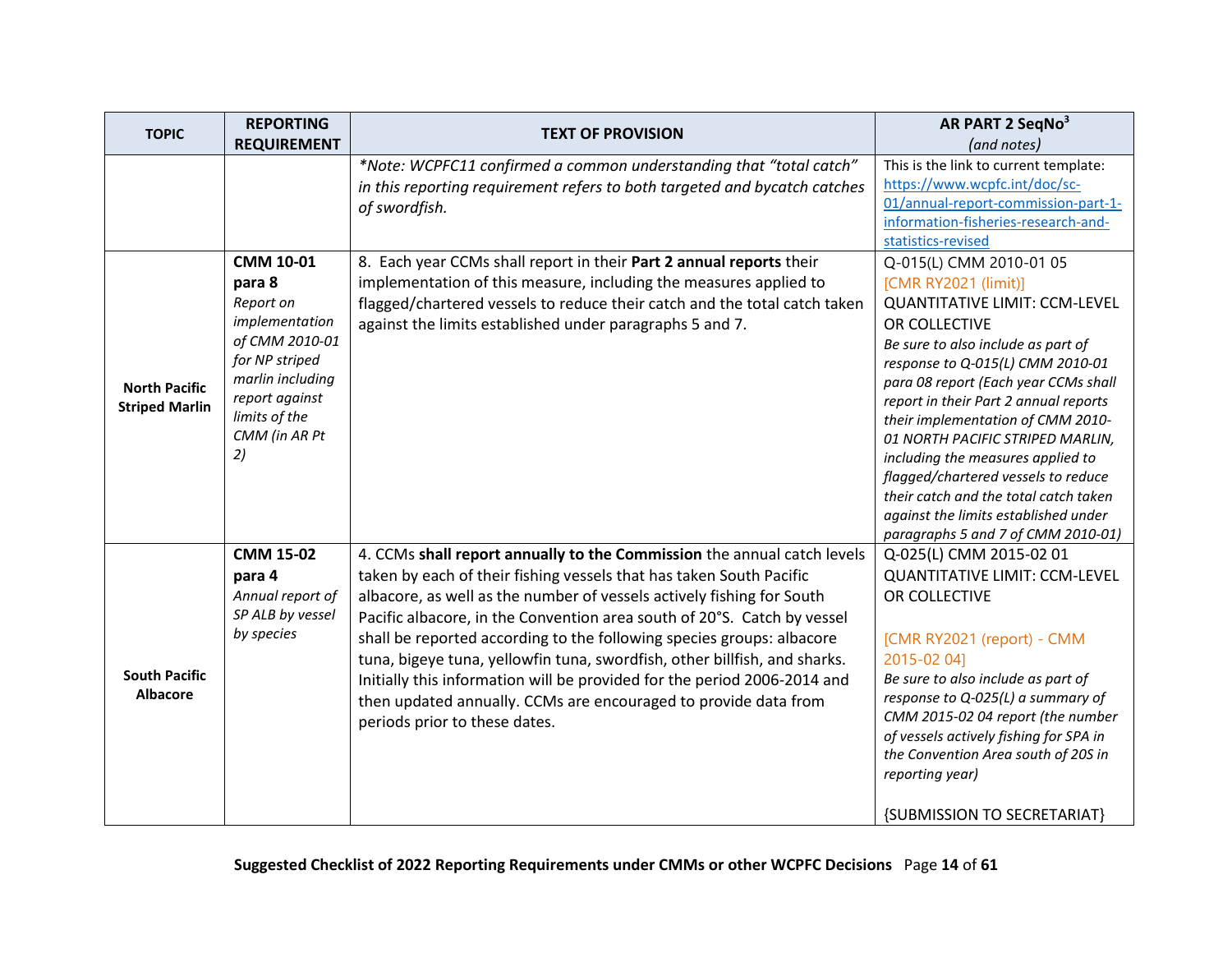<span id="page-14-0"></span>

| <b>TOPIC</b>                      | <b>REPORTING</b>                                                                                                                                                      | <b>TEXT OF PROVISION</b>                                                                                                                                                                                                                                                                                                                                                                                                                                                                                                                           | AR PART 2 SeqNo <sup>3</sup>                                                                                 |
|-----------------------------------|-----------------------------------------------------------------------------------------------------------------------------------------------------------------------|----------------------------------------------------------------------------------------------------------------------------------------------------------------------------------------------------------------------------------------------------------------------------------------------------------------------------------------------------------------------------------------------------------------------------------------------------------------------------------------------------------------------------------------------------|--------------------------------------------------------------------------------------------------------------|
|                                   | <b>REQUIREMENT</b>                                                                                                                                                    |                                                                                                                                                                                                                                                                                                                                                                                                                                                                                                                                                    | (and notes)                                                                                                  |
|                                   | <b>CMM 20-01</b>                                                                                                                                                      | Zone-based purse seine effort control                                                                                                                                                                                                                                                                                                                                                                                                                                                                                                              | Q-029(L) CMM 2020-01 25                                                                                      |
|                                   | para 25<br>Purse seine EEZ<br>limits (for<br>skipjack,<br>yellowfin and<br>bigeye tuna) and<br>advice from<br>other coastal<br>CCMs of EEZ<br>limits to be<br>applied | 25. Coastal CCMs within the Convention Area shall restrict purse seine<br>effort and/or catch of skipjack, yellowfin and bigeye tuna within their<br>EEZs in accordance with the effort limits established and notified to the<br>Commission and set out in Table 1 of Attachment 1. Those coastal CCMs<br>that have yet to notify limits to the Commission shall do so by 31<br>December 2018.                                                                                                                                                    | [CMR RY2021 (limit)]<br><b>QUANTITATIVE LIMIT: CCM-LEVEL</b><br>OR COLLECTIVE<br>{SUBMISSION TO SECRETARIAT} |
|                                   | <b>CMM 20-01</b>                                                                                                                                                      | High seas purse seine effort control*                                                                                                                                                                                                                                                                                                                                                                                                                                                                                                              | Q-030(L) CMM 2020-01 26                                                                                      |
| Bigeye, skipjack<br>and yellowfin | para 26<br>High seas purse<br>seine effort<br>limits applying<br>20N to 20S                                                                                           | 26. CCMs that are not Small Island Developing States shall restrict the<br>level of purse seine effort on the high seas in the area 20oN to 20oS to<br>the limits set out in Attachment 1, Table 2, except that the Philippines<br>shall take measures on the high seas in accordance with Attachment 2.<br>*footnote 4: Throughout this measure, in the case of small purse seine<br>fleets, of five vessels or less, the baseline level of effort used to<br>determine a limit shall be the maximum effort in any period and not the<br>average. | <b>QUANTITATIVE LIMIT: CCM-LEVEL</b><br>OR COLLECTIVE<br>[CMR RY2021 (limit)]                                |
|                                   | <b>CMM 20-01</b>                                                                                                                                                      | <b>REPORTING</b>                                                                                                                                                                                                                                                                                                                                                                                                                                                                                                                                   | Pr-074 CMM 2020-01 Att 2 03                                                                                  |
|                                   | Att 203                                                                                                                                                               | 3. Philippines shall require its concerned vessels to submit reports to the<br>Commission at least 24 hours prior to entry and no more than 6 hours                                                                                                                                                                                                                                                                                                                                                                                                | (PHP only)<br>[CMR RY2021 (report)]                                                                          |
|                                   | Philippines<br>vessels<br>Entry/Exit<br>reports for<br>HSP1-SMA                                                                                                       | prior to exiting the HSP-1 SMA. This information may, in turn, be<br>transmitted to the adjacent coastal States/Territories.<br>The report shall be in the following format:<br>VID/Entry or Exit: Date/Time; Lat/Long<br>4. Philippines shall ensure that its flagged vessels operating in the HSP-1<br>SMA report sightings of any fishing vessel to the Commission<br>Secretariat. Such information shall include: vessel type, date, time,<br>position, markings, heading and speed.                                                           | {SUBMISSION TO SECRETARIAT}                                                                                  |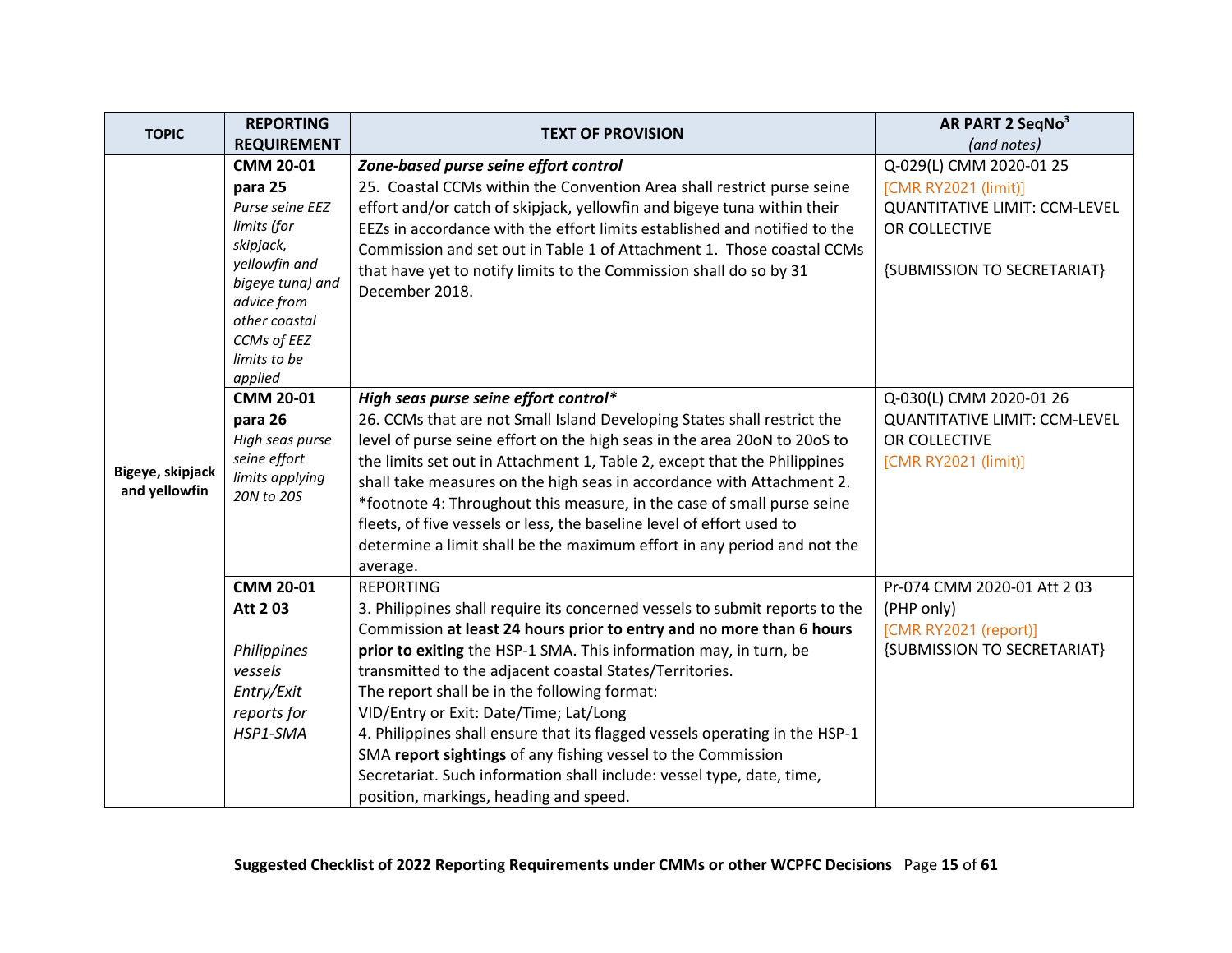| <b>TOPIC</b>                          | <b>REPORTING</b>                                                                                                                           | <b>TEXT OF PROVISION</b>                                                                                                                                                                                                                                                                                                                                                                                                                                                                                                                                                                                                                                                                                                                                                                                                                                                                                                                                                                                                                                                                | AR PART 2 SeqNo <sup>3</sup>                                                                                                                                                                                                                                                                                                                                                                                                                |
|---------------------------------------|--------------------------------------------------------------------------------------------------------------------------------------------|-----------------------------------------------------------------------------------------------------------------------------------------------------------------------------------------------------------------------------------------------------------------------------------------------------------------------------------------------------------------------------------------------------------------------------------------------------------------------------------------------------------------------------------------------------------------------------------------------------------------------------------------------------------------------------------------------------------------------------------------------------------------------------------------------------------------------------------------------------------------------------------------------------------------------------------------------------------------------------------------------------------------------------------------------------------------------------------------|---------------------------------------------------------------------------------------------------------------------------------------------------------------------------------------------------------------------------------------------------------------------------------------------------------------------------------------------------------------------------------------------------------------------------------------------|
|                                       | <b>REQUIREMENT</b>                                                                                                                         |                                                                                                                                                                                                                                                                                                                                                                                                                                                                                                                                                                                                                                                                                                                                                                                                                                                                                                                                                                                                                                                                                         | (and notes)                                                                                                                                                                                                                                                                                                                                                                                                                                 |
| Bigeye, skipjack<br>and yellowfin     | <b>CMM 20-01</b><br>para 41<br>Monthly bigeye<br>catch report<br><b>CMM 20-01</b><br>para 46<br><b>Purse Seine</b><br><b>Vessel Limits</b> | 41. CCMs listed in Attachment 1, Table 3 shall report monthly the<br>amount of bigeye catch by their flagged vessels to the Commission<br>Secretariat by the end of the following month. The Secretariat shall<br>notify all CCMs when 90% of the catch limits for a CCM is exceeded.<br>46. The concerned CCMs shall ensure that any new LSPSV constructed or<br>purchased to replace a previous vessel or vessels, shall have a carrying<br>capacity or well volume no larger than the vessel(s) being replaced, or<br>shall not increase the catch or effort in the Convention Area from the<br>level of the vessels being replaced. In such case, the authorization to fish<br>in the Convention Area of the replaced vessel shall be immediately<br>revoked by the flag CCM. Notwithstanding the first sentence in this<br>paragraph, for those vessels for which building approval has already<br>been granted and notified to the Commission before 1 March 2014, the<br>construction of those vessels will be in accordance with existing<br>regulations of the concerned CCMs. | $Q$ -031(L) CMM 2020-01 39<br><b>QUANTITATIVE LIMIT: CCM-LEVEL</b><br>OR COLLECTIVE<br>[CMR RY2021 (limit) (report)]<br>Be sure to also include as part of<br>response to Q-036(L) annual summary<br>of CMM 2020-01 41 reports related to<br>2021 reporting year.<br>{SUBMISSION TO SECRETARIAT}<br>Q-033(L) CMM 2020-01 45<br><b>QUANTITATIVE LIMIT: CCM-LEVEL</b><br>OR COLLECTIVE<br>[CMR RY2021 (limit)]<br>{SUBMISSION TO SECRETARIAT} |
| <b>Pacific Bluefin</b><br><b>Tuna</b> | CMM 2020-02<br>para 05<br>CMM 2021-02<br>para 08<br>reporting of<br>recent fishing<br>effort and catch<br>for Pacific<br><b>Bluefin</b>    | 5. CCMs shall also report to the Executive Director by 31 July each year<br>their fishing effort and <30 kg and >=30 kg catch levels, by fishery, for<br>the previous 3 year, accounting for all catches, including discards. The<br>Executive Director will compile this information each year into an<br>appropriate format for the use of the Northern Committee.                                                                                                                                                                                                                                                                                                                                                                                                                                                                                                                                                                                                                                                                                                                    | Q-047(L) CMM 2020-02 02(1)<br>Q-048(L) CMM 2020-02 02(2)<br>[CMR RY2021 (limit) (report) -<br>CMM 2020-02 05 & 11]<br>Pr-121 CMM 2020-02 03<br>[CMR RY2021 (implementation)<br>(report) - CMM 2020-02 05 & 11]                                                                                                                                                                                                                              |

<span id="page-15-0"></span>**Suggested Checklist of 2022 Reporting Requirements under CMMs or other WCPFC Decisions** Page **16** of **61**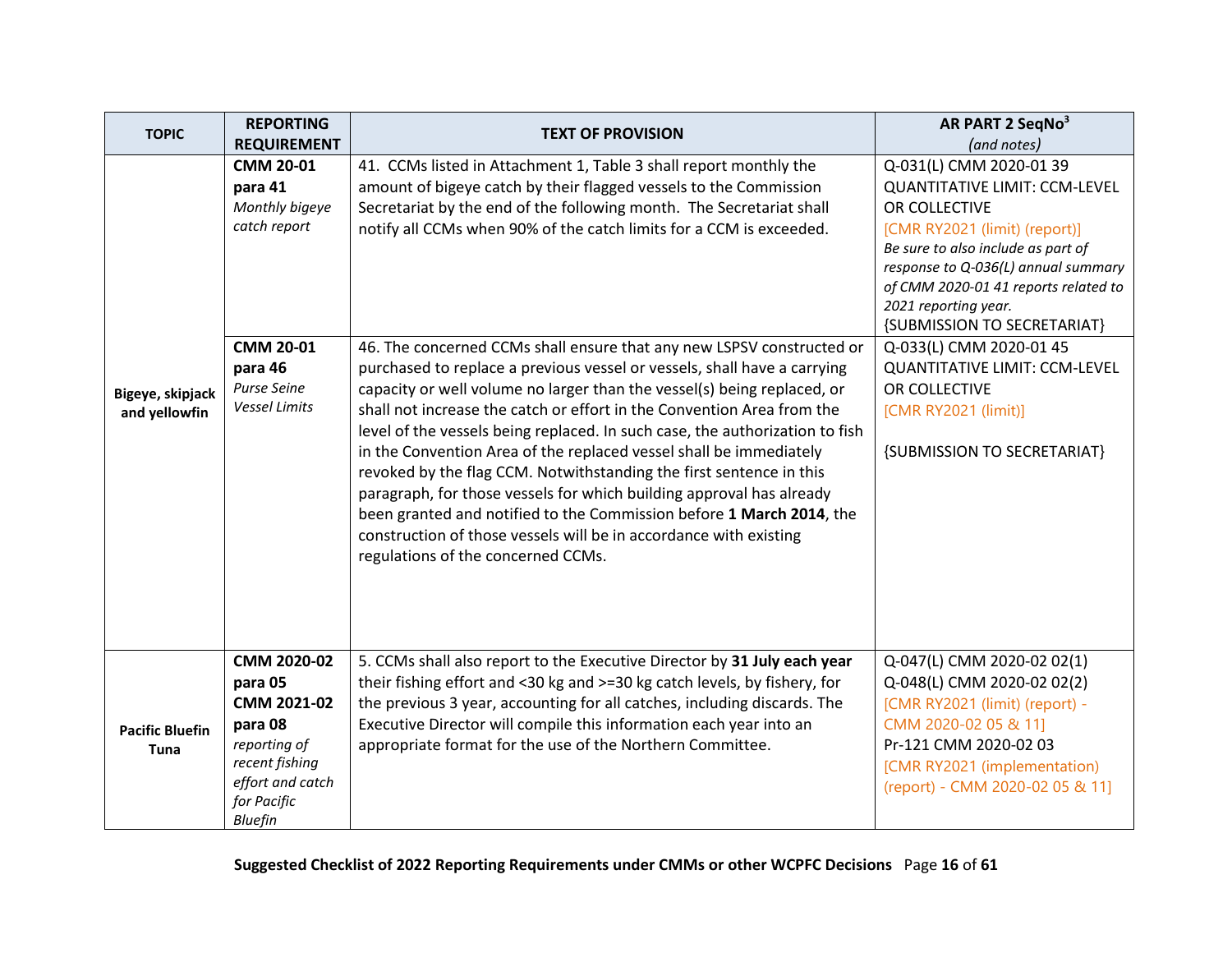<span id="page-16-0"></span>

| <b>TOPIC</b>                            | <b>REPORTING</b>                                                                                                                                                 | <b>TEXT OF PROVISION</b>                                                                                                                                                                                                                                                                                                                                                                                                                                                                                                                                                                                                                                                                                                                                                                                                                                                                                                                                                                                                                                                                                                                                                                                                                                  | AR PART 2 SeqNo <sup>3</sup>                                                                                                                                                                                                                                                                            |
|-----------------------------------------|------------------------------------------------------------------------------------------------------------------------------------------------------------------|-----------------------------------------------------------------------------------------------------------------------------------------------------------------------------------------------------------------------------------------------------------------------------------------------------------------------------------------------------------------------------------------------------------------------------------------------------------------------------------------------------------------------------------------------------------------------------------------------------------------------------------------------------------------------------------------------------------------------------------------------------------------------------------------------------------------------------------------------------------------------------------------------------------------------------------------------------------------------------------------------------------------------------------------------------------------------------------------------------------------------------------------------------------------------------------------------------------------------------------------------------------|---------------------------------------------------------------------------------------------------------------------------------------------------------------------------------------------------------------------------------------------------------------------------------------------------------|
|                                         | <b>REQUIREMENT</b>                                                                                                                                               |                                                                                                                                                                                                                                                                                                                                                                                                                                                                                                                                                                                                                                                                                                                                                                                                                                                                                                                                                                                                                                                                                                                                                                                                                                                           | (and notes)                                                                                                                                                                                                                                                                                             |
|                                         | CMM 2020-02<br>para 11<br>CMM 2021-02<br>para 14<br>Annual report on<br>measures for<br>Pacific Bluefin,<br>including<br>monitoring of<br>international<br>trade | 11: CCMs shall report to Executive Director by 31 July annually<br>measures they used to implement paragraphs 2, 3, 5, 7, 8, 10 and 13 of<br>this CMM. CCMs shall also monitor the international trade of the<br>products derived from Pacific bluefin tuna and report the results to<br>Executive Director by 31 July annually. The Northern Committee shall<br>annually review those reports CCMs submit pursuant to this paragraph<br>and if necessary, advise a CCM to take an action for enhancing its<br>compliance with this CMM.                                                                                                                                                                                                                                                                                                                                                                                                                                                                                                                                                                                                                                                                                                                  | {SUBMISSION TO SECRETARIAT}<br>Be sure to also include in response to<br>Q-047(L) Q-048(L) and Pr-121 relevant<br>information from CMM 2020-02<br>05/CMM 2021-02 08 report and from<br>CMM 2020-02 11/CMM 2021-02 14<br>report that relate to the<br>implementation of this quantitative<br>limit in RY |
| <b>North Pacific</b><br><b>Albacore</b> | <b>CMM 19-03</b><br>para 3<br>Annual report of<br>catches and<br>fishing effort<br>north of the<br>equator directed<br>at ALB                                    | All CCMs shall report annually to the WCPFC Commission all catches of<br>albacore north of the equator and all fishing effort north of the equator<br>in fisheries directed at albacore. The reports for both catch and fishing<br>effort shall be made by gear type. Catches shall be reported in terms of<br>weight. Fishing effort shall be reported in terms of the most relevant<br>measures for a given gear type, including at a minimum for all gear<br>types, the number of vessel-days fished using the template provided in<br>Annex 1.<br>Annex 1:<br>Annex I: Average annual fishing effort for 2002-2004 and annual fishing effort for subsequent years for fisheries directed at<br>North Pacific albacore in the North Pacific Ocean<br>2002-04<br>Year<br>Year<br>Year<br>Year<br>Year<br>Year<br>Average<br><b>CCM</b><br>Area <sup>1</sup> Fishery<br>No. of<br>No. of<br>Vessel<br>No. of<br>Vessel<br>Vessel<br>Vessel<br>No. of<br>Vessel<br>Vessel<br>No. of<br><b>Vessel</b><br>No. of<br>No. of<br>days<br>vessels<br>days<br>vessels<br>days<br>days<br>vessels<br>vessels<br>vessels<br>vessels<br>days<br>days<br>vessels<br>days<br>*Note: WCPFC10 clarified that this reporting responsibility lies with the<br>flag State. | Q-050(L) CMM 2019-03 02<br>Be sure to also include as part of<br>response to Q-001(L) a summary of<br>the CMM 2019-03 para 3 report<br>(annual report of catches and fishing<br>effort north of the equator directed at<br>ALB).                                                                        |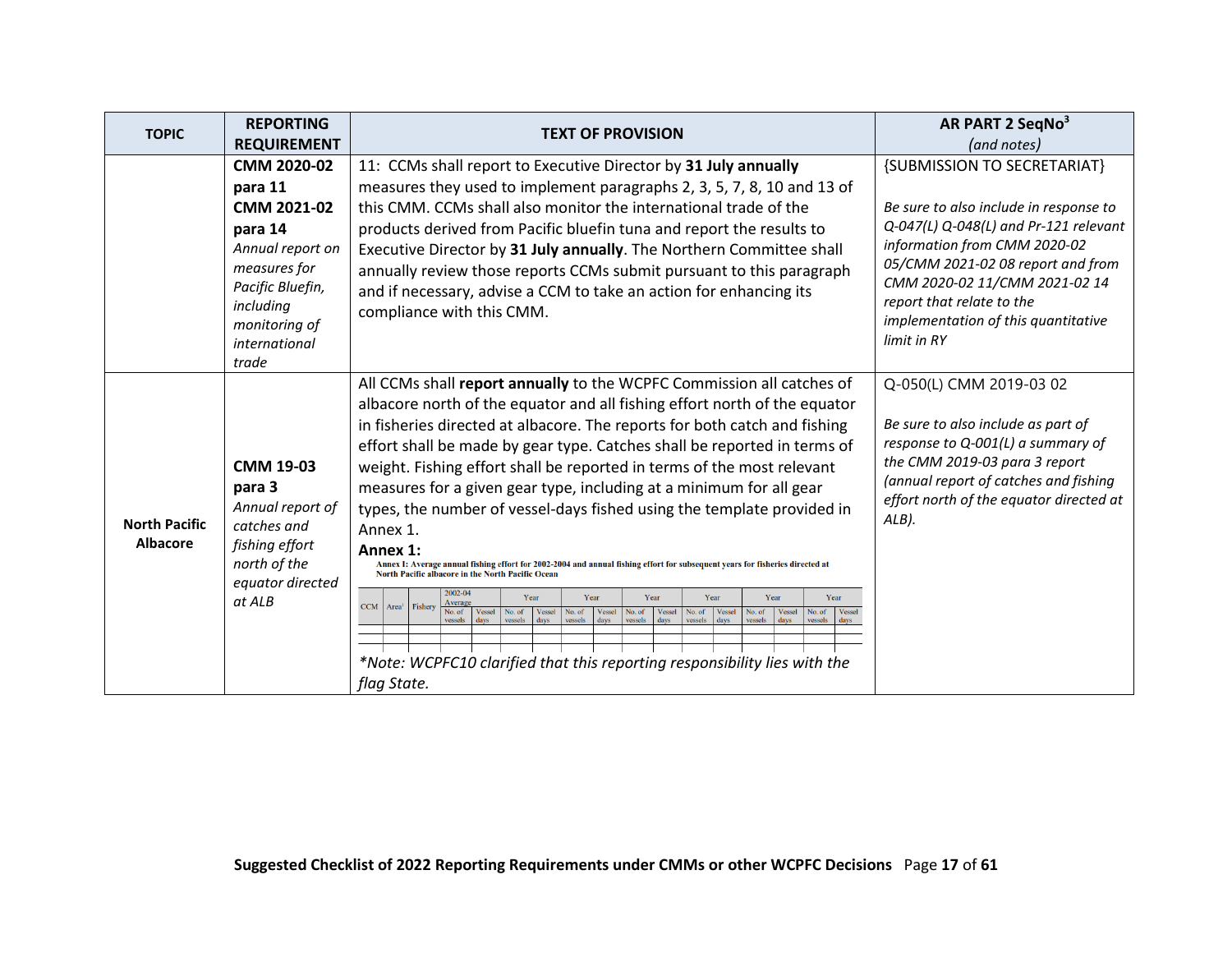**List of additional QUANTITATIVE LIMITS IN CMMS FOR TUNA AND BILLFISH obligations that were agreed by the Commission to be reviewed through the CMS in 2022. Applicable CCMs should provide in their Annual Report Part 2 (2021 Specific), additional information / details that provides verifiable data applicable to the reporting year that confirms the applicable limit was not exceeded.**

<span id="page-17-0"></span>

| <b>TOPIC</b>                      | <b>REPORTING</b><br><b>REQUIREMENT</b> | <b>BRIEF DESCRIPTION</b>                                                                                                                                                                                                                                                                               | AR PART 2 SeqNo <sup>4</sup>                                                                                    |
|-----------------------------------|----------------------------------------|--------------------------------------------------------------------------------------------------------------------------------------------------------------------------------------------------------------------------------------------------------------------------------------------------------|-----------------------------------------------------------------------------------------------------------------|
| Bigeye, skipjack<br>and yellowfin | CMM 2020-01 43                         | Bigeye longline catch limits by flag for certain other<br>members which caught less than 2000t in 2004                                                                                                                                                                                                 | Q-032(L) CMM 2020-01 43<br><b>QUANTITATIVE LIMIT: CCM-LEVEL OR</b><br><b>COLLECTIVE</b><br>[CMR RY2021 (limit)] |
|                                   | CMM 2020-01 45                         | Limit by flag on number of purse seine vessels >24m<br>with freezing capacity between 20N and 20S                                                                                                                                                                                                      | Q-033(L) CMM 2020-01 45<br><b>QUANTITATIVE LIMIT: CCM-LEVEL OR</b><br><b>COLLECTIVE</b><br>[CMR RY2021 (limit)] |
|                                   |                                        | Limit by flag on number of longline vessels with freezing<br>CMM 2020-01 47 capacity targeting bigeye above the current level<br>(applying domestic quotas are exempt)                                                                                                                                 | Q-034(L) CMM 2020-01 47<br><b>QUANTITATIVE LIMIT: CCM-LEVEL OR</b><br><b>COLLECTIVE</b><br>[CMR RY2021 (limit)] |
|                                   |                                        | Limit by flag on number of ice-chilled longline vessels<br>targeting bigeye and landing exclusively fresh fish<br><b>CMM 2020-01 48</b> $\vert$ above the current level or above the number of current<br>licenses under established limited entry programmes<br>(applying domestic quotas are exempt) | Q-035(L) CMM 2020-01 48<br><b>QUANTITATIVE LIMIT: CCM-LEVEL OR</b><br><b>COLLECTIVE</b><br>[CMR RY2021 (limit)] |

<span id="page-17-1"></span><sup>4</sup> The SeqNo field, uses a prefix of "**Q**" and a notation of **(R)** for **reports,** and **(L)** for **quantitative limits** eg **Q-020(R)** is a "report", **Q-001(L)** is a "limit", in the Annual Report Part 2 (2021 Specific) list. A prefix of "**Pr**" is used for **Implementation questions** In Annual Report Part 2 (Implementation Obligations) prefix of "**Pr**" used for REPORT ON IMPLEMENTATION OF OBLIGATIONS THAT APPLIED IN PRIOR YEARS, eg **Pr-001**. In the Annual Report Part 2 (2021 Specific) list a prefix of "**Pr**" used with a notation of "**N**" is used for inaugural reports on implementation of new obligations for the relevant reporting year, eg **Pr-119(N)**.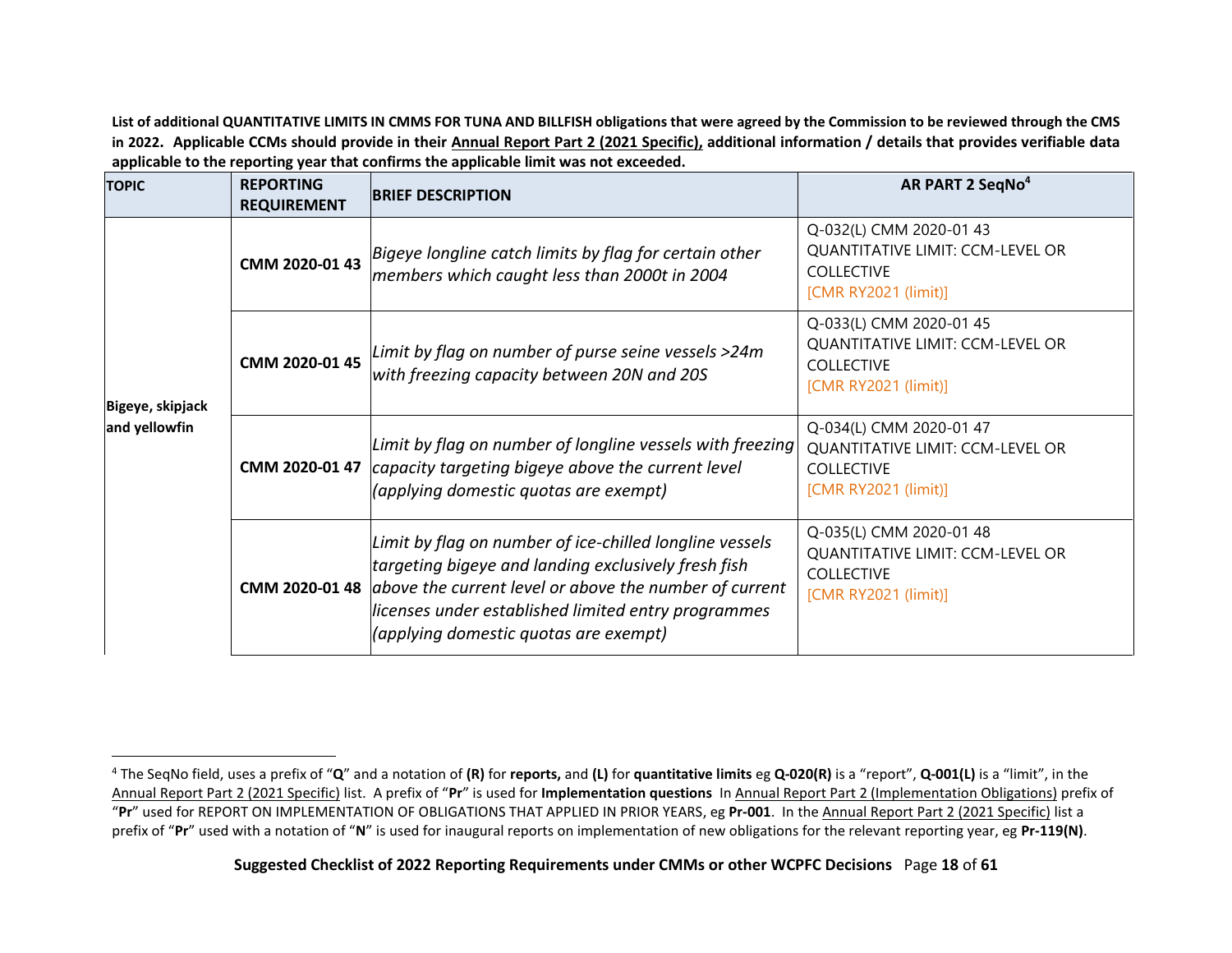#### **PART C: ADDITIONAL MEASURES FOR TROPICAL TUNAS**

<span id="page-18-0"></span>

| <b>TOPIC</b>                                                    | <b>REPORTING</b><br><b>REQUIREMENT</b>                                                         | <b>TEXT OF PROVISION</b>                                                                                                                                                                                                                                                                                                                                                                                                                                                                                                                                                                                                                                                                                                                                                                                                                                                                                                                                                                                                                                        | AR PART 2 SeqNo <sup>5</sup><br>(and notes) |
|-----------------------------------------------------------------|------------------------------------------------------------------------------------------------|-----------------------------------------------------------------------------------------------------------------------------------------------------------------------------------------------------------------------------------------------------------------------------------------------------------------------------------------------------------------------------------------------------------------------------------------------------------------------------------------------------------------------------------------------------------------------------------------------------------------------------------------------------------------------------------------------------------------------------------------------------------------------------------------------------------------------------------------------------------------------------------------------------------------------------------------------------------------------------------------------------------------------------------------------------------------|---------------------------------------------|
|                                                                 | <b>CMM 20-01</b><br>Para 31                                                                    | 12. The operator of the vessel shall submit to the Executive Director a<br>report that includes the following information within forty-eight 48                                                                                                                                                                                                                                                                                                                                                                                                                                                                                                                                                                                                                                                                                                                                                                                                                                                                                                                 | Pr-070 CMM 2020-01 31                       |
| <b>Purse Seine</b><br>high seas catch<br>retention<br>reporting | <b>CMM 09-02</b><br>para 12<br>Purse seine<br>catch retention<br>requirements<br>$(20N - 20S)$ | hours after any discard:<br>a. Name, flag and WCPFC Identification Number of the vessel;<br>b. Name and nationality of master;<br>c. Licence number;<br>d. Name of observer on board;<br>e. Date, time and location (latitude/longitude) that discarding occurred;<br>f. Date, time, location (latitude/longitude) and type (drifting FAD,<br>anchored FAD, free school etc) of the shot;<br>g. Reason that fish were discarded (including statement of retrieval<br>status if fish were discarded in accordance with paragraph 6);<br>h. Estimated tonnage and species composition of discarded fish;<br>i. Estimated tonnage and species composition of retained fish from that<br>set;<br>j. If fish were discarded in accordance with paragraph 10, a statement<br>that no further fishing will be undertaken until the catch on board has<br>been unloaded; and<br>k. Any other information deemed relevant by the vessel master.<br>*Note: WCPFC11 confirmed a common understanding that CMM 2009-<br>02 applies in the high seas of the Convention Area. | Pr-018 CMM 2009-02 12                       |
| Bigeye, skipjack<br>and yellowfin                               | <b>CMM 20-01</b><br>para 4                                                                     | 4. Coastal States are encouraged to take measures in archipelagic waters<br>and territorial seas which are consistent with the objectives of this<br>Measure and to inform the Commission Secretariat of the relevant<br>measures that they will apply in these waters.                                                                                                                                                                                                                                                                                                                                                                                                                                                                                                                                                                                                                                                                                                                                                                                         | <b>{SUBMISSION TO THE</b><br>SECRETARIAT}   |

<span id="page-18-2"></span><span id="page-18-1"></span><sup>5</sup> The SeqNo field, uses a prefix of "**Q**" and a notation of **(R)** for **reports,** and **(L)** for **quantitative limits** eg **Q-020(R)** is a "report", **Q-001(L)** is a "limit", in the Annual Report Part 2 (2021 Specific) list. A prefix of "**Pr**" is used for **Implementation questions** In Annual Report Part 2 (Implementation Obligations) prefix of "**Pr**" used for REPORT ON IMPLEMENTATION OF OBLIGATIONS THAT APPLIED IN PRIOR YEARS, eg **Pr-001**. In the Annual Report Part 2 (2021 Specific) list a prefix of "**Pr**" used with a notation of "**N**" is used for inaugural reports on implementation of new obligations for the relevant reporting year, eg **Pr-119(N)**.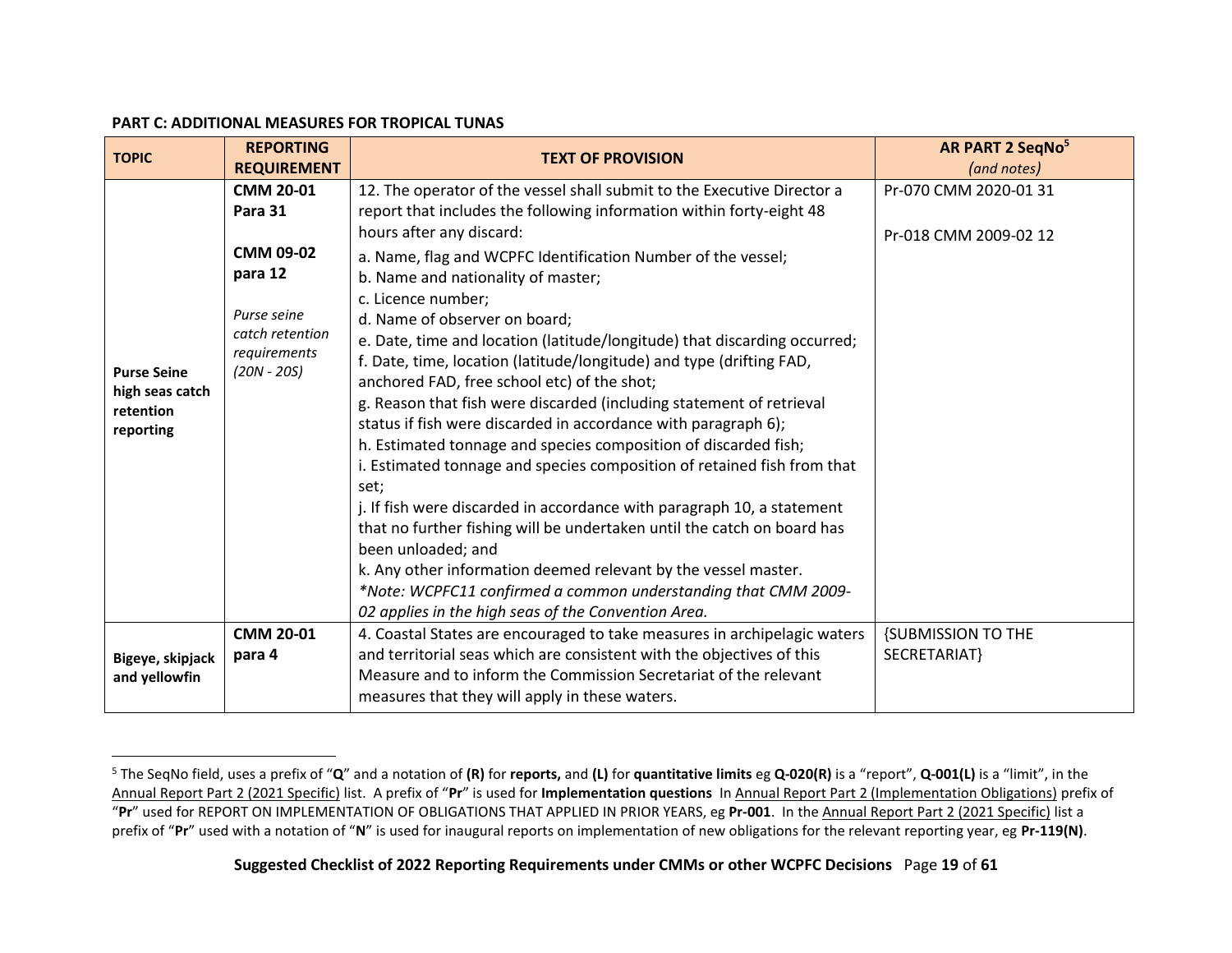| <b>TOPIC</b>                      | <b>REPORTING</b>               | <b>TEXT OF PROVISION</b>                                                    | AR PART 2 SeqNo <sup>5</sup>       |
|-----------------------------------|--------------------------------|-----------------------------------------------------------------------------|------------------------------------|
|                                   | <b>REQUIREMENT</b>             |                                                                             | (and notes)                        |
|                                   | <b>CMM 20-01</b>               | 16. A three (3) months (July, August, September) prohibition of             | Pr-066 CMM 2020-01 16              |
|                                   | para 16                        | deploying, servicing or setting on FADs shall be in place between 0001      | (CMM 2020-01) BIGEYE,              |
|                                   | Purse seine 3                  | hours UTC on 1 July and 2359 hours UTC on 30 September each year for        | YELLOWFIN AND SKIPJACK TUNA        |
|                                   | month FAD                      | all purse seine vessels, tender vessels, and any other vessels operating in | IN THE WESTERN AND CENTRAL         |
|                                   | closure (1 July -              | support of purse seine vessels fishing in exclusive economic zones and      | PACIFIC OCEAN                      |
|                                   | 30 September)                  | the high seas in the area between 20°N and 20°S (footnote 1)                | [CMR RY2021 (implementation)       |
|                                   |                                |                                                                             | and Compliance Case FAD Sets       |
|                                   |                                | footnote 1: Members of the PNA may implement the FAD set                    | Alleged Infringements]             |
|                                   |                                | management measures consistent with the Third Arrangement                   |                                    |
|                                   |                                | implementing the Nauru Agreement of May 2008. Members of the PNA            |                                    |
|                                   |                                | shall provide notification to the Commission of the domestic vessels to     | {SUBMISSION TO SECRETARIAT}        |
|                                   |                                | which the FAD closure will not apply. That notification shall be            |                                    |
|                                   |                                | provided within 15 days of the arrangement being approved.                  |                                    |
|                                   | <b>CMM 20-01</b>               | 17. In addition to the three month FAD closure in paragraph 16, except      | Pr-067 CMM 2020-01 17              |
| Bigeye, skipjack<br>and yellowfin | para 17                        | for those vessels flying the Kiribati flag when fishing in the high seas    | (CMM 2020-01) BIGEYE,              |
| - FAD Measures                    | Advice on choice               | adjacent to the Kiribati exclusive economic zone (footnote 2), and          | YELLOWFIN AND SKIPJACK TUNA        |
|                                   | and                            | Philippines' vessels operating in HSP1 in accordance with Attachment 2,     | IN THE WESTERN AND CENTRAL         |
|                                   | implementation                 | it shall be prohibited to deploy, service or set on FADs in the high seas   | PACIFIC OCEAN                      |
|                                   | of two additional              | for two additional sequential months of the year. Each CCM shall decide     | [CMR RY2021 (implementation)       |
|                                   | month high seas<br>FAD closure | which two sequential months (either April - May or November -               | (report) and Compliance Case FAD   |
|                                   | (April-May or                  | December) shall be closed to setting on FADs by their fleets in the high    | <b>Sets Alleged Infringements]</b> |
|                                   | Nov-Dec)                       | seas for 2019, and notify the Secretariat of that decision by March 1,      |                                    |
|                                   |                                | 2018.                                                                       |                                    |
|                                   |                                | Footnote 2: Those vessels fishing within a 100 nautical mile buffer zone    | {SUBMISSION TO SECRETARIAT}        |
|                                   |                                | extending from the high seas adjacent to the Cook Islands shall inform      |                                    |
|                                   |                                | Kiribati and the Cook Islands authorities at least 24 hours prior to entry  |                                    |
|                                   |                                | into and 24 hours prior to the exit from the buffer zone with estimated     |                                    |
|                                   |                                | coordinates for entry and exit. Each report shall contain the vessel        |                                    |
|                                   |                                | name, international radio call sign and position at the time of reporting.  |                                    |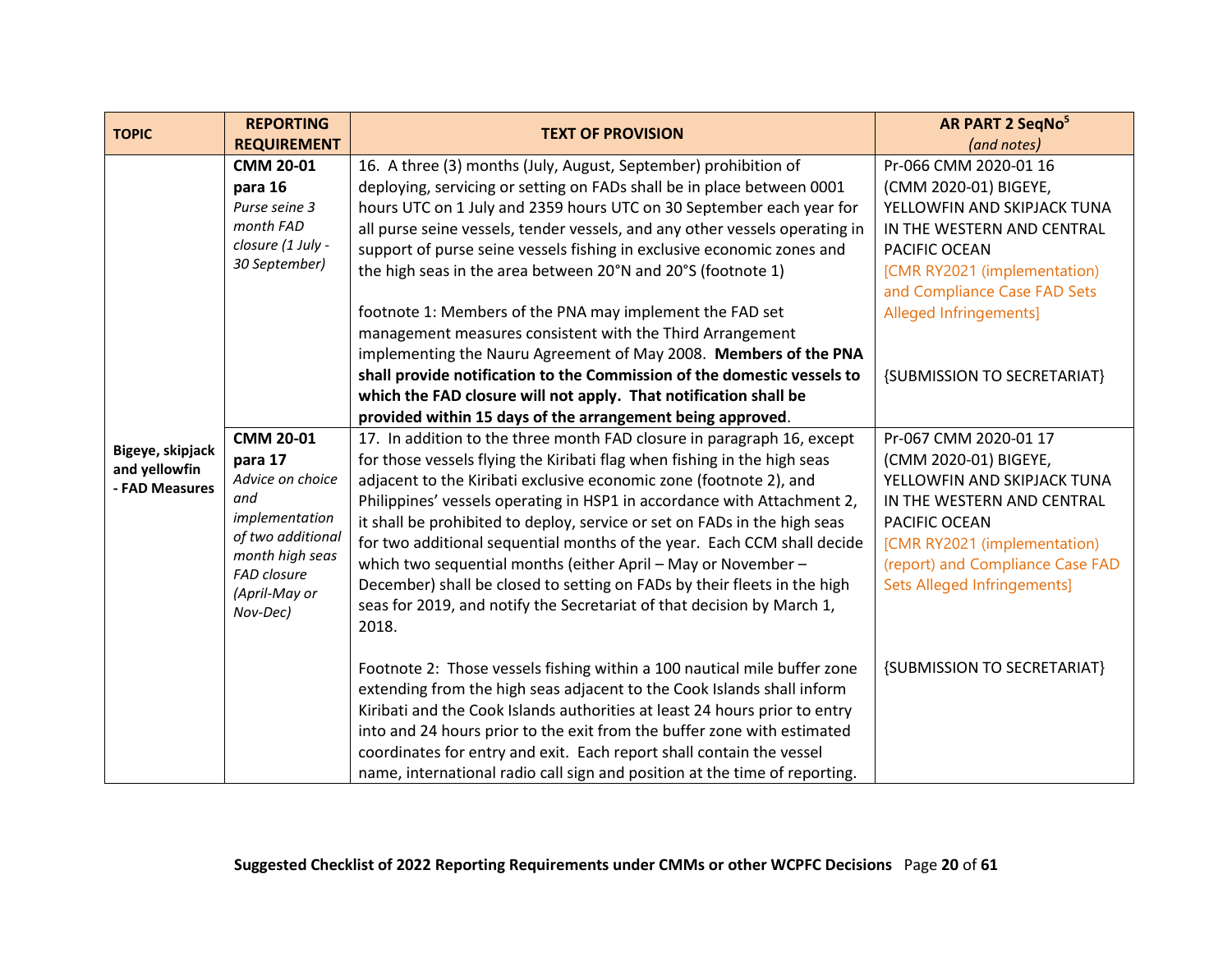#### **PART D: ADDITIONAL MEASURES FOR PACIFIC BLUEFIN TUNA**

<span id="page-20-0"></span>*No reporting requirements related to Additional Measures for Pacific Bluefin Tuna were agreed by the Commission to be reviewed through the CMS in 2022. For guidance related to reporting requirements CMM 2021-02 para 8 and para 14 please refer to PART B: QUANTITATIVE LIMITS IN CMMS FOR TUNA AND BILLFISH above.*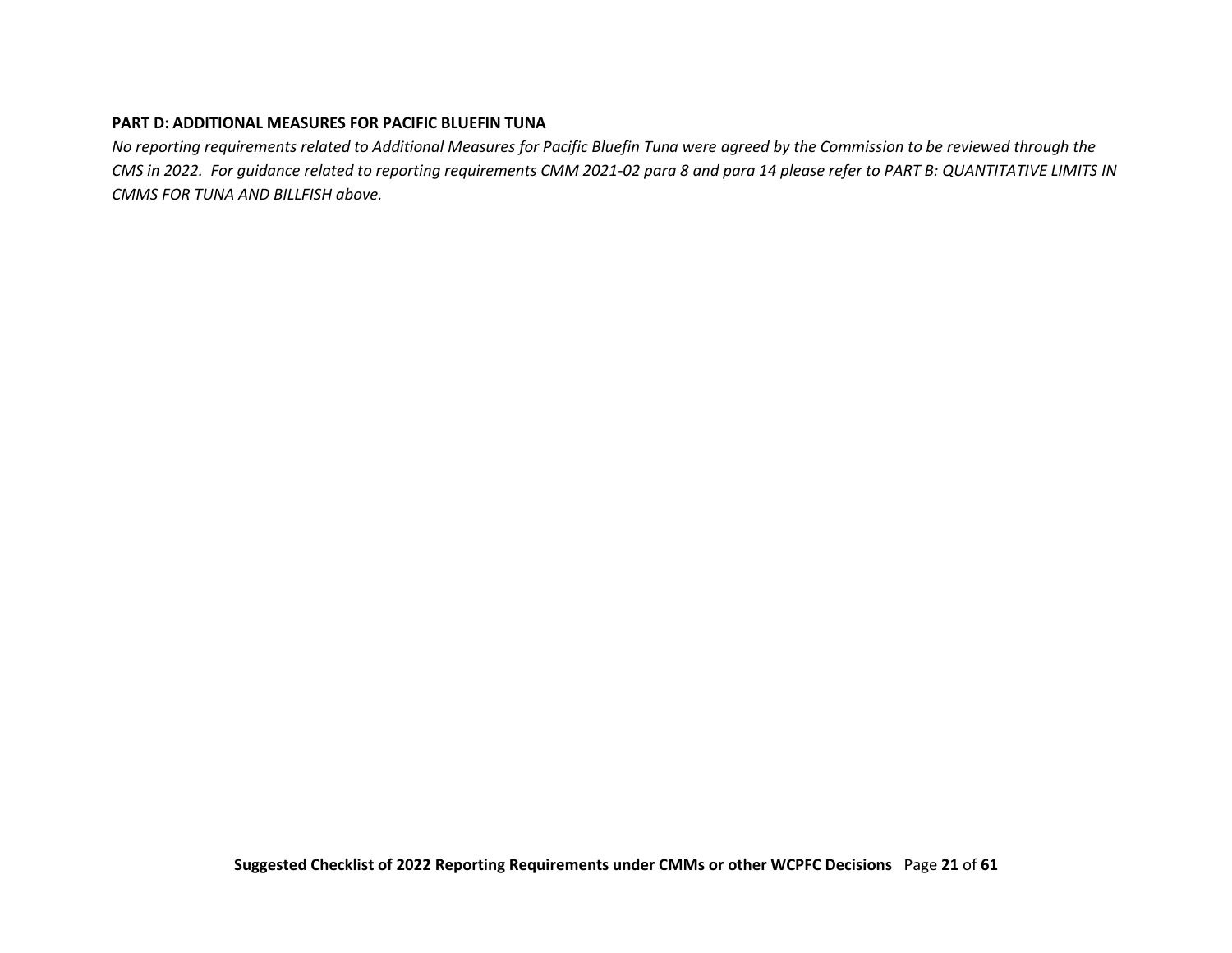<span id="page-21-0"></span>

| <b>TOPIC</b>                                                                | <b>REPORTING</b>                                                                                                                                                                                                                      | <b>TEXT OF PROVISION</b>                                                                                                                                                                                  | <b>AR PART 2 SeqNo</b> <sup>6</sup>                                                                                                                                                                                                                                                                                                                                                                                                                 |
|-----------------------------------------------------------------------------|---------------------------------------------------------------------------------------------------------------------------------------------------------------------------------------------------------------------------------------|-----------------------------------------------------------------------------------------------------------------------------------------------------------------------------------------------------------|-----------------------------------------------------------------------------------------------------------------------------------------------------------------------------------------------------------------------------------------------------------------------------------------------------------------------------------------------------------------------------------------------------------------------------------------------------|
|                                                                             | <b>REQUIREMENT</b>                                                                                                                                                                                                                    |                                                                                                                                                                                                           | (and notes)                                                                                                                                                                                                                                                                                                                                                                                                                                         |
| <b>Driftnet</b><br>prohibition                                              | <b>CMM 08-04</b><br>para 5<br>Reporting<br>requirement for<br><b>MCS</b> actions<br>related to large-<br>scale driftnet<br>fishing on the<br>high seas                                                                                | 5. CCMs shall include in Part 2 of their Annual Reports a summary of<br>monitoring, control, and surveillance actions related to large-scale driftnet<br>fishing on the high seas in the Convention Area. | Q-004(R) CMM 2008-04 05<br><b>REQUIRED REPORT: MCS,</b><br><b>COMPLIANCE AND FISHING-</b><br><b>RELATED ACTIVITIES</b><br>{TEMPLATE AND STANDARD<br><b>ARE NOT SPECIFIED}</b>                                                                                                                                                                                                                                                                       |
| <b>Purse Seine</b><br>vessel<br>interactions<br>with Cetaceans<br>reporting | <b>CMM 11-03</b><br>para 5<br>Annual report of<br>any instances in<br>which cetaceans<br>have been<br>encircled by the<br>purse seine nets<br>of flagged<br>vessels and as<br>reported under<br>CMM 2011-03<br>para 2(b) (AR Pt<br>1) | 5. CCMs shall include in their Part 1 Annual Report any instances in which<br>cetaceans have been encircled by the purse seine nets of their flagged vessels,<br>reported under paragraph 2(b).           | Q-017(R) CMM 2011-03 05<br>REPORTING CHECKLIST<br>{ARPT1 REQUIRED REPORT TO<br><b>SUPPORT REVIEWS OF</b><br><b>MEASURES INTENDED TO</b><br><b>MINIMISE IMPACTS OF FISHING</b><br>ON SPECIES OF SPECIAL<br><b>INTEREST, INCLUDING NON-</b><br><b>TARGET SPECIES</b><br>This is the link to current<br>template:<br>https://www.wcpfc.int/doc/sc-<br>01/annual-report-commission-<br>part-1-information-fisheries-<br>research-and-statistics-revised |

#### **PART E: MITIGATING IMPACTS OF FISHING, INCLUDING ON SPECIES OF SPECIAL INTEREST**

<span id="page-21-2"></span><span id="page-21-1"></span><sup>6</sup> The SeqNo field, uses a prefix of "**Q**" and a notation of **(R)** for **reports,** and **(L)** for **quantitative limits** eg **Q-020(R)** is a "report", **Q-001(L)** is a "limit", in the Annual Report Part 2 (2021 Specific) list. A prefix of "**Pr**" is used for **Implementation questions** In Annual Report Part 2 (Implementation Obligations) prefix of "**Pr**" used for REPORT ON IMPLEMENTATION OF OBLIGATIONS THAT APPLIED IN PRIOR YEARS, eg **Pr-001**. In the Annual Report Part 2 (2021 Specific) list a prefix of "**Pr**" used with a notation of "**N**" is used for inaugural reports on implementation of new obligations for the relevant reporting year, eg **Pr-119(N)**.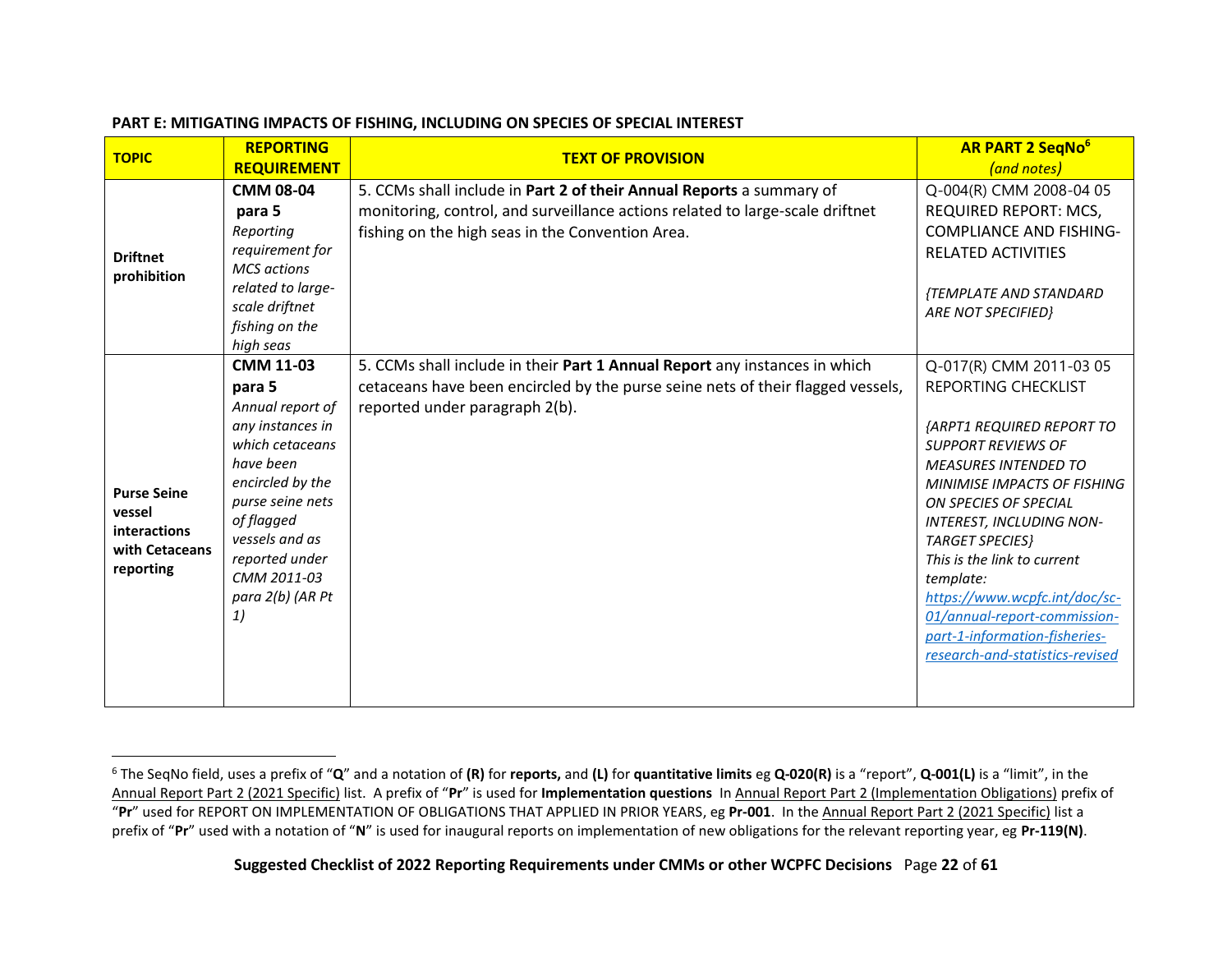<span id="page-22-1"></span><span id="page-22-0"></span>

| <b>TOPIC</b>                                         | <b>REPORTING</b><br><b>REQUIREMENT</b>                                                                                                                                             | <b>TEXT OF PROVISION</b>                                                                                                                                                                                                                                                                                                                                                                                                                                                                             | <b>AR PART 2 SegNo<sup>6</sup></b><br>(and notes)                                                                                                                |
|------------------------------------------------------|------------------------------------------------------------------------------------------------------------------------------------------------------------------------------------|------------------------------------------------------------------------------------------------------------------------------------------------------------------------------------------------------------------------------------------------------------------------------------------------------------------------------------------------------------------------------------------------------------------------------------------------------------------------------------------------------|------------------------------------------------------------------------------------------------------------------------------------------------------------------|
| <b>Marine</b><br><b>Pollution</b><br>reporting       | CMM 2017-04<br>04<br>CMM 2017-04<br>05                                                                                                                                             | 4. CCMs are encouraged to undertake research into marine pollution related<br>to fisheries in the WCPFC Convention Area to further develop and refine<br>measures to reduce marine pollution, and are encouraged to submit to SC and<br>TCC any information derived from such efforts.<br>5. CCMs shall encourage their fishing vessels within the WCPFC Convention<br>Area to retrieve abandoned, lost or discarded fishing gear and retain the                                                     | Pr-103 CMM 2017-04 03-07<br>(CMM 2017-04) MARINE<br><b>POLLUTION</b><br><b>{SUBMISSION TO</b><br>SECRETARIAT}                                                    |
|                                                      |                                                                                                                                                                                    | material on board, separate from other waste for discharge to port reception<br>facilities. Where retrieval is not possible or does not occur, CCMs shall<br>encourage their fishing vessels to report the latitude, longitude, type, size and<br>age of abandoned, lost or discarded fishing gear.                                                                                                                                                                                                  |                                                                                                                                                                  |
|                                                      | CMM 2017-04<br>10                                                                                                                                                                  | 10. CCMs are further encouraged to develop frameworks or systems to assist<br>fishing vessels to report the loss of gear to their flag State, relevant coastal<br>States, and the Commission.                                                                                                                                                                                                                                                                                                        | Pr-105 CMM 2017-04 09-11<br>(CMM 2017-04) MARINE<br><b>POLLUTION</b><br><b>{SUBMISSION TO</b><br>SECRETARIAT}                                                    |
| <b>Seabird</b><br>mitigation<br>measure<br>reporting | <b>CMM 18-03</b><br>resolves 02<br>Report on<br>implementation<br>of IPOA Seabirds,<br>including NPOAs<br>for reducing<br>incidental catch<br>of seabirds in<br>longline fisheries | 2. CCMs shall report to the Commission on their implementation of the IPOA-<br>Seabirds, including, as appropriate, the status of their National Plans of Action<br>for Reducing Incidental Catches of Seabirds in Longline Fisheries<br>**Note, para 2 is under the Resolve section of the CMM                                                                                                                                                                                                      | Pr-082 CMM 2018-03<br>(resolves 02)<br>**Note, para 2 is under the<br>Resolve section of the CMM                                                                 |
|                                                      | <b>CMM 18-03</b><br>para 8<br>Report on which<br>mitigation<br>measures are<br>used north of<br>23N or south of                                                                    | 8. For research and reporting purposes, each CCM with longline vessels that<br>fish in the Convention Area south of 25°S or north of 23°N shall submit to the<br>Commission in part 2 of its annual report information describing which of the<br>mitigation measures they require their vessels to use, as well as the technical<br>specifications for each of those mitigation measures. Each such CCM shall also<br>include in its annual reports for subsequent years any changes it has made to | Pr-106 CMM 2018-03 01<br>(CMM 2018-03)<br>MITIGATING THE IMPACT OF<br><b>FISHING ON SEABIRDS</b><br>Be sure to also include as part<br>of response to Pr-106 the |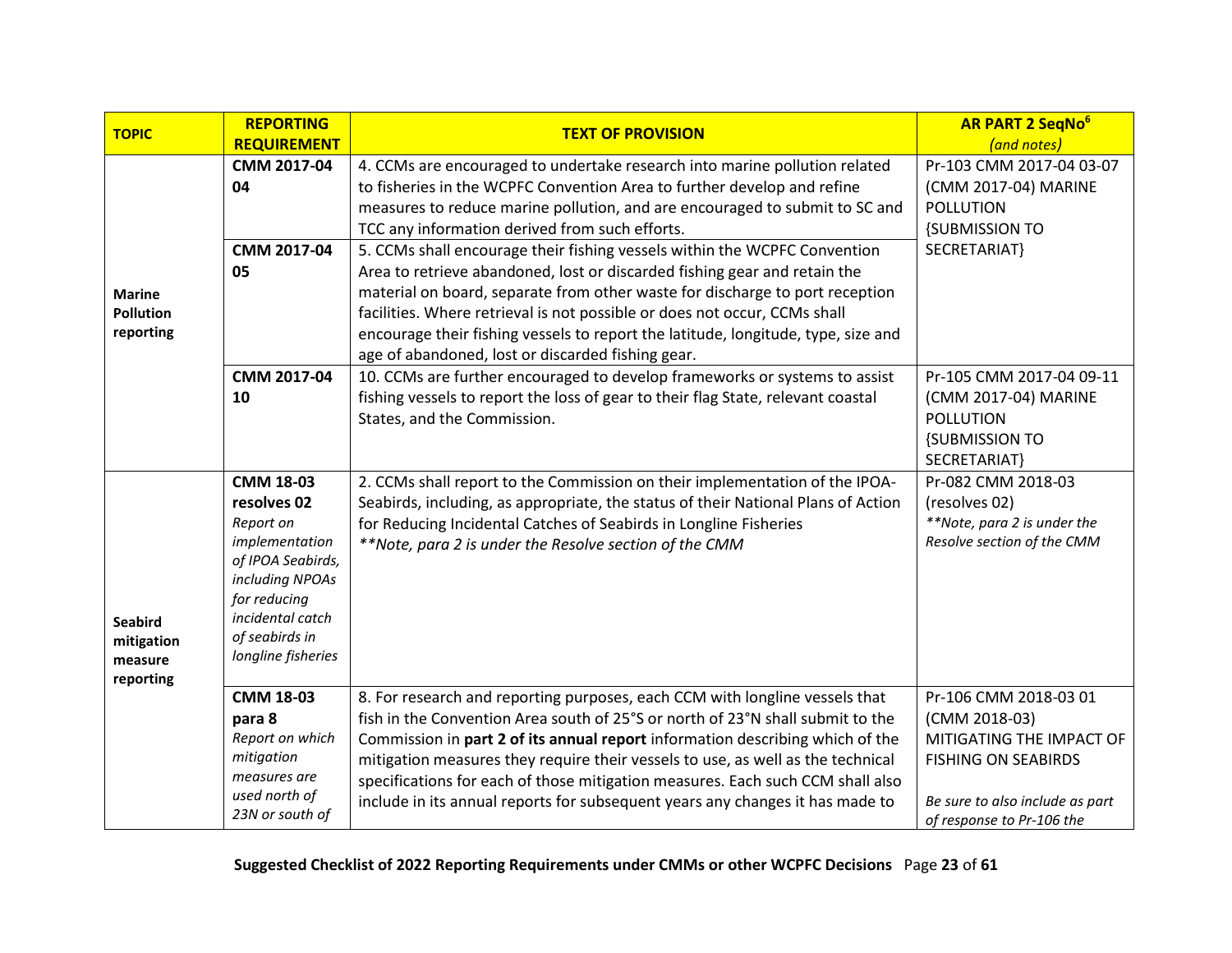| <b>TOPIC</b> | <b>REPORTING</b>                                                                                                                                                                                                                                                              | <b>TEXT OF PROVISION</b>                                                                                                                                                                                                                                                                                                                                                                                                                                                                                                                                                                                                                                                                                                         | <b>AR PART 2 SegNo<sup>6</sup></b>                                                                                                                                                                                                                                                                                                                                                                                                                   |
|--------------|-------------------------------------------------------------------------------------------------------------------------------------------------------------------------------------------------------------------------------------------------------------------------------|----------------------------------------------------------------------------------------------------------------------------------------------------------------------------------------------------------------------------------------------------------------------------------------------------------------------------------------------------------------------------------------------------------------------------------------------------------------------------------------------------------------------------------------------------------------------------------------------------------------------------------------------------------------------------------------------------------------------------------|------------------------------------------------------------------------------------------------------------------------------------------------------------------------------------------------------------------------------------------------------------------------------------------------------------------------------------------------------------------------------------------------------------------------------------------------------|
|              | <b>REQUIREMENT</b>                                                                                                                                                                                                                                                            |                                                                                                                                                                                                                                                                                                                                                                                                                                                                                                                                                                                                                                                                                                                                  | (and notes)                                                                                                                                                                                                                                                                                                                                                                                                                                          |
|              | 30S, as well as<br>technical<br>specifications.<br>Subsequent<br>years include<br>advice on any<br>changes                                                                                                                                                                    | its required mitigation measures or technical specifications for those<br>measures.                                                                                                                                                                                                                                                                                                                                                                                                                                                                                                                                                                                                                                              | relevant part of the CMM<br>2018-03 para 8 required report<br>describing which mitigation<br>measures they required their<br>vessels to use in area south of<br>30S during the reporting year,<br>as well as the technical<br>specifications for each of those<br>mitigation measures. For<br>subsequent years information<br>should also be provided about<br>any changes to its required<br>mitigation measures of<br>technical specifications for |
|              | <b>CMM 18-03</b><br>para 13<br>Annual report of<br>all available<br>information on<br>interactions with<br>seabirds<br>throughout<br>Convention Area,<br>as reported or<br>collected by<br>observers in AR<br>Pt 1 (guidelines<br>for reporting in<br>CMM 2018-03<br>Annex 2) | 13. CCMs shall annually provide to the Commission, in Part 1 of their annual<br>reports, all available information on interactions with seabirds reported or<br>collected by observers to enable the estimation of seabird mortality in all<br>fisheries to which the Convention applies. (see Annex 2 for Part 1 reporting<br>template guideline). These reports shall include information on:<br>1. the proportion of observed effort with specific mitigation measures<br>used; and<br>2. observed and reported species specific seabird bycatch rates and<br>numbers or statistically rigorous estimates of species-specific seabird<br>interaction rates (for longline, interactions per 1,000 hooks) and total<br>numbers. | those measures.<br>Q-039(R) CMM 2018-03 13<br><b>REPORTING CHECKLIST</b><br>This is the link to current<br>template:<br>https://www.wcpfc.int/doc/sc-<br>01/annual-report-commission-<br>part-1-information-fisheries-<br>research-and-statistics-revised                                                                                                                                                                                            |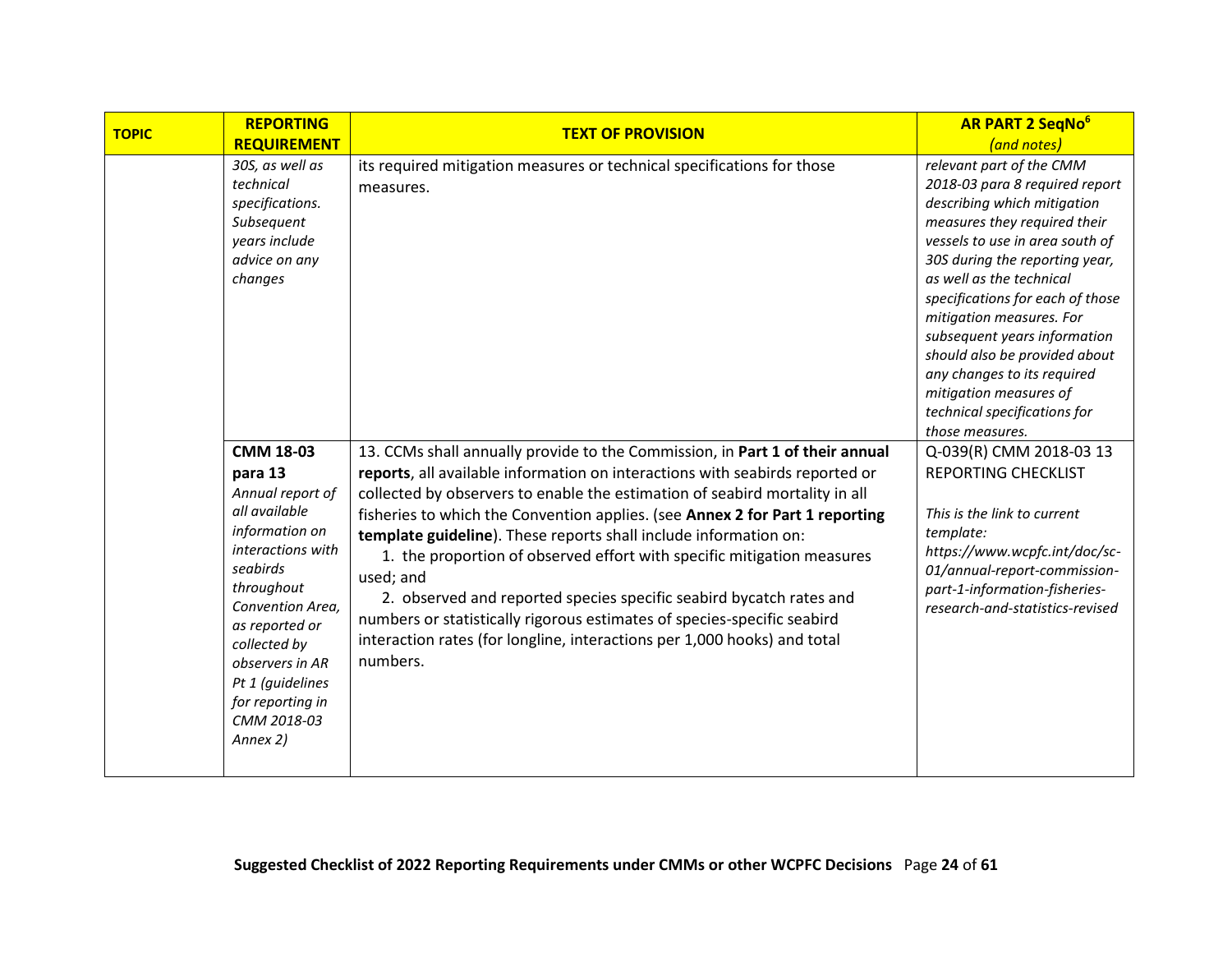<span id="page-24-0"></span>

|                                                                                    | <b>REPORTING</b>                                                                                                                                                                              |                                                                                                                                                                                                                                                                                                                                                                                                                                                                 | <b>AR PART 2 SegNo<sup>6</sup></b>                                                                                                                                                                                                                                                                                                                                                                                                                                                                                                                                                                                                                                                                                                                                                                                                 |
|------------------------------------------------------------------------------------|-----------------------------------------------------------------------------------------------------------------------------------------------------------------------------------------------|-----------------------------------------------------------------------------------------------------------------------------------------------------------------------------------------------------------------------------------------------------------------------------------------------------------------------------------------------------------------------------------------------------------------------------------------------------------------|------------------------------------------------------------------------------------------------------------------------------------------------------------------------------------------------------------------------------------------------------------------------------------------------------------------------------------------------------------------------------------------------------------------------------------------------------------------------------------------------------------------------------------------------------------------------------------------------------------------------------------------------------------------------------------------------------------------------------------------------------------------------------------------------------------------------------------|
|                                                                                    | <b>REQUIREMENT</b>                                                                                                                                                                            |                                                                                                                                                                                                                                                                                                                                                                                                                                                                 | (and notes)                                                                                                                                                                                                                                                                                                                                                                                                                                                                                                                                                                                                                                                                                                                                                                                                                        |
| <b>TOPIC</b><br><b>Sea Turtle</b><br>mitigation<br>measures and<br>related reports | <b>CMM 18-04</b><br>para 2<br>Report on<br>Implementation<br>of Sea Turtles<br>CMM including<br>information<br>collected on<br>interactions with<br>sea turtles<br><b>CMM 18-04</b><br>para 3 | <b>TEXT OF PROVISION</b><br>2. CCMs shall report to the Commission in Part 2 of their annual reports the<br>progress of implementation of this measure, including information collected<br>on interactions with sea turtles in fisheries managed under the Convention.<br>3. All data collected by the WCPFC Regional Observer Program (ROP) on sea<br>turtle interactions shall be reported as agreed to under other Commission data<br>collection provisions. | Q-040(R) CMM 2018-04 02<br><b>REQUIRED REPORT: SEA</b><br>TURTLES CMM 2018-04 PARA 2<br>Additional information / details<br>for response could include:<br>(1) progress to implement the<br>FAO Guidelines to Reduce Sea<br>Turtle Mortality in Fishing<br>Operations as per (CMM 2018-<br>04) CMM OF SEA TURTLES,<br>(2) information collected on<br>interactions with sea turtles in<br>fisheries managed under the<br>Convention,<br>(3) confirmation that vessels<br>are required to record all<br>incidents involving sea turtles<br>during fishing operations, and<br>the results of such reporting is<br>provided to the Commission in<br>accordance with paragraph<br>5(e) and 7(d) of CMM 2018-04<br>through annual reporting of<br>Scientific Data to be Provided<br>to the Commission, and<br>(4) all ROP observer data |
|                                                                                    |                                                                                                                                                                                               |                                                                                                                                                                                                                                                                                                                                                                                                                                                                 | collected on interactions with<br>sea turtles is provided to the<br>Commission in accordance with<br>CMM 2018-04 paragraph 3.                                                                                                                                                                                                                                                                                                                                                                                                                                                                                                                                                                                                                                                                                                      |
|                                                                                    | <b>CMM 18-04</b><br>para 5(d)                                                                                                                                                                 | d. Provide to the Commission the results of any research related to the<br>development of modified FAD designs to reduce sea turtle entanglement and<br>take measures to encourage the use of designs found to be successful at such<br>reduction.                                                                                                                                                                                                              | <b>{SUBMISSION TO</b><br>SECRETARIAT}                                                                                                                                                                                                                                                                                                                                                                                                                                                                                                                                                                                                                                                                                                                                                                                              |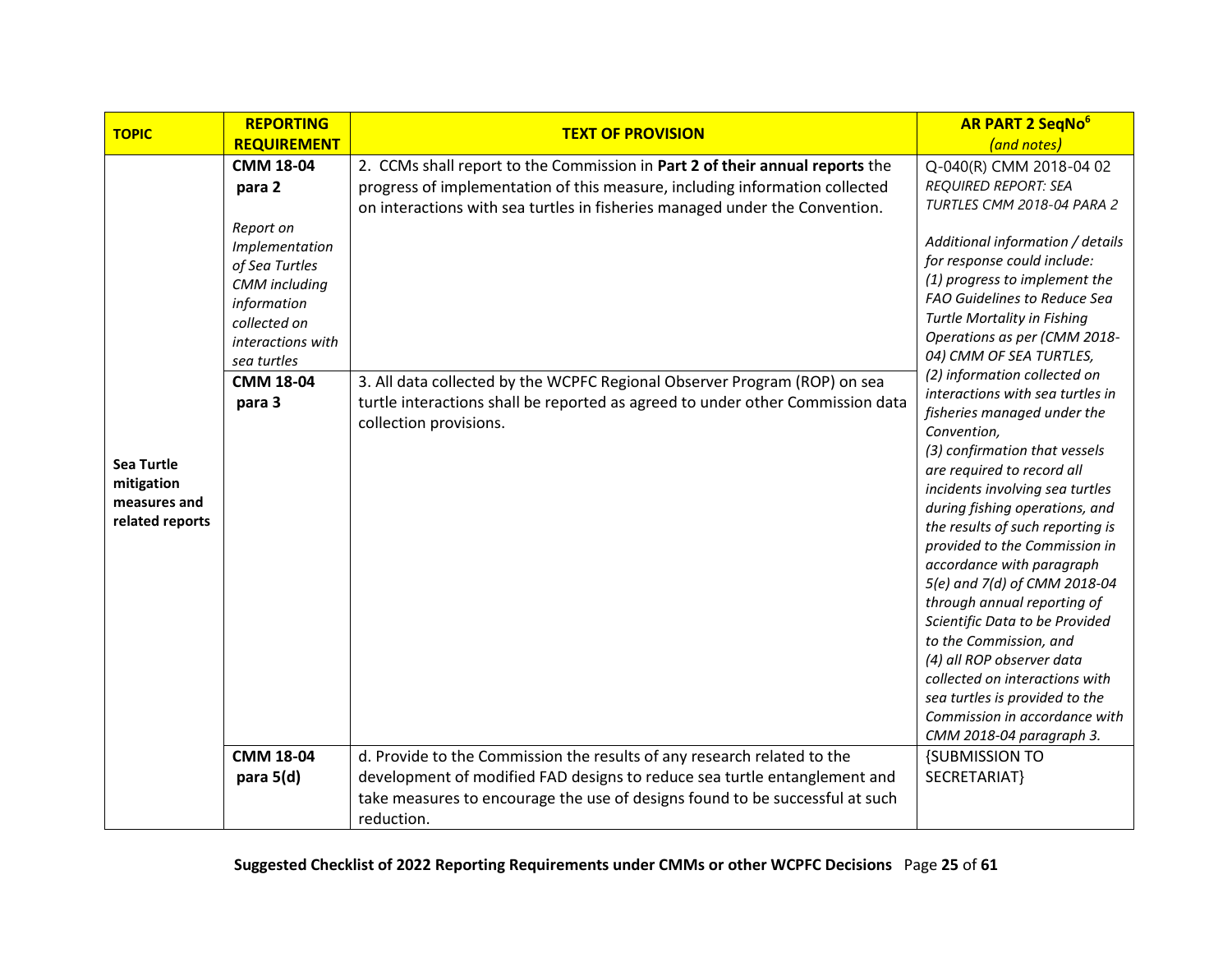| <b>TOPIC</b>                                  | <b>REPORTING</b><br><b>REQUIREMENT</b>                                                                                                                                                                                   | <b>TEXT OF PROVISION</b>                                                                                                                                                                                                                                                                                                                                                                                                                            | <b>AR PART 2 SeqNo<sup>6</sup></b><br>(and notes)                                                                                                          |
|-----------------------------------------------|--------------------------------------------------------------------------------------------------------------------------------------------------------------------------------------------------------------------------|-----------------------------------------------------------------------------------------------------------------------------------------------------------------------------------------------------------------------------------------------------------------------------------------------------------------------------------------------------------------------------------------------------------------------------------------------------|------------------------------------------------------------------------------------------------------------------------------------------------------------|
|                                               | <b>CMM 18-04</b><br>para 7(c)<br>Reporting<br>requirement for<br>operational<br>definitions of<br>shallow set<br>swordfish<br>fisheries, and sea<br>turtle mitigation<br>requirements<br>including large<br>circle hooks | For the purpose of implementing this paragraph (7), establish and enforce<br>their own operational definitions of shallow-set swordfish longline fisheries,<br>large circle hooks, and any measures under 7(a)(iii) or adopted by the<br>Commission under paragraph 12, ensuring that they are as enforceable as<br>possible, and report these definitions to the Commission in Part 2 of their<br>annual reports.                                  | Pr-013 CMM 2018-04 07c<br>(CMM 2018-04) SEA<br><b>TURTLES</b>                                                                                              |
|                                               | <b>CMM 18-04</b><br>para 8(b)                                                                                                                                                                                            | 8. CCMs with longline fisheries other than shallow-set fisheries are urged to:<br>a. Undertake research trials of circle hooks and other mitigation methods in<br>those longline fisheries; and<br>b. Report the results of these trials to the SC and TCC, at least 60 days in<br>advance of the annual meetings of these subsidiary bodies.                                                                                                       | <b>{SUBMISSION TO</b><br>SECRETARIAT}                                                                                                                      |
| Sea Turtles -<br>scientific data<br>provision | <b>CMM 18-04</b><br>para $5$ (c)<br>Annual reporting<br>requirement for<br>incidents<br>involving sea<br>turtles in purse<br>seine fisheries                                                                             | c. Provide the results of the reporting under paragraph 5(b) to the Commission<br>in their annual reporting of Scientific Data to be Provided to the Commission.<br>[CMM 18-04 5b. Require that operators of such vessels (purse seine vessels<br>that fish for species covered by the Convention) record all incidents involving<br>sea turtles during fishing operations and report such incidents to the<br>appropriate authorities of the CCM.] | Q-041(R) CMM 2018-04 05c<br><b>REPORTING CHECKLIST</b><br>{SCIENTIFIC DATA<br>SUBMISSION}<br>Pr-010 CMM 2018-04 05b<br>(CMM 2018-04) SEA<br><b>TURTLES</b> |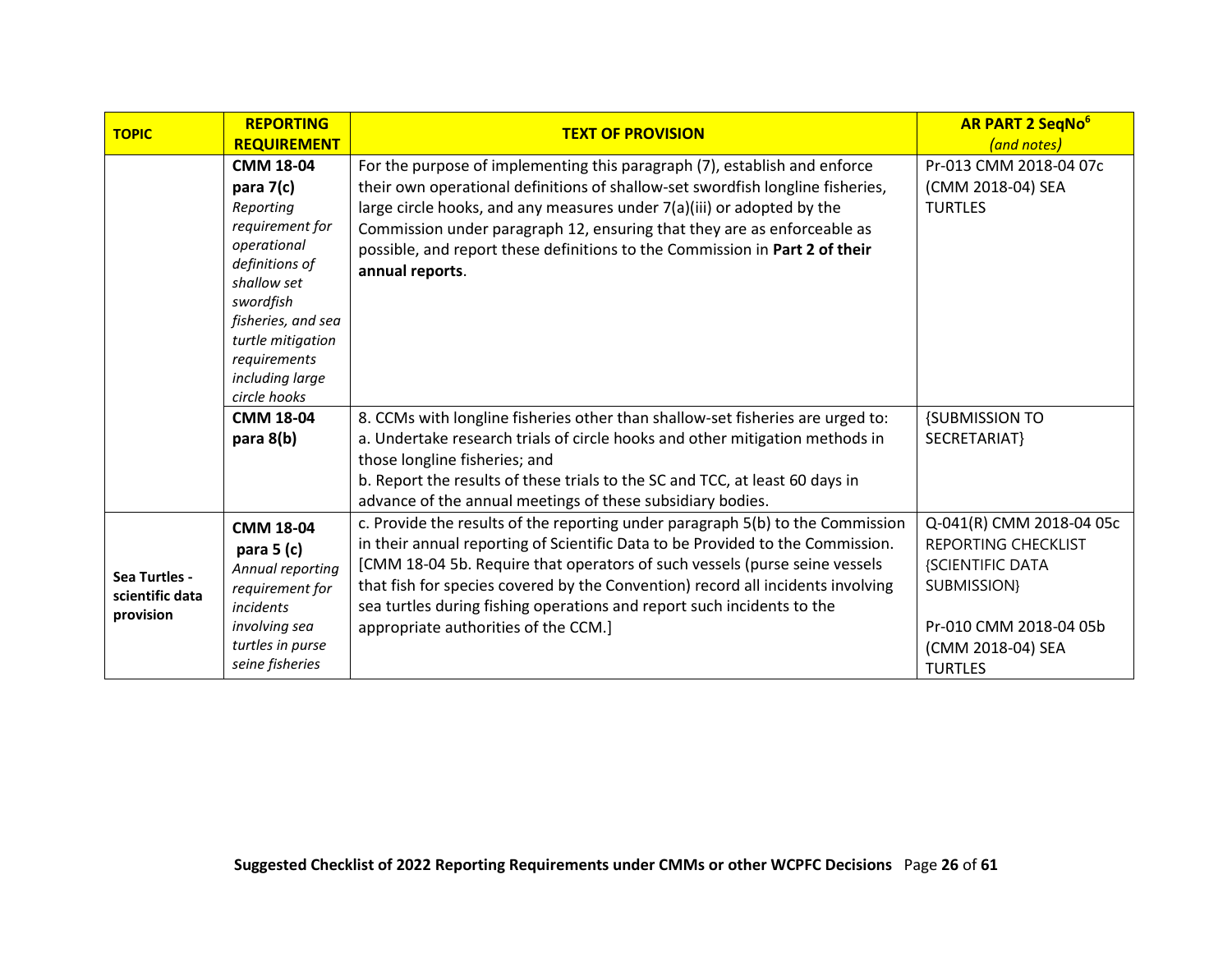<span id="page-26-0"></span>

| <b>TOPIC</b>  | <b>REPORTING</b>                                                                                                                                       | <b>TEXT OF PROVISION</b>                                                                                                                                                                                                                                                                                                                                | <b>AR PART 2 SeqNo<sup>6</sup></b>                                                                                                                                                                            |
|---------------|--------------------------------------------------------------------------------------------------------------------------------------------------------|---------------------------------------------------------------------------------------------------------------------------------------------------------------------------------------------------------------------------------------------------------------------------------------------------------------------------------------------------------|---------------------------------------------------------------------------------------------------------------------------------------------------------------------------------------------------------------|
|               | <b>REQUIREMENT</b>                                                                                                                                     |                                                                                                                                                                                                                                                                                                                                                         | (and notes)                                                                                                                                                                                                   |
|               | <b>CMM 18-04</b><br>para 7 (e)<br>Annual reporting<br>requirement for<br>incidents<br>involving sea<br>turtles in<br>shallow-set<br>longline fisheries | e. Provide the results of the reporting under paragraph 7(d) in their annual<br>reporting of Scientific Data to be Provided to the Commission.<br>[CMM 18-04 7d. Provide for their longline vessels to record all incidents<br>involving sea turtles during fishing operations and report such incidents to the<br>appropriate authorities of the CCM.] | Q-042(R) CMM 2018-04 07e<br>REPORTING CHECKLIST<br>{SCIENTIFIC DATA<br><b>SUBMISSION}</b><br>Pr-014 CMM 2018-04 07d<br>(CMM 2018-04) SEA<br><b>TURTLES</b>                                                    |
| <b>Sharks</b> | CMM 2019-04<br>para 23<br>Report on<br>Implementation<br>of CMM 2019-04<br>Sharks (Part 2<br>Annual Report)                                            | 23. CCMs shall advise the Commission (in their Part 2 Annual Report) on<br>implementation of this CMM in accordance with Annex 2.                                                                                                                                                                                                                       | $Q051(R) - Q-059(R)$<br>REQUIRED REPORT: SHARKS<br>CMM 2019-04 PARA 23 &<br><b>ANNEX 2</b><br>See below for reference to<br>specific Annex 2 template for<br>reporting<br>[CMR RY2021 (report)<br>(deadline)] |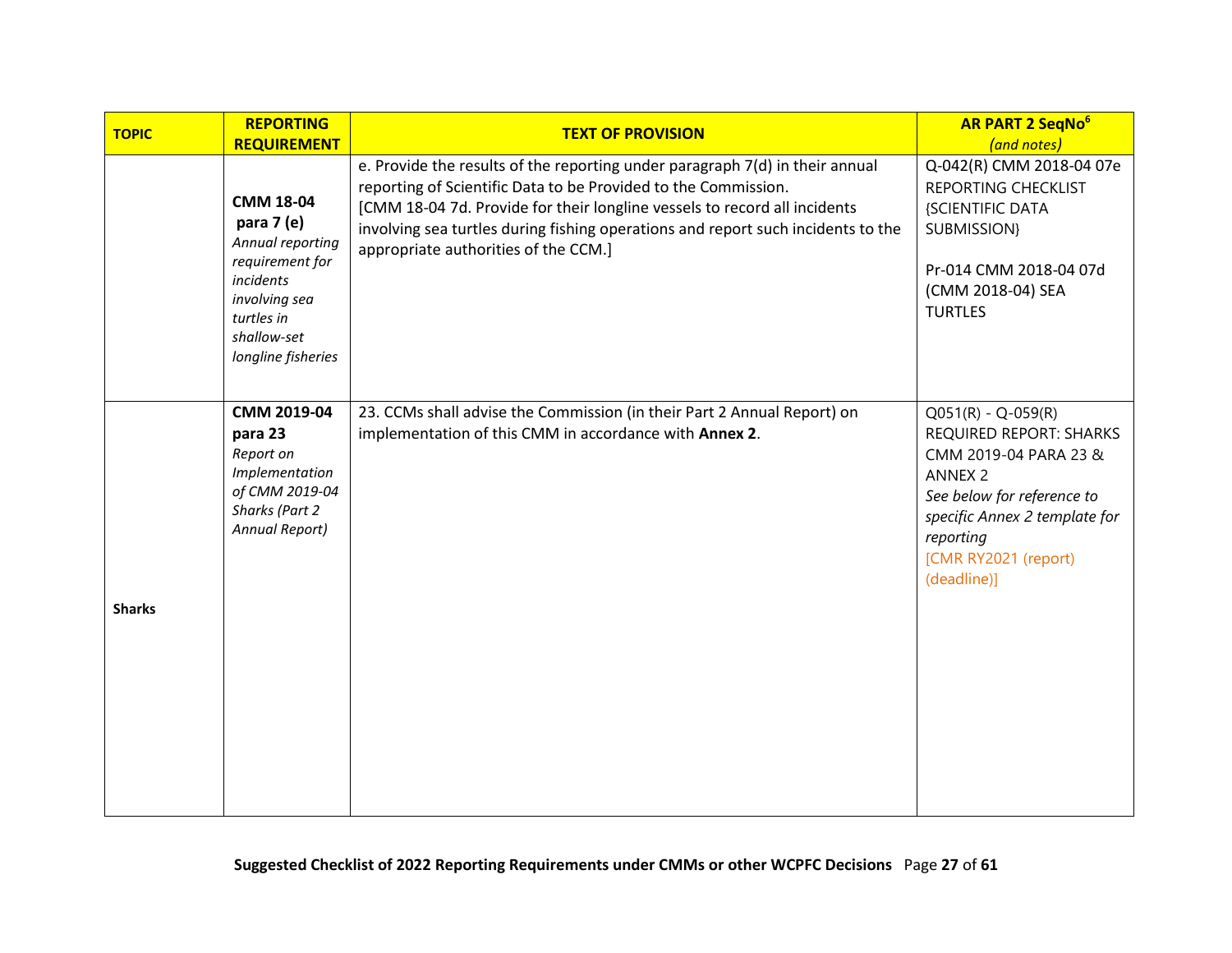| <b>TOPIC</b>  | <b>REPORTING</b>                | <b>TEXT OF PROVISION</b>                                                             | <b>AR PART 2 SegNo<sup>6</sup></b> |
|---------------|---------------------------------|--------------------------------------------------------------------------------------|------------------------------------|
|               | <b>REQUIREMENT</b>              |                                                                                      | (and notes)                        |
|               | CMM 2019-04                     | CMM 2019-04 Annex 2: Template for reporting implementation of this CMM.              | Q-051(R) CMM 2019-04 05            |
|               | para 5                          | Each CCM shall include the following information in Part 2 of its annual report:     | <b>REQUIRED REPORT: SHARKS</b>     |
|               | Report to                       | 1. Description of alternative measures in para 5, if applicable.                     | CMM 2019-04 PARA 23 &              |
|               | describe, where                 |                                                                                      | <b>ANNEX 2</b>                     |
|               | applicable, any                 | CMM 2019-04 05. Nothing in this measure shall prejudice the sovereignty and          | <b>[CMR RY2021</b>                 |
|               | alternative                     | sovereign rights of coastal States, including for traditional fishing activities and | (Report/Report Deadline -          |
|               | measures from<br>those in CMM   | the rights of traditional fishers, to apply alternative measures for the purpose     | CMM 2019-04 23)                    |
| <b>Sharks</b> | 2019-04 SHARKS                  | of exploring, exploiting, conserving and managing sharks, including any              | {TEMPLATE FOR REPORTING:           |
|               | which are                       | national plan of action for the conservation and management of sharks, within        | CMM 2019-04 ANNEX 2                |
|               | applied by CCMs                 | areas under their national jurisdiction. When Commission Members, Co-                | PARAGRAPH 1}                       |
|               | in areas under                  | operating Non-Members, and participating Territories (CCMs) apply alternative        |                                    |
|               | national                        | measures, the CCMs shall annually provide to the Commission, in Part 2 of            |                                    |
|               | jurisdiction                    | their annual reports, a description of the measures.                                 |                                    |
|               | (provide in Part 2              |                                                                                      |                                    |
|               | Annual Report)<br>CMM 2019-04   | CMM 2019-04 Annex 2: Template for reporting implementation of this CMM.              | Q-052(R) CMM 2019-04 06            |
|               | para 6                          | Each CCM shall include the following information in Part 2 of its annual report:     | <b>REQUIRED REPORT: SHARKS</b>     |
|               | Assessment of                   | 2. Results of their assessment of the need for a National Plan of Action and/or      | CMM 2019-04 PARA 23 &              |
|               | need for                        | the status of their National Plans of Action for the Conservation and                | <b>ANNEX 2</b>                     |
|               | National Plan of                | Management of Sharks, as appropriate.                                                | <b>[CMR RY2021</b>                 |
|               | Action for the                  | 3. Details of National Plan of Action, as appropriate, for implementation of         | (Report/Report Deadline -          |
|               | Conservation                    | IPOA Sharks in para 6 that includes:                                                 | CMM 2019-04 23)                    |
|               | and                             | (1) details of NPOA objectives; and                                                  |                                    |
| <b>Sharks</b> | Management of                   | (2) species and fleet covered by NPOA as well as catches thereby                     | {TEMPLATE FOR REPORTING:           |
|               | sharks and/or as<br>appropriate | (3) measures to minimize waste and discards from shark catches and                   | CMM 2019-04 ANNEX 2                |
|               | status and                      | encourage the live release of incidental catches of sharks;                          | PARAGRAPHS 2 and 3}                |
|               | details of such                 | (4) work plan and a review process for NPOA implementation                           |                                    |
|               | plans (provide in               |                                                                                      |                                    |
|               | Part 2 Annual                   | CMM 2019-04 6. CCMs should implement, as appropriate, the FAO                        |                                    |
|               | Report)                         | International Plan of Action for the Conservation and Management of Sharks           |                                    |
|               |                                 | (IPOA). For implementation of the IPOA, each CCM should, as appropriate,             |                                    |
|               |                                 | include its National Plan of Action for sharks in Part 2 of its annual report.       |                                    |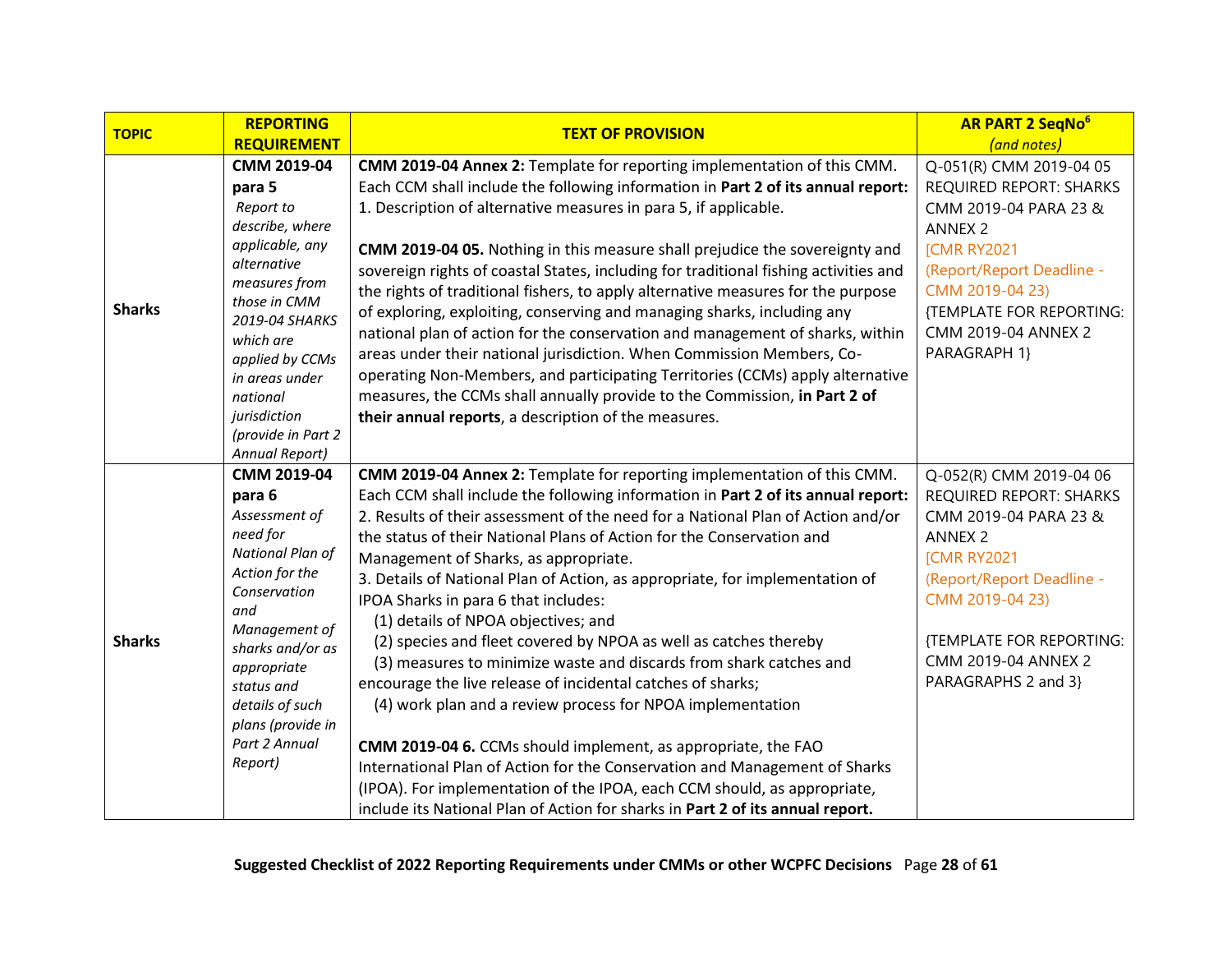| <b>TOPIC</b>  | <b>REPORTING</b>   | <b>TEXT OF PROVISION</b>                                                         | <b>AR PART 2 SegNo<sup>6</sup></b>                             |
|---------------|--------------------|----------------------------------------------------------------------------------|----------------------------------------------------------------|
|               | <b>REQUIREMENT</b> |                                                                                  | (and notes)                                                    |
|               | CMM 2019-04        | CMM 2019-04 11. All CCMs shall include in their Part 2 Annual Report             | Q-053(R) CMM 2019-04 07-                                       |
|               | para 11            | information on the implementation of the measures in paragraph 8 or              | 10                                                             |
|               | Report annually    | paragraph 9 as applicable for review by TCC. The report by CCMs shall contain    | <b>REQUIRED REPORT: SHARKS</b>                                 |
|               | on shark fins      | a detailed explanation of implementation of paragraph 8 or paragraph 9 as        | CMM 2019-04 PARA 23 &                                          |
|               | attached/alterna   | applicable including how compliance has been monitored. CCMs are                 | <b>ANNEX 2</b>                                                 |
|               | tive measures      | encouraged to report to TCC any enforcement difficulties that they               | <b>[CMR RY2021</b>                                             |
|               |                    | encountered in the case of the alternative measures and how they have            | (implementation)]                                              |
|               |                    | addressed risks such as monitoring at sea, species substitution, etc. The TCC in |                                                                |
|               |                    | 2023 shall, taking into account these reports, advise the Commission on the      | <b>[CMR RY2021</b>                                             |
|               |                    | effectiveness of the measures set out in paragraph 9 as alternatives to the      | (Report/Report Deadline -                                      |
|               |                    | obligation contained in paragraph 7, and recommend measures for                  | CMM 2019-04 23)                                                |
|               |                    | consideration and possible adoption at the 2023 annual meeting of the            |                                                                |
|               |                    | Commission.                                                                      | {TEMPLATE FOR REPORTING:                                       |
|               |                    |                                                                                  | CMM 2019-04 ANNEX 2                                            |
| <b>Sharks</b> |                    | CMM 2019-04 Annex 2: Template for reporting implementation of this CMM.          | PARAGRAPH 4 + CMM                                              |
|               |                    | Each CCM shall include the following information in Part 2 of its annual report: | 2019-04 para 11}                                               |
|               |                    | 4. With respect to para 9:                                                       |                                                                |
|               |                    | (1) Whether sharks or shark parts are retained on board their flag vessels,      | <b>{SUBMISSION TO</b>                                          |
|               |                    | and if so, how they are handled and stored                                       | SECRETARIAT}                                                   |
|               |                    | (2) In case that CCMs retain sharks and choose to apply a requirement for        |                                                                |
|               |                    | fins to be naturally attached to carcasses                                       |                                                                |
|               |                    | • Their monitoring and enforcement systems relating to this                      | Be sure to also include in                                     |
|               |                    | requirement                                                                      | response to Q-053(R) the CMM                                   |
|               |                    | (3) In case that CCMs retain sharks and choose to apply measures other than      | 2019-04 11 report that relates<br>to the implementation of the |
|               |                    | a requirement for fins to be naturally attached to carcasses                     | measures in paragraph 8 or                                     |
|               |                    | • Their monitoring and enforcement systems relating to this                      | paragraph 9 as applicable.                                     |
|               |                    | requirement                                                                      |                                                                |
|               |                    | • A detailed explanation of why the fleet has adopted its fin-handling           |                                                                |
|               |                    | practice;                                                                        |                                                                |
|               |                    |                                                                                  |                                                                |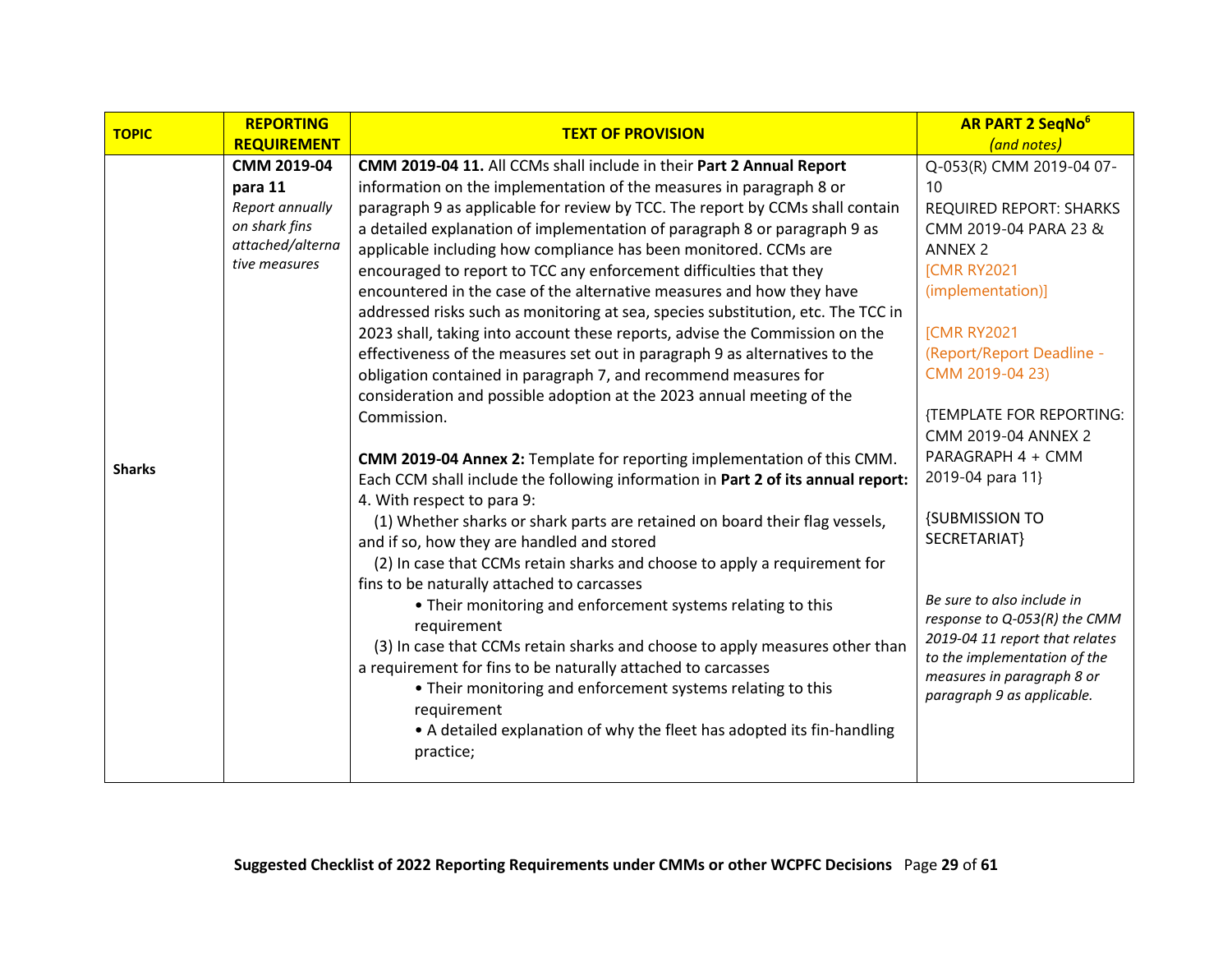| <b>TOPIC</b>  | <b>REPORTING</b>                 | <b>TEXT OF PROVISION</b>                                                            | <b>AR PART 2 SeqNo</b> <sup>6</sup> |
|---------------|----------------------------------|-------------------------------------------------------------------------------------|-------------------------------------|
|               | <b>REQUIREMENT</b>               |                                                                                     | (and notes)                         |
|               |                                  | CMM 2019-04 07. CCMs shall take measures necessary to require that all              |                                     |
|               |                                  | sharks retained on board their vessels are fully utilized. CCMs shall ensure that   |                                     |
|               |                                  | the practice of finning is prohibited.                                              |                                     |
|               |                                  | CMM 2019-04 08. In order to implement the obligation in paragraph 7, in             |                                     |
|               |                                  | 2020, 2021 and 2022, CCMs shall require their vessels to land sharks with fins      |                                     |
|               |                                  | naturally attached to the carcass.                                                  |                                     |
|               |                                  | CMM 2019-04 09. Notwithstanding paragraph 8, in 2020, 2021 and 2022,                |                                     |
|               |                                  | CCMs may take alternative measures as listed below to ensure that individual        |                                     |
|               |                                  | shark carcasses and their corresponding fins can be easily identified on board      |                                     |
|               |                                  | the vessel at any time:                                                             |                                     |
|               |                                  | (1) Each individual shark carcass and its corresponding fins are stored in the      |                                     |
|               |                                  | same bag, preferably biodegradable one;                                             |                                     |
|               |                                  | (2) Each individual shark carcass is bound to the corresponding fins using rope     |                                     |
|               |                                  | or wire;                                                                            |                                     |
|               |                                  | (3) Identical and uniquely numbered tags are attached to each shark carcass         |                                     |
|               |                                  | and its corresponding fins in a manner that inspectors can easily identify the      |                                     |
|               |                                  | matching of the carcass and fins at any time. Both the carcasses and fins shall     |                                     |
|               |                                  | be stored on board in the same hold. Notwithstanding this requirement, a            |                                     |
|               |                                  | CCM may allow its fishing vessels to store the carcasses and corresponding fins     |                                     |
|               |                                  | in different holds if the fishing vessel maintains a record or logbook that shows   |                                     |
|               |                                  | where the tagged fins and correspondingly tagged carcasses are stored, in a         |                                     |
|               |                                  | manner that they are easily identified by inspectors.                               |                                     |
|               | CMM 2019-04                      | 15. The implementation of the measures contained in paragraph 14 above              | Pr-115 CMM 2019-04 14-15            |
|               | para 14-15                       | shall be on a vessel by vessel or CCM basis. Each CCM shall notify the              | <b>[CMR RY2021</b>                  |
|               | Implement at<br>least one option | Commission of its implementation of paragraph 14 by March 31, 2021 and              | (implementation)]                   |
|               | to minimize                      | thereafter whenever the selected option is changed.                                 |                                     |
| <b>Sharks</b> | bycatch of                       |                                                                                     | <b>{SUBMISSION TO</b>               |
|               | sharks in longline               | 14. For longline fisheries targeting tuna and billfish, CCMs shall ensure that      | SECRETARIAT}                        |
|               | fisheries, and                   | their vessels comply with at least one of the following options:                    |                                     |
|               | notify choice and                | (1) do not use or carry wire trace as branch lines or leaders; or                   |                                     |
|               | changes to                       | (2) do not use branch lines running directly off the longline floats or drop lines, |                                     |
|               | choice.                          | known as shark lines. See Annex 1 for a schematic diagram of a shark line.          |                                     |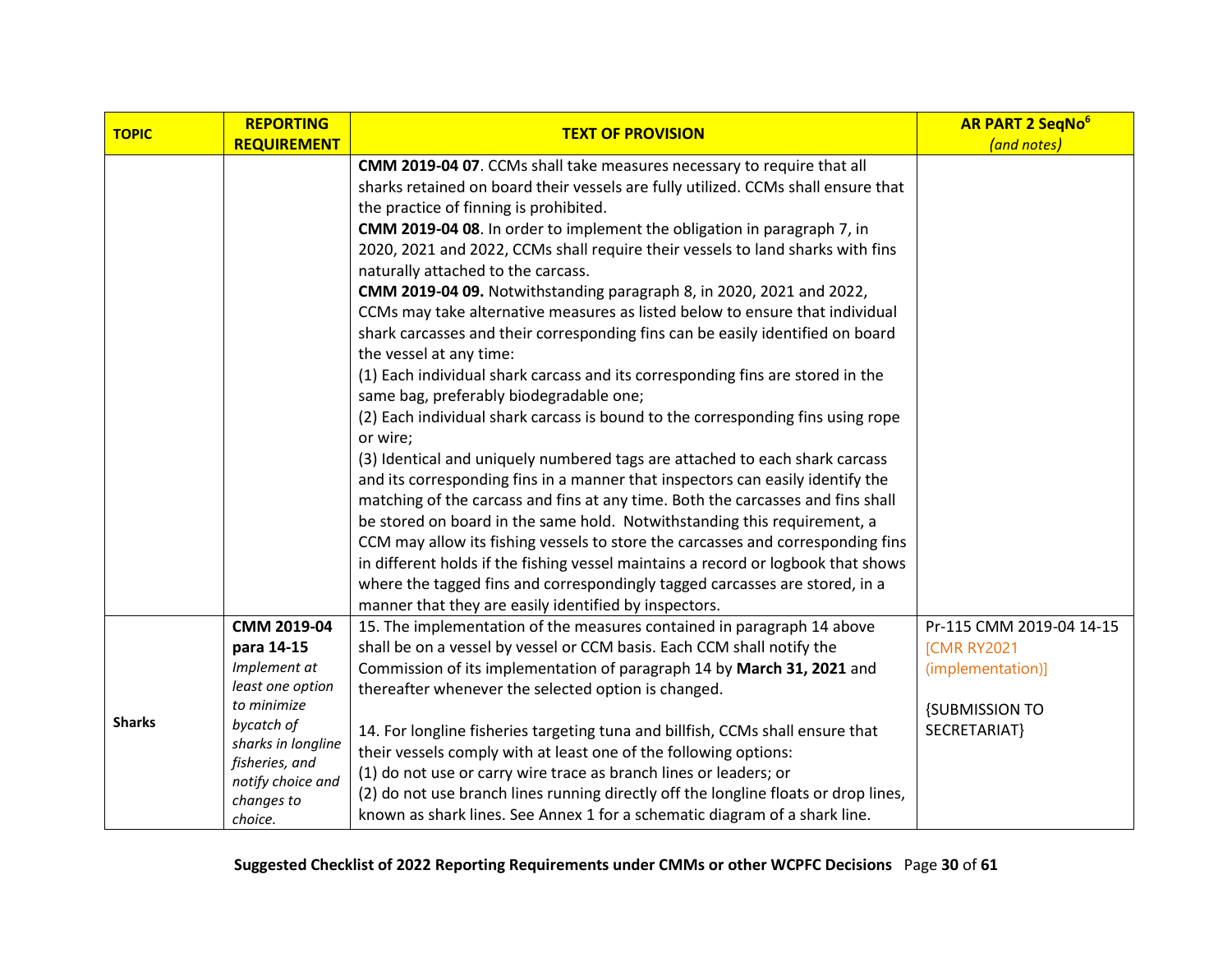| <b>TEXT OF PROVISION</b>                                                         | <b>AR PART 2 SegNo<sup>6</sup></b>                                                                                                                                                                                                                                                                                                                                                                                                                                                                                                                                                                          |
|----------------------------------------------------------------------------------|-------------------------------------------------------------------------------------------------------------------------------------------------------------------------------------------------------------------------------------------------------------------------------------------------------------------------------------------------------------------------------------------------------------------------------------------------------------------------------------------------------------------------------------------------------------------------------------------------------------|
|                                                                                  | (and notes)                                                                                                                                                                                                                                                                                                                                                                                                                                                                                                                                                                                                 |
|                                                                                  | Q-054(R) CMM 2019-04 16                                                                                                                                                                                                                                                                                                                                                                                                                                                                                                                                                                                     |
|                                                                                  | <b>REQUIRED REPORT: SHARKS</b><br>CMM 2019-04 PARA 23 &                                                                                                                                                                                                                                                                                                                                                                                                                                                                                                                                                     |
|                                                                                  |                                                                                                                                                                                                                                                                                                                                                                                                                                                                                                                                                                                                             |
|                                                                                  | <b>ANNEX 2</b>                                                                                                                                                                                                                                                                                                                                                                                                                                                                                                                                                                                              |
|                                                                                  | <b>[CMR RY2021</b>                                                                                                                                                                                                                                                                                                                                                                                                                                                                                                                                                                                          |
| whose retention is prohibited by the Commission;                                 | (implementation)]                                                                                                                                                                                                                                                                                                                                                                                                                                                                                                                                                                                           |
|                                                                                  | <b>[CMR RY2021</b>                                                                                                                                                                                                                                                                                                                                                                                                                                                                                                                                                                                          |
| CMM 2019-04 16. For longline fisheries targeting sharks, CCMs shall develop      | (Report/Report Deadline -                                                                                                                                                                                                                                                                                                                                                                                                                                                                                                                                                                                   |
| and report their management plans in Part 2 of their annual reports.             | CMM 2019-04 23)                                                                                                                                                                                                                                                                                                                                                                                                                                                                                                                                                                                             |
|                                                                                  | {TEMPLATE FOR REPORTING:                                                                                                                                                                                                                                                                                                                                                                                                                                                                                                                                                                                    |
|                                                                                  | CMM 2019-04 ANNEX 2                                                                                                                                                                                                                                                                                                                                                                                                                                                                                                                                                                                         |
|                                                                                  | PARAGRAPH 5}                                                                                                                                                                                                                                                                                                                                                                                                                                                                                                                                                                                                |
| CMM 2019-04 Annex 2: Template for reporting implementation of this CMM.          | Q-055(R) CMM 2019-04 20                                                                                                                                                                                                                                                                                                                                                                                                                                                                                                                                                                                     |
| Each CCM shall include the following information in Part 2 of its annual report: | (04)                                                                                                                                                                                                                                                                                                                                                                                                                                                                                                                                                                                                        |
| 6. A report on sampling programs for oceanic whitetip sharks and silky shark as  | <b>REQUIRED REPORT: SHARKS</b>                                                                                                                                                                                                                                                                                                                                                                                                                                                                                                                                                                              |
| a CCM project as referred to in para 20 (4)                                      | CMM 2019-04 PARA 23 &                                                                                                                                                                                                                                                                                                                                                                                                                                                                                                                                                                                       |
|                                                                                  | <b>ANNEX 2</b>                                                                                                                                                                                                                                                                                                                                                                                                                                                                                                                                                                                              |
| CMM 2019-04 20 (4). Observers shall be allowed to collect biological samples     |                                                                                                                                                                                                                                                                                                                                                                                                                                                                                                                                                                                                             |
| from oceanic whitetip sharks and silky shark caught in the Convention Area       | <b>[CMR RY2021</b>                                                                                                                                                                                                                                                                                                                                                                                                                                                                                                                                                                                          |
| that are dead on haulback in the WCPO, provided that the samples are part of     | (Report/Report Deadline -                                                                                                                                                                                                                                                                                                                                                                                                                                                                                                                                                                                   |
| a research project of that CCM of the SC. In the case that sampling is           | CMM 2019-04 23)                                                                                                                                                                                                                                                                                                                                                                                                                                                                                                                                                                                             |
| conducted as a CCM project, that CCM shall report it in Part 2 of its annual     |                                                                                                                                                                                                                                                                                                                                                                                                                                                                                                                                                                                                             |
| report.                                                                          | {TEMPLATE FOR REPORTING:                                                                                                                                                                                                                                                                                                                                                                                                                                                                                                                                                                                    |
|                                                                                  | CMM 2019-04 ANNEX 2                                                                                                                                                                                                                                                                                                                                                                                                                                                                                                                                                                                         |
|                                                                                  | PARAGRAPH 6}                                                                                                                                                                                                                                                                                                                                                                                                                                                                                                                                                                                                |
|                                                                                  |                                                                                                                                                                                                                                                                                                                                                                                                                                                                                                                                                                                                             |
|                                                                                  |                                                                                                                                                                                                                                                                                                                                                                                                                                                                                                                                                                                                             |
|                                                                                  |                                                                                                                                                                                                                                                                                                                                                                                                                                                                                                                                                                                                             |
| <b>REPORTING</b><br>CMM 2019-04<br>CMM 2019-04                                   | <b>REQUIREMENT</b><br>CMM 2019-04 Annex 2: Template for reporting implementation of this CMM.<br>Each CCM shall include the following information in Part 2 of its annual report:<br>5. The management plan in para 16 that includes:<br>(1) specific authorizations to fish such as a license and a TAC or other measure<br>to limit the catch of shark to acceptable levels;<br>(2) measures to avoid or reduce catch and maximize live release of species<br>plans for longline<br>targetting sharks<br>oceanic whitetip<br>shark conducted<br>as part of a CCM<br>project (and Part<br>2 Annual Report) |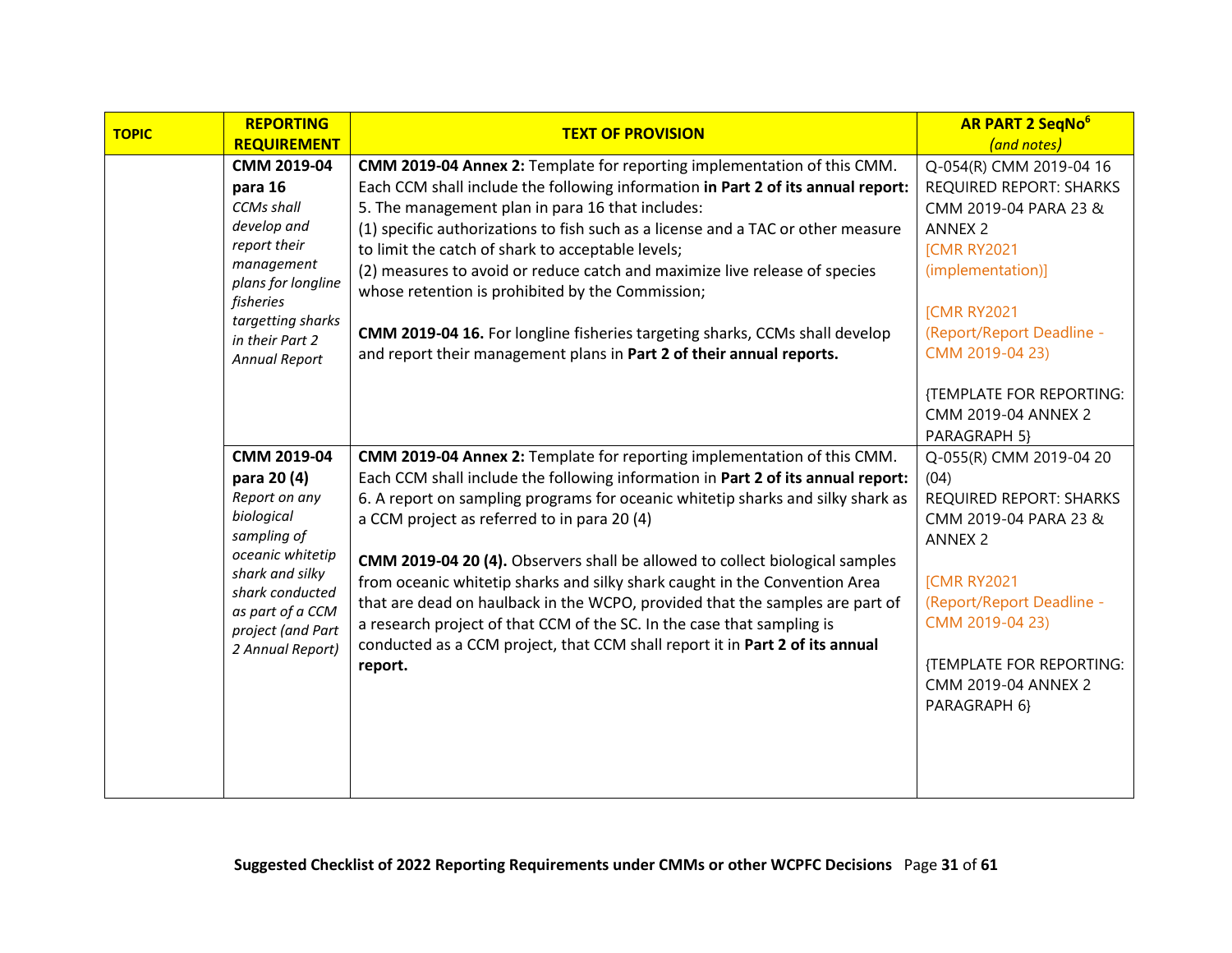| <b>REPORTING</b><br><b>TOPIC</b><br><b>TEXT OF PROVISION</b>                                               | <b>AR PART 2 SeqNo</b> <sup>6</sup> |
|------------------------------------------------------------------------------------------------------------|-------------------------------------|
| <b>REQUIREMENT</b>                                                                                         | (and notes)                         |
| CMM 2019-04<br>CMM 2019-04 Annex 2: Template for reporting implementation of this CMM.                     | Q-056(R) CMM 2019-04 21             |
| Each CCM shall include the following information in Part 2 of its annual report:<br>para 21 (4)<br>(04)    |                                     |
| Where<br>8. Description of compatible measures as referred to in para 21 (4)                               | <b>REQUIRED REPORT: SHARKS</b>      |
| applicable,                                                                                                | CMM 2019-04 PARA 23 &               |
| describe any<br>CMM 2019-04 21 (4). Notwithstanding sub-paragraph (1) above, for fishing                   | <b>ANNEX 2</b>                      |
| alternative<br>activities in exclusive economic zones of CCMs north of 30 N, CCMs shall                    |                                     |
| measures for<br>implement either this measure or compatible measures consistent with the                   | <b>[CMR RY2021</b>                  |
| whale sharks<br>obligations under this measure. When CCMs apply compatible measures, the<br>from CMM 2019- | (Report/Report Deadline -           |
| CCMs shall annually provide to the Commission, in their Part 2 Annual Report,<br>04 21 that are            | CMM 2019-04 23)                     |
| a description of the measure.<br>applied by CCMs                                                           |                                     |
| specifically in                                                                                            | {TEMPLATE FOR REPORTING:            |
| CMM 2019-04 21. Whale shark (1) CCMs shall prohibit their flagged vessels<br><b>EEZs located</b>           | CMM 2019-04 ANNEX 2                 |
| N30N (provide in<br>from setting a purse seine on a school of tuna associated with a whale shark if        | PARAGRAPH 8}                        |
| Part 2 Annual<br>the animal is sighted prior to the commencement of the set.                               |                                     |
| Report)                                                                                                    |                                     |
| CMM 2019-04<br>CMM 2019-04 Annex 2: Template for reporting implementation of this CMM.<br><b>Sharks</b>    | Q-058(R) CMM 2019-04                |
| <b>Annex 207</b><br>Each CCM shall include the following information in Part 2 of its annual report:       | Annex 207                           |
| Annual report of<br>7. Estimated number of releases of oceanic whitetip shark and silky shark              | <b>REQUIRED REPORT: SHARKS</b>      |
| estimated<br>caught in the Convention Area, including the status upon release (dead or                     | CMM 2019-04 PARA 23 &               |
| number of<br>alive), through data collected from observer programs and other means.                        | <b>ANNEX 2</b>                      |
| releases of<br>oceanic whitetip                                                                            |                                     |
| shark and silky                                                                                            | <b>[CMR RY2021</b>                  |
| shark caught in                                                                                            | (Report/Report Deadline -           |
| the Convention                                                                                             | CMM 2019-04 23)                     |
| Area, including                                                                                            |                                     |
| the status upon                                                                                            | {TEMPLATE FOR REPORTING:            |
| release (dead or                                                                                           | CMM 2019-04 ANNEX 2                 |
| alive)(provide in                                                                                          | PARAGRAPH 7}                        |
| Part 2 Annual                                                                                              |                                     |
| Report)                                                                                                    |                                     |
|                                                                                                            |                                     |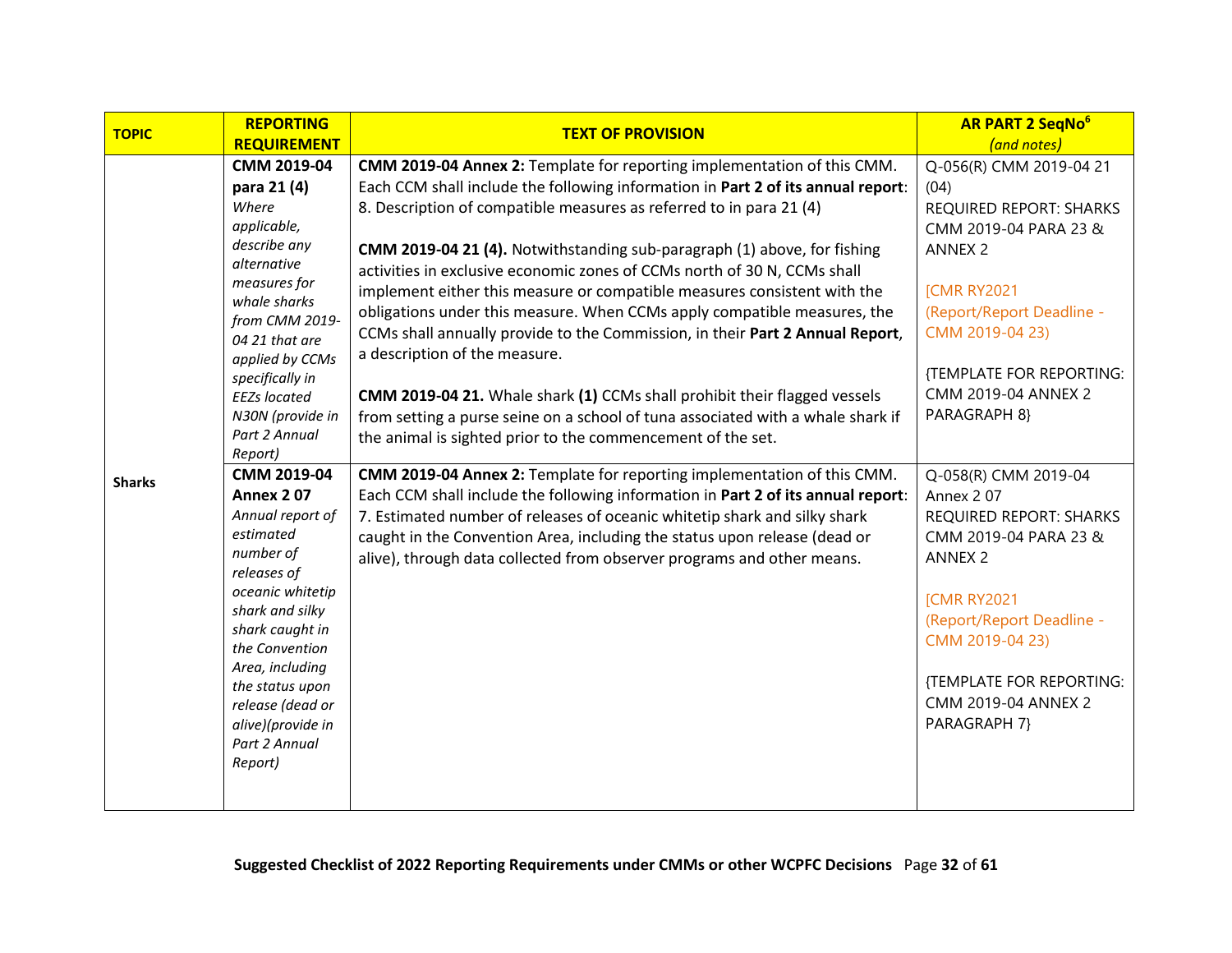| <b>TOPIC</b>  | <b>REPORTING</b><br><b>REQUIREMENT</b> | <b>TEXT OF PROVISION</b>                                                            | <b>AR PART 2 SegNo<sup>6</sup></b><br>(and notes) |
|---------------|----------------------------------------|-------------------------------------------------------------------------------------|---------------------------------------------------|
|               | CMM 2019-04                            | CMM 2019-04 Annex 2: Template for reporting implementation of this CMM.             | Q-059(R) CMM 2019-04                              |
|               | <b>Annex 209</b>                       | Each CCM shall include the following information in Part 2 of its annual report:    | Annex 207                                         |
|               | Annual report on                       | 9. Any instances in which whale sharks have been encircled by purse seine nets      | <b>REQUIRED REPORT: SHARKS</b>                    |
|               | any instances in                       | of their flagged vessels, including the details required under para 21 (5)(b).      | CMM 2019-04 PARA 23 &                             |
|               | which whale                            |                                                                                     | ANNEX 2                                           |
|               | sharks have been                       | <b>CMM 2019-04 21.</b> Whale shark (5) CCMs shall require that, in the event that a |                                                   |
| <b>Sharks</b> | encircled by                           | whale shark is incidentally encircled in the purse seine net, the master of the     | <b>[CMR RY2021</b>                                |
|               | purse seine nets<br>of flagged         | vessel shall: (b) report the incident to the relevant authority of the flag State,  | (Report/Report Deadline -                         |
|               | vessels (provide                       | including the number of individuals, details of how and why the encirclement        | CMM 2019-04 23)                                   |
|               | in Part 2 Annual                       | happened, where it occurred, steps taken to ensure safe release, and an             |                                                   |
|               | Report)                                | assessment of the life status of the whale shark on release.                        |                                                   |
|               |                                        |                                                                                     | {TEMPLATE FOR REPORTING:                          |
|               |                                        |                                                                                     | CMM 2019-04 ANNEX 2                               |
|               |                                        |                                                                                     | PARAGRAPH 9}                                      |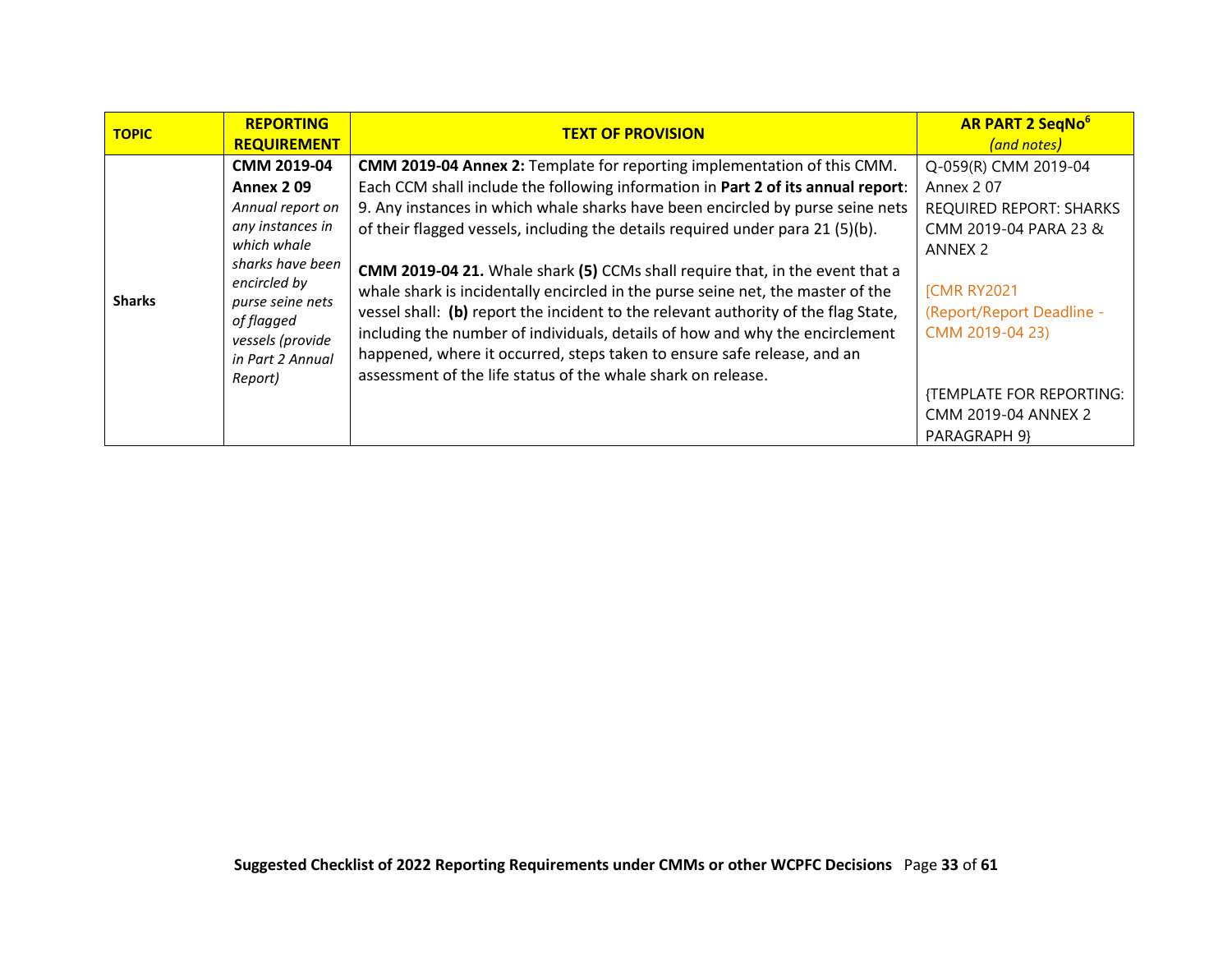<span id="page-33-0"></span>

| <b>TOPIC</b>        | <b>REPORTING</b>                                                                           | <b>TEXT OF PROVISION</b>                                                                                                                                                                                                                                                                                                                                                                                                                                                                                                                                                                                                                                                                                                                                                                                                                                                                                                                                                                                                                                                                                                                                                                                                                                                                                                                                | <b>AR PART 2 SegNo<sup>6</sup></b>                                                                                                                                                                                                                                                                                                            |
|---------------------|--------------------------------------------------------------------------------------------|---------------------------------------------------------------------------------------------------------------------------------------------------------------------------------------------------------------------------------------------------------------------------------------------------------------------------------------------------------------------------------------------------------------------------------------------------------------------------------------------------------------------------------------------------------------------------------------------------------------------------------------------------------------------------------------------------------------------------------------------------------------------------------------------------------------------------------------------------------------------------------------------------------------------------------------------------------------------------------------------------------------------------------------------------------------------------------------------------------------------------------------------------------------------------------------------------------------------------------------------------------------------------------------------------------------------------------------------------------|-----------------------------------------------------------------------------------------------------------------------------------------------------------------------------------------------------------------------------------------------------------------------------------------------------------------------------------------------|
|                     | <b>REQUIREMENT</b>                                                                         |                                                                                                                                                                                                                                                                                                                                                                                                                                                                                                                                                                                                                                                                                                                                                                                                                                                                                                                                                                                                                                                                                                                                                                                                                                                                                                                                                         | (and notes)                                                                                                                                                                                                                                                                                                                                   |
|                     |                                                                                            | 7. CCMs shall advise the Commission (in Part 2 of their Annual Report) on<br>implementation of this CMM.<br>1. This Conservation and Management Measure (CMM) shall apply to all fishing<br>vessels operating in the high seas and/or exclusive economic zones of the<br>Convention area and flagged to Members, Cooperating Non-Members and                                                                                                                                                                                                                                                                                                                                                                                                                                                                                                                                                                                                                                                                                                                                                                                                                                                                                                                                                                                                            | Pr119(N) CMM 2019-05 03                                                                                                                                                                                                                                                                                                                       |
|                     |                                                                                            | Participating Territories (CCMs), and authorized to fish for highly migratory fish<br>stocks in the Convention Area.<br>2. For the purpose of this CMM, "mobulid rays" means species of the family<br>Mobulidae, which includes manta rays and mobula rays.<br>4. CCMs shall prohibit their vessels from retaining on board, transhipping, or                                                                                                                                                                                                                                                                                                                                                                                                                                                                                                                                                                                                                                                                                                                                                                                                                                                                                                                                                                                                           | +Pr-120(N) CMM 2019-05<br>$(04-06, 08, 10)$<br><b>IMPLEMENTATION: NEW</b><br><b>OBLIGATIONS INTRODUCED</b><br>IN 2021 [CMR RY2021                                                                                                                                                                                                             |
|                     |                                                                                            | landing any part or whole carcass of mobulid rays caught in the Convention                                                                                                                                                                                                                                                                                                                                                                                                                                                                                                                                                                                                                                                                                                                                                                                                                                                                                                                                                                                                                                                                                                                                                                                                                                                                              | (implementation) - CMM                                                                                                                                                                                                                                                                                                                        |
|                     | CMM 2019-05<br>para 7                                                                      | Area.<br>5. CCMs shall require their fishing vessels to promptly release alive and                                                                                                                                                                                                                                                                                                                                                                                                                                                                                                                                                                                                                                                                                                                                                                                                                                                                                                                                                                                                                                                                                                                                                                                                                                                                      | 2019-05 (04-06, 08, 10)]                                                                                                                                                                                                                                                                                                                      |
| <b>Mobulid Rays</b> | Report on<br>Implementation<br>of CMM 2019-05<br>Mobulid rays<br>(Part 2 Annual<br>Report) | unharmed, to the extent practicable, mobulid rays as soon as possible, and to<br>do so in a manner that will result in the least possible harm to the individuals<br>captured. CCMs should encourage their fishing vessels to implement the<br>handling practices detailed in Annex 1, while taking into consideration the safety<br>of the crew.<br>6. Notwithstanding paragraph 4, in the case of mobulid rays that are<br>unintentionally caught and landed as part of a purse seine vessel's operation,<br>the vessel must, at the point of landing or transhipment, surrender the whole<br>mobulid ray to the responsible governmental authorities, or other competent<br>authority, or discard them where possible. Mobulid rays surrendered in this<br>manner may not be sold or bartered but may be donated for purposes of<br>domestic human consumption.<br>8. CCMs shall ensure that fishers are aware of proper mitigation, identification,<br>handling and releasing techniques and should encourage them to keep on board<br>all necessary equipment for the safe release of mobulid rays. For this purpose,<br>CCMs are encouraged to use the handling practices included as Annex 1.<br>10. Observers shall be allowed to collect biological samples of mobulid rays<br>caught in the WCPFC Convention Area that are dead at haul-back. | <b>{INAUGURAL REPORT</b><br>DETAILING STEPS TAKEN TO<br><b>IMPLEMENT THE NEW</b><br><b>OBLIGATION IN APPLICABLE</b><br>REPORTING YEAR- CMM<br>2019-04 became effective<br>for all CCMs except<br>Indonesia on 1 Nov 2020 -<br>CMM 2019-05 became<br>effective for all CCMs on 1<br>Jan 2021} INAUGURAL<br><b>REPORT ON</b><br>IMPLEMENTATION} |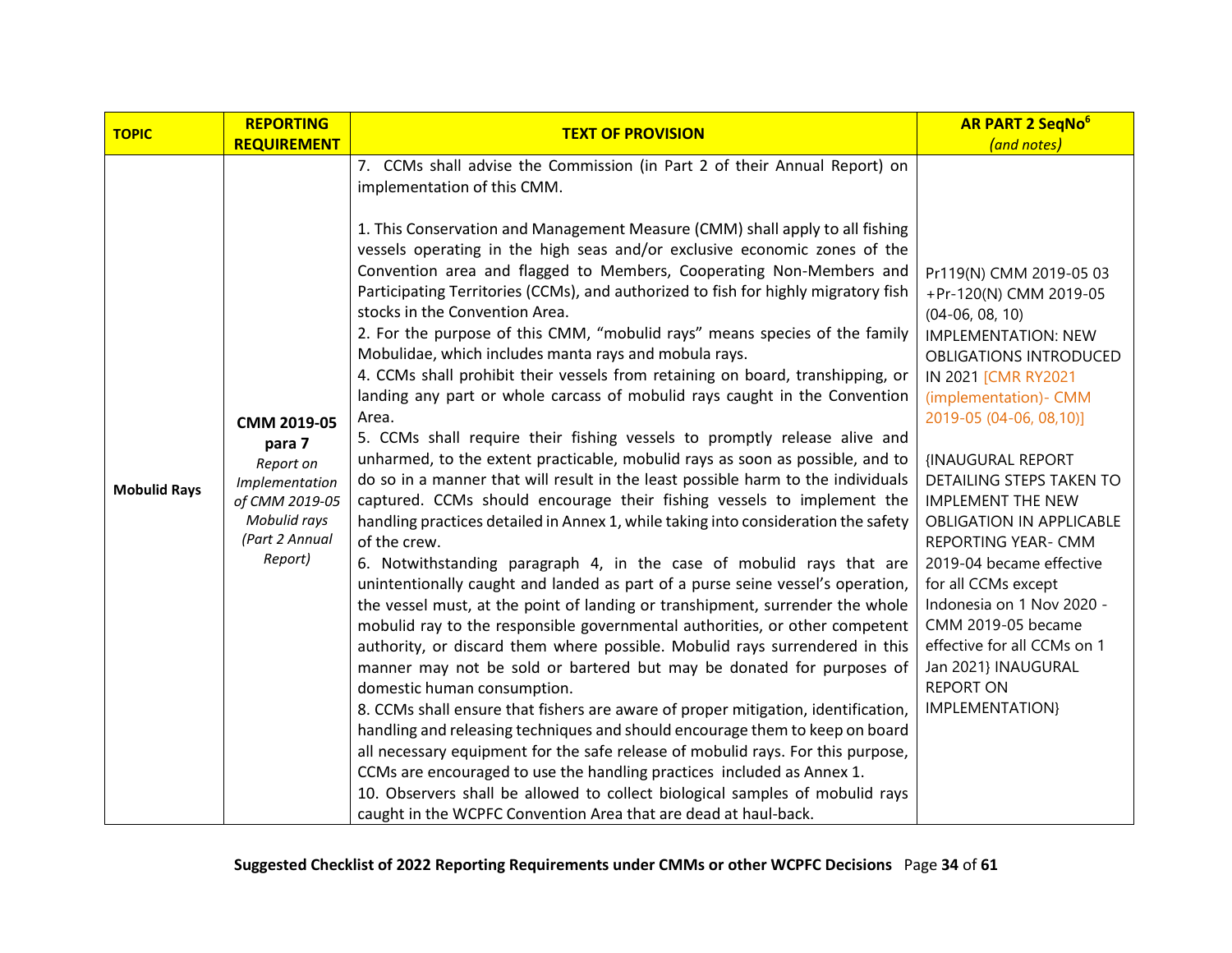**List of extra MITIGATING IMPACTS OF FISHING ON SPECIES OF SPECIAL INTEREST, INCLUDING NON-TARGET SPECIES obligations that were agreed by the Commission to be reviewed through the CMS in 2022. Applicable CCMs should provide in their Annual Report Part 2 (Implementation Obligations), additional information / details to confirm the adoption by a flag CCM, in accordance with its own national policies and procedures, of binding measures that implement the requirement that its fishing vessels comply with these mitigation measures.**

<span id="page-34-0"></span>

| <b>TOPIC</b>                                                        | <b>REPORTING</b><br><b>REQUIREMENT</b> | <b>BRIEF DESCRIPTION</b>                                                                                                                                                                           | <b>AR PART 2 SegNo<sup>7</sup></b>                                                                                                                                              |
|---------------------------------------------------------------------|----------------------------------------|----------------------------------------------------------------------------------------------------------------------------------------------------------------------------------------------------|---------------------------------------------------------------------------------------------------------------------------------------------------------------------------------|
| <b>Purse Seine vessel</b><br>linteractions with<br><b>Cetaceans</b> | CMM 2011-03 01                         | Prohibit purse seine setting on cetaceans, if animal is<br>sighted prior to commencement of the set                                                                                                | Pr-030 CMM 2011-03 01<br>PROTECTION OF CETACEANS FROM PURSE<br><b>SEINE FISHING</b><br>[CMR RY2021 (Implementation) and<br><b>Compliance Case Cetaceans and Whale</b><br>Shark] |
|                                                                     |                                        | Requirements in the event of unintentional encircling of<br><b>CMM 2011-03 02</b> cetaceans in the purse seine net, including incident<br>reporting requirements                                   | Pr-031 CMM 2011-03 02<br>PROTECTION OF CETACEANS FROM PURSE<br><b>SEINE FISHING</b><br>[CMR RY2021 (Implementation) and<br><b>Compliance Case Cetaceans and Whale</b><br>Shark] |
| <b>Sea Turtle</b><br>mitigation<br><b>Imeasures</b>                 | CMM 2018-04 06                         | CCMs to require longline vessels to carry and use line<br>cutters and de-hookers to handle and promptly release sea<br>turtles, as well as dip-nets where appropriate                              | Pr-011 CMM 2018-04 06<br><b>SEA TURTLES</b><br>[CMR RY2021 (implementation)]                                                                                                    |
|                                                                     | CMM 2018-04<br>07a                     | Sea Turtle mitigation requirements for shallow-set longline<br>vessels                                                                                                                             | Pr-012 CMM 2018-04 07a<br><b>SEA TURTLES</b><br>[CMR RY2021 (implementation)]                                                                                                   |
| <b>Sharks</b>                                                       | CMM 2019-04 12                         | Take measures necessary to prevent fishing vessels from<br>retaining on board (including for crew consumption),<br>transshipping and landing any fins harvested in<br>contravention of CMM 2019-04 | Pr-113 CMM 2019-04 12<br><b>SHARKS</b><br>[CMR RY2021 (implementation) and<br><b>Compliance Case Shark Catch Alleged</b><br>Infringements]                                      |

<span id="page-34-2"></span><span id="page-34-1"></span><sup>7</sup> The SeqNo field, uses a prefix of "**Q**" and a notation of **(R)** for **reports,** and **(L)** for **quantitative limits** eg **Q-020(R)** is a "report", **Q-001(L)** is a "limit", in the Annual Report Part 2 (2021 Specific) list. A prefix of "**Pr**" is used for **Implementation questions** In Annual Report Part 2 (Implementation Obligations) prefix of "**Pr**" used for REPORT ON IMPLEMENTATION OF OBLIGATIONS THAT APPLIED IN PRIOR YEARS, eg **Pr-001**. In the Annual Report Part 2 (2021 Specific) list a prefix of "**Pr**" used with a notation of "**N**" is used for inaugural reports on implementation of new obligations for the relevant reporting year, eg **Pr-119(N)**.

<span id="page-34-3"></span>**Suggested Checklist of 2022 Reporting Requirements under CMMs or other WCPFC Decisions** Page **35** of **61**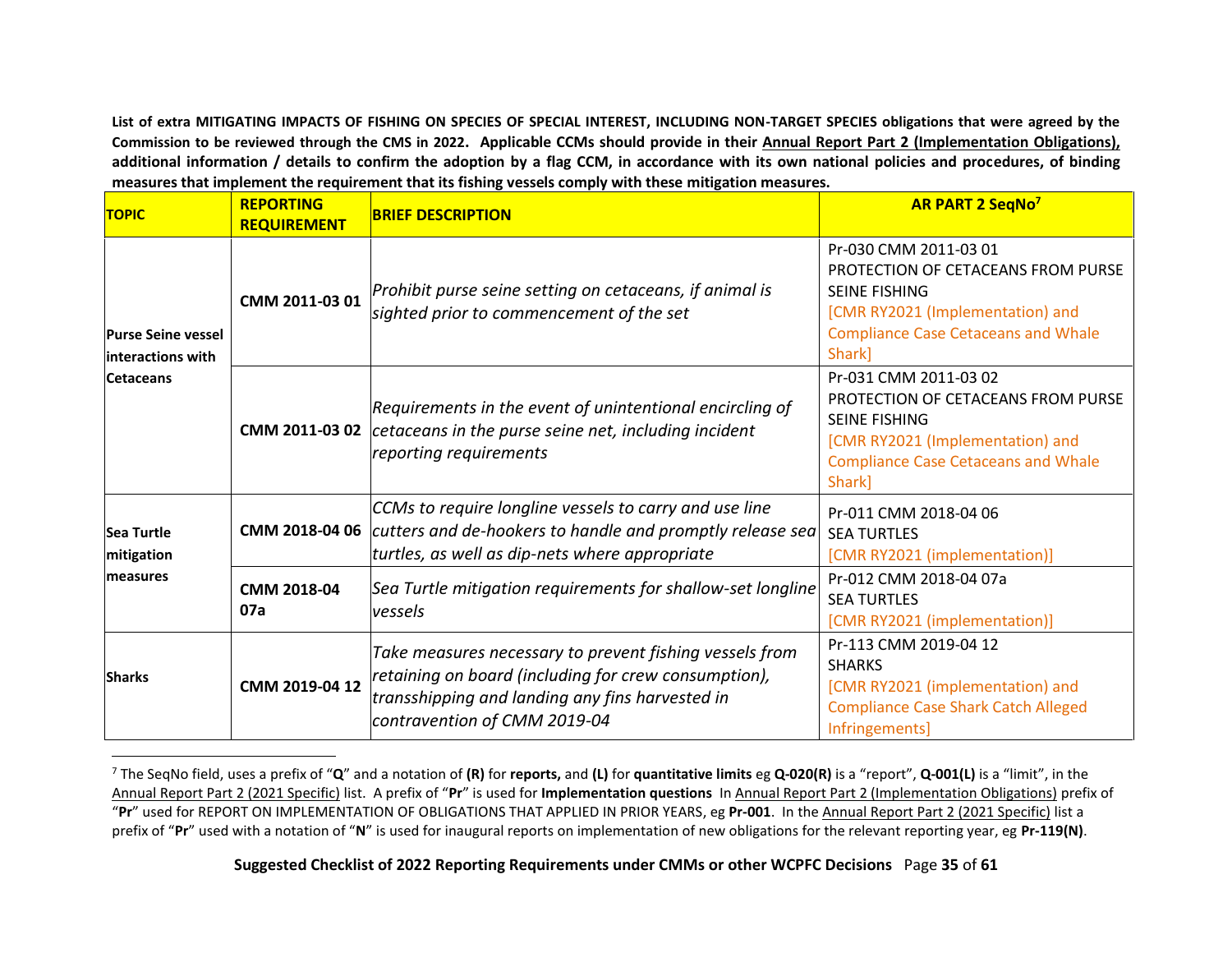| <b>TOPIC</b>  | <b>REPORTING</b><br><b>REQUIREMENT</b> | <b>BRIEF DESCRIPTION</b>                                                                                                                                                                                                                                                                                                                                                      | <b>AR PART 2 SegNo<sup>7</sup></b>                                                                                                                                                       |
|---------------|----------------------------------------|-------------------------------------------------------------------------------------------------------------------------------------------------------------------------------------------------------------------------------------------------------------------------------------------------------------------------------------------------------------------------------|------------------------------------------------------------------------------------------------------------------------------------------------------------------------------------------|
| <b>Sharks</b> |                                        | Take measures necessary to ensure carcasses and their<br><b>CMM 2019-04 13</b> <i>corresponding fins are landed or transshipped together, in</i><br>a manner that allows inspectors to verify                                                                                                                                                                                 | Pr-114 CMM 2019-04 13<br><b>SHARKS</b><br>[CMR RY2021 (implementation)]                                                                                                                  |
|               |                                        | Ensure that sharks that are caught but are not to be<br>retained, are hauled alongside the vessel in order to<br><b>CMM 2019-04 18</b> facilitate species identification (only applicable where<br>$\alpha$ observer or EM camera is present, and where safe for crew<br>and observers)                                                                                       | Pr-116 CMM 2019-04 18<br><b>SHARKS</b><br>[CMR RY2021 (implementation)]                                                                                                                  |
|               | CMM 2019-04 20<br>$(01-03)$            | Specific requirements to protect oceanic whitetip shark<br>and silky shark species as specified in CMM 2019-04<br><b>01:</b> Prohibit retaining/transhipping/storing/landing<br>oceanic whitetip & silky sharks<br>02: Requirement to release oceanic whitetip & silky<br>sharks Asap<br>03: If oceanic whitetip & silky sharks caught, must<br>be given to govt or discarded | Pr-117 CMM 2019-04 20 (01-03)<br><b>SHARKS</b><br>[[CMR RY2021 (implementation) 19-04<br>20(1) + CMR RY2021 (implementation)19-<br>04 20(2) +CMR RY2021 (implementation)<br>$19-0420(3)$ |
|               | $(01-07)$                              | <b>CMM 2019-04 21</b> Prohibit purse seine setting on whale sharks,<br>retaining/transhipping/landing of whale sharks                                                                                                                                                                                                                                                         | Pr-118 CMM 2019-04 21 (01-07)<br><b>SHARKS</b><br>[CMR RY2021 (implementation)]                                                                                                          |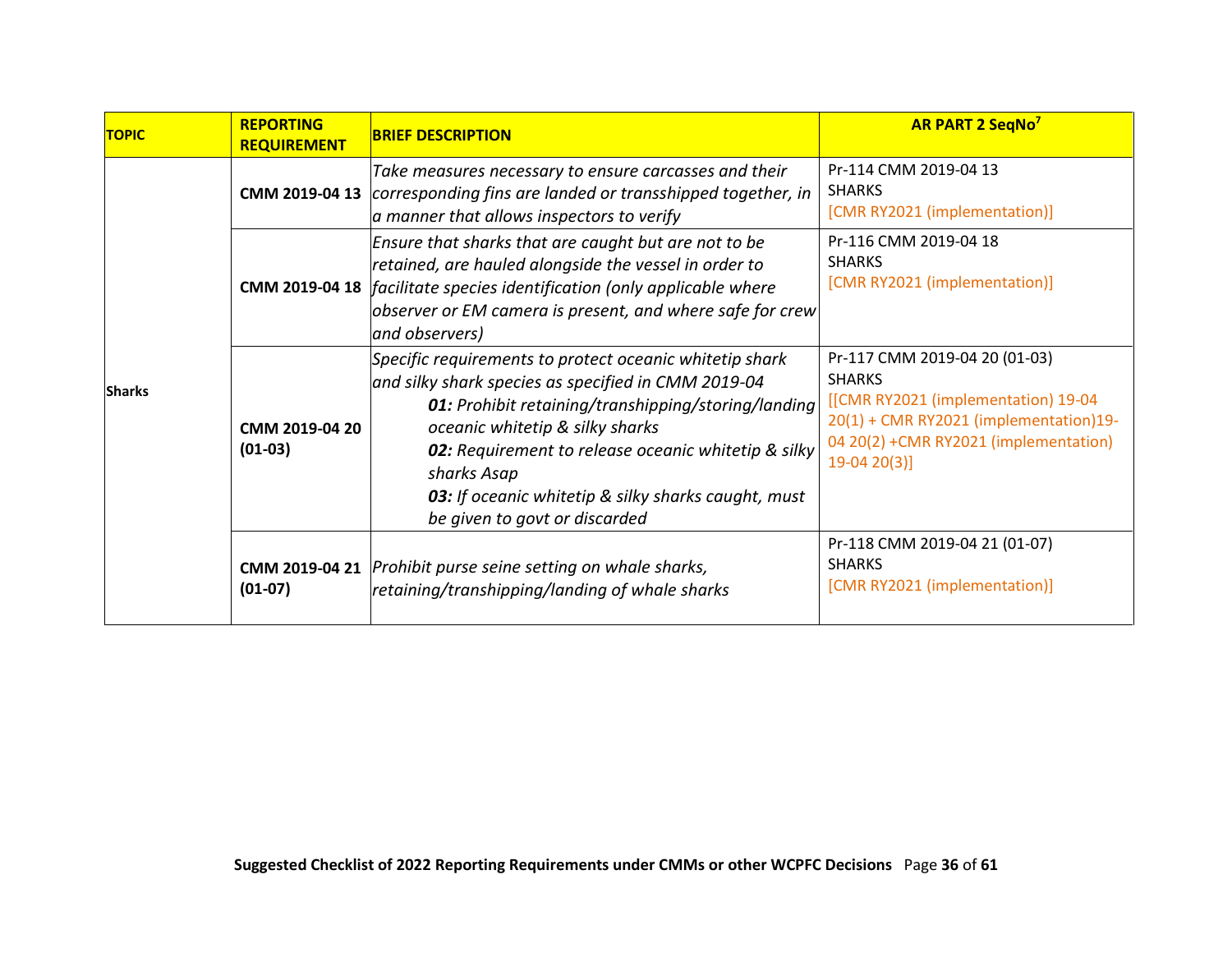<span id="page-36-0"></span>

| <b>TOPIC</b>                                   | <b>REPORTING</b><br><b>REQUIREMENT</b>                                                                                                                              | <b>TEXT OF PROVISION</b>                                                                                                                                                                                                                                                                                                                                                                                                                                                                                                                                                                                                                                                                                                                                                                                                                                                                                                                                                                                                                                                                                                                                                                                                                                                                 | <b>AR PART 2 SeqNo<sup>8</sup></b><br>(and notes)                                                                                                                                                                                                                                                                                                                                                                                                                                                                                                                                                                                                      |
|------------------------------------------------|---------------------------------------------------------------------------------------------------------------------------------------------------------------------|------------------------------------------------------------------------------------------------------------------------------------------------------------------------------------------------------------------------------------------------------------------------------------------------------------------------------------------------------------------------------------------------------------------------------------------------------------------------------------------------------------------------------------------------------------------------------------------------------------------------------------------------------------------------------------------------------------------------------------------------------------------------------------------------------------------------------------------------------------------------------------------------------------------------------------------------------------------------------------------------------------------------------------------------------------------------------------------------------------------------------------------------------------------------------------------------------------------------------------------------------------------------------------------|--------------------------------------------------------------------------------------------------------------------------------------------------------------------------------------------------------------------------------------------------------------------------------------------------------------------------------------------------------------------------------------------------------------------------------------------------------------------------------------------------------------------------------------------------------------------------------------------------------------------------------------------------------|
| <b>VMS ALC</b><br>inspections by<br>a flag CCM | VMS SSPs <sup>9</sup><br>2.13 / 7.2.2<br>CCMs to conduct<br>periodic audits<br>of ALC/MTUs of<br>its vessels and<br>report results to<br>the Commission<br>(AR Pt2) | 2.9 Periodic audits of a representative sample of installed ALCs are to be<br>carried out by CCMs to verify that the specifications and standards as set<br>out in Annex I [of CMM 2014-02] are being complied with, and that<br>there is no visible evidence of tampering.<br>2.10 The number of audits to be planned on an annual basis, will be<br>determined by cost/benefit, logistical and practical aspects.<br>2.11 CCMs are responsible for ensuring that the audits are conducted by<br>qualified operatives, such as officers currently authorized under CCM<br>national fisheries legislation.<br>2.12 Audit reports will include measurements of ALC position accuracy,<br>elapsed time between transmission and reception of data, and any<br>physical anomalies (connections, power supply, evidence of tampering)<br>noted by the inspectors.<br>2.13 The results of these audits will be provided to the Commission in<br>the part 2 component of the annual report to the Commission by the<br>CCMs and those results compiled by the Secretariat into a VMS Audit<br>Report document.<br>7.2.2 To conduct and report results of ALC inspections in accordance to<br>procedures established for that purpose, results to include data specified<br>in Section 2 above. | Q-024 (R) CMM 2014-02 9a VMS<br>SSPs 7.2.2 REPORTING CHECKLIST<br>Applicable flag CCMs are to annually<br>confirm, particularly for the current<br>reporting year, that the {MTU Audit<br>Inspections Online List} has been<br>updated directly online (CCMs are to<br>conduct and report results of<br>MTU/ALC inspections of its flagged<br>vessels, in accordance with<br>procedures established for that<br>purpose (VMS SSPs 2.9 - 2.13), results<br>to include data specified)?<br>Yes / No / not applicable<br>Authorised CCM users are to use the<br>online reporting tool for MTU Audit<br>Inspections provided at<br>https://intra.wcpfc.int |

#### **PART F: OPERATIONAL REQUIREMENTS FOR FISHING VESSELS**

<span id="page-36-1"></span><sup>8</sup> The SeqNo field, uses a prefix of "**Q**" and a notation of **(R)** for **reports,** and **(L)** for **quantitative limits** eg **Q-020(R)** is a "report", **Q-001(L)** is a "limit", in the Annual Report Part 2 (2021 Specific) list. A prefix of "**Pr**" is used for **Implementation questions** In Annual Report Part 2 (Implementation Obligations) prefix of "**Pr**" used for REPORT ON IMPLEMENTATION OF OBLIGATIONS THAT APPLIED IN PRIOR YEARS, eg **Pr-001**. In the Annual Report Part 2 (2021 Specific) list a prefix of "**Pr**" used with a notation of "**N**" is used for inaugural reports on implementation of new obligations for the relevant reporting year, eg **Pr-119(N)**. <sup>9</sup> WCPFC Standards, specifications and procedures (SSP) for the fishing vessel monitoring system (VMS) of the Western and Central Pacific Fisheries Commission (as adopted in December 2018)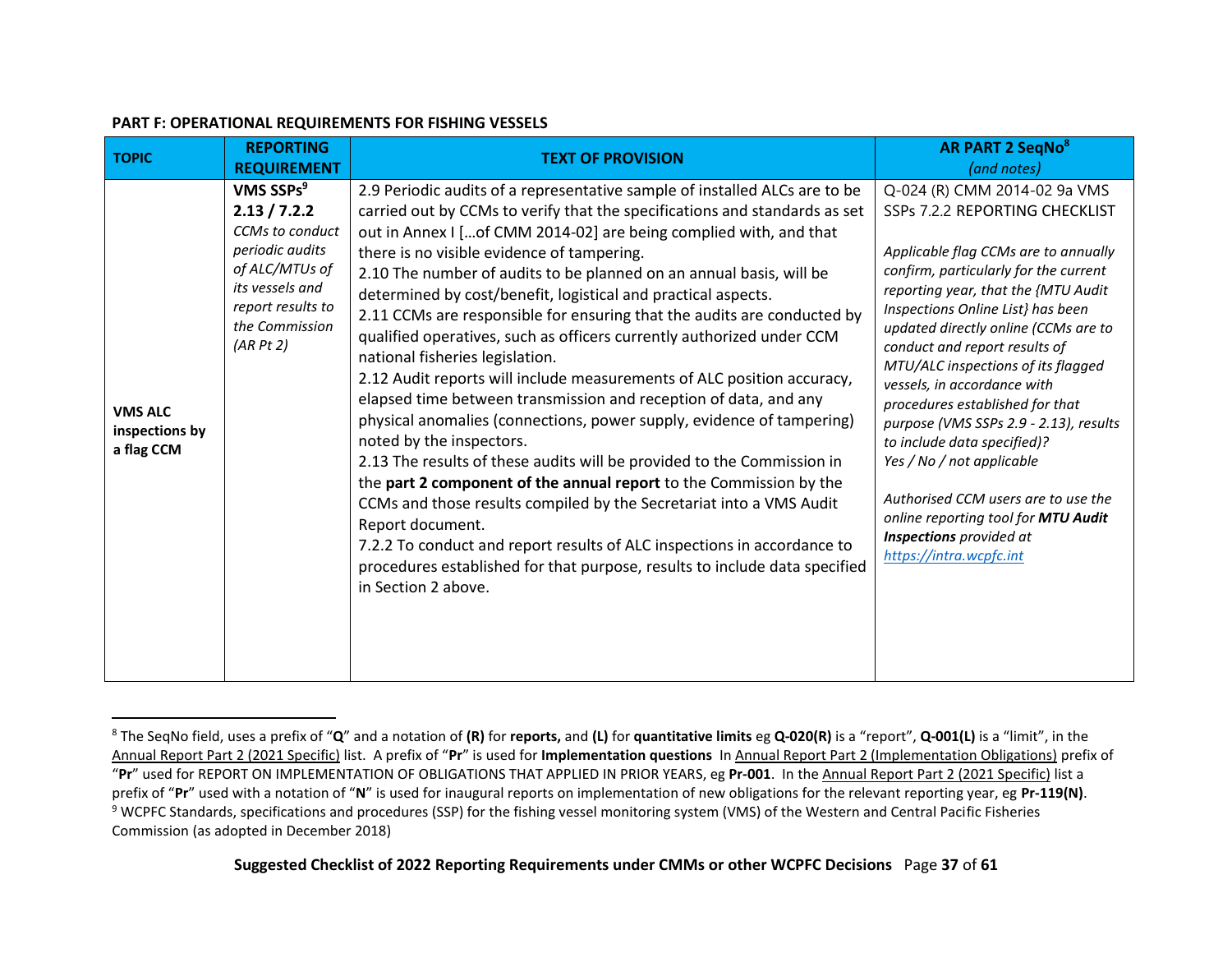<span id="page-37-1"></span><span id="page-37-0"></span>

| <b>TOPIC</b>                                        | <b>REPORTING</b>                                                                                                                                                                                                                      | <b>TEXT OF PROVISION</b>                                                                                                                                                                                                                                                                                                                                                                                                                                                                                                                                                                                                                                                                                                                                                                                                                                                                                                                                                             | <b>AR PART 2 SeqNo<sup>8</sup></b>                                                                                                                                                                                                                                                                                                                                                                                                                                                                                                                                                                                                                                                   |
|-----------------------------------------------------|---------------------------------------------------------------------------------------------------------------------------------------------------------------------------------------------------------------------------------------|--------------------------------------------------------------------------------------------------------------------------------------------------------------------------------------------------------------------------------------------------------------------------------------------------------------------------------------------------------------------------------------------------------------------------------------------------------------------------------------------------------------------------------------------------------------------------------------------------------------------------------------------------------------------------------------------------------------------------------------------------------------------------------------------------------------------------------------------------------------------------------------------------------------------------------------------------------------------------------------|--------------------------------------------------------------------------------------------------------------------------------------------------------------------------------------------------------------------------------------------------------------------------------------------------------------------------------------------------------------------------------------------------------------------------------------------------------------------------------------------------------------------------------------------------------------------------------------------------------------------------------------------------------------------------------------|
|                                                     | <b>REQUIREMENT</b>                                                                                                                                                                                                                    |                                                                                                                                                                                                                                                                                                                                                                                                                                                                                                                                                                                                                                                                                                                                                                                                                                                                                                                                                                                      | (and notes)                                                                                                                                                                                                                                                                                                                                                                                                                                                                                                                                                                                                                                                                          |
| <b>VMS</b><br>malfunction<br>reporting              | VMS SSPs 5.4 -<br>5.5<br><b>VMS Manual</b><br>Reporting<br>procedures                                                                                                                                                                 | WCPFC15 agreed that amendments to paragraphs $5.4 - 5.5$ would<br>continue to apply from 1 March 2019 - 1 March 2021<br>(https://www.wcpfc.int/doc/tcc-02/vessel-monitoring-system-<br>standards-specifications-and-procedures-ssps).<br>The format for these reports should be:<br>VID / WIN / Vessel Name / Date: dd/mm/yy / Time: 24 hour format<br>HH:MM (UTC) / Latitude - DD-MM-SS (N/S) / Longitude - DDD-MM-SS<br>(E/W) / Activity (Fishing/Searching/Transit/Transhipping)                                                                                                                                                                                                                                                                                                                                                                                                                                                                                                  | Pr-048 CMM 2014-02 9a VMS SSPs<br>$5.4 - 5.5$<br>(CMM 2014-02) COMMISSION<br><b>VMS</b><br>{TEMPLATE FOR REPORTING:<br>CMM 2014-02 ANNEX 2}<br>Vessels/flag CCMs should send these<br>reports to email:<br>VMSHelpdesk@wcpfc.int                                                                                                                                                                                                                                                                                                                                                                                                                                                     |
| <b>Record of</b><br><b>Fishing Vessels</b><br>(RFV) | <b>CMM 18-06</b><br>para 07<br>Requirement to<br>notify any<br>additions,<br>modifications<br>and deletions of<br>Vessels from the<br>record, including<br>for each vessel<br>all details as set<br>out in paragraph<br>6 of this CMM | 6. Each member of the Commission shall submit, electronically where<br>possible, to the Executive Director the following information with<br>respect to each vessel entered in its record:<br>(a) name of the fishing vessel, registration number, WCPFC Identification<br>Number (WIN), previous names (if known) and port of registry;<br>(b) name and address of the owner or owners;<br>(c) name and nationality of the master;<br>(d) previous flag (if any);<br>(e) International Radio Call sign<br>(f) vessel communication types and numbers (Inmarsat A, B and C<br>numbers and satellite telephone number);<br>(g) colour photograph of the vessel;<br>(h) where and when the vessel was built;<br>(i) type of vessel<br>(j) normal crew complement;<br>(k) type of fishing method or methods;<br>(I) length (specify type and metric);<br>(m) moulded depth (specify metric);<br>(n) beam (specify metric);<br>(o) gross registered tonnage (GRT) or gross tonnage (GT); | Pr-094 CMM 2018-06 07<br>(CMM 2018-06 & CMM 2014-03)<br>WCPFC RECORD OF FISHING<br><b>VESSELS AND AUTHORIZATION TO</b><br>FISH AND RFV SSPs<br>*Note in practice, and through<br>adoption of the RFV SSPs flag CCM<br>users are to submit updates with<br>respect to their vessels listed on the<br>Record of Fishing Vessels in<br>accordance with the standards,<br>specifications and procedures for the<br>RFV (refer CMM 2013-03 / CMM<br>$2014 - 03$ ).<br>**MS Excel files that meet<br>requirements of RFV SSPs can be<br>submitted to: contact.rfv@wcpfc.int<br>** Authorised CCM users are able to<br>use the online reporting tool provided<br>at https://intra.wcpfc.int |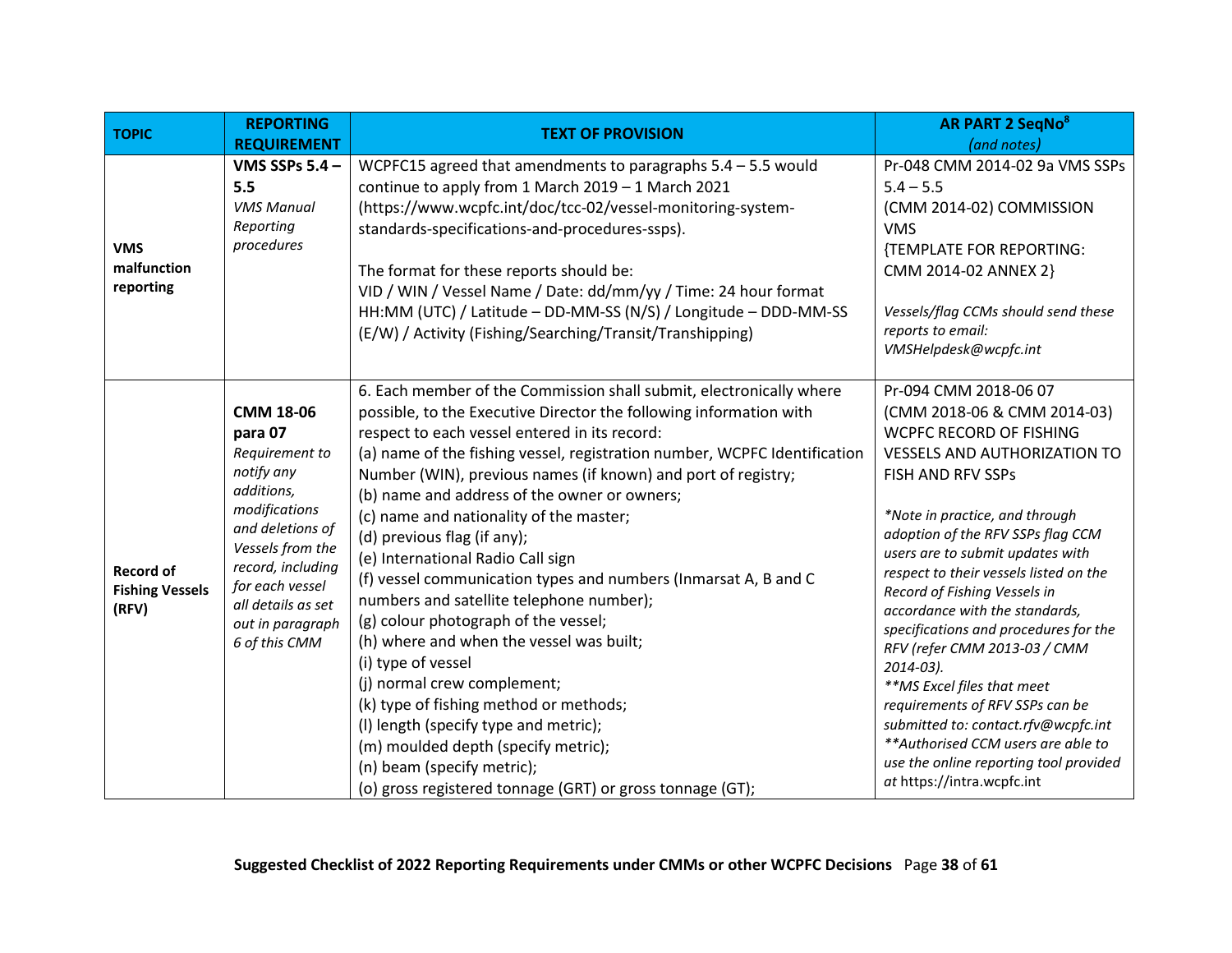| <b>TOPIC</b>                                        | <b>REPORTING</b><br><b>REQUIREMENT</b> | <b>TEXT OF PROVISION</b>                                                                                                                                                                                                                                                                                                                                                                                                                                                                                                                                                                                                                                                                                                                                                                                                                                                                                                                                                                                                                                                                                                                                                                                                                                                                                                                                                                                                                                                                                                                                                                                                                                                                                                                                                  | <b>AR PART 2 SeqNo<sup>8</sup></b><br>(and notes) |
|-----------------------------------------------------|----------------------------------------|---------------------------------------------------------------------------------------------------------------------------------------------------------------------------------------------------------------------------------------------------------------------------------------------------------------------------------------------------------------------------------------------------------------------------------------------------------------------------------------------------------------------------------------------------------------------------------------------------------------------------------------------------------------------------------------------------------------------------------------------------------------------------------------------------------------------------------------------------------------------------------------------------------------------------------------------------------------------------------------------------------------------------------------------------------------------------------------------------------------------------------------------------------------------------------------------------------------------------------------------------------------------------------------------------------------------------------------------------------------------------------------------------------------------------------------------------------------------------------------------------------------------------------------------------------------------------------------------------------------------------------------------------------------------------------------------------------------------------------------------------------------------------|---------------------------------------------------|
| <b>Record of</b><br><b>Fishing Vessels</b><br>(RFV) |                                        | (p) power of main engine or engines (specify metric);<br>(q) carrying capacity, including freezer type, capacity and number, fish<br>hold capacity and capacity of freezer chambers (specify metric);<br>(r) the form and number of the authorization granted by the flag State<br>including any specific areas, species and time periods for which it is valid;<br>and<br>(s). International Maritime Organisation (IMO) number or Lloyd's<br>Register (LR) number, if issued [footonote 4]<br>footnote 4: Effective 1 January 2016, flag CCMs shall ensure that all<br>their fishing vessels that are authorized to be used for fishing in the<br>Convention Area beyond the flag CCM's area of national jurisdiction and<br>that are at least 100 GT or 100 GRT in size have IMO or LR numbers<br>issued to them. Effective 1 April 2020, flag CCMs shall ensure that all<br>their motorized inboard fishing vessels of less than 100 GRT (or 100 GRT)<br>down to a size of 12 meters in length overall (LOA), authorized to be<br>used for fishing in the Convention Area beyond the flag CCM's area of<br>national jurisdiction have an IMO or LR issued.<br>7. After 1 July 2005, each member of the Commission shall notify the<br>Executive Director, within 15 days, or in any case within 72 hours<br>before commencement of fishing activities in the Convention Area by<br>the vessel concerned, of:<br>(a) any vessel added to its Record along with the information set forth in<br>paragraph 6;<br>(b) any change in the information referred to in paragraph 6 with respect<br>to any vessel on its record; and<br>(c) any vessel deleted from its record along with the reason for such<br>deletion in accordance with article 24 (6) of the Convention, |                                                   |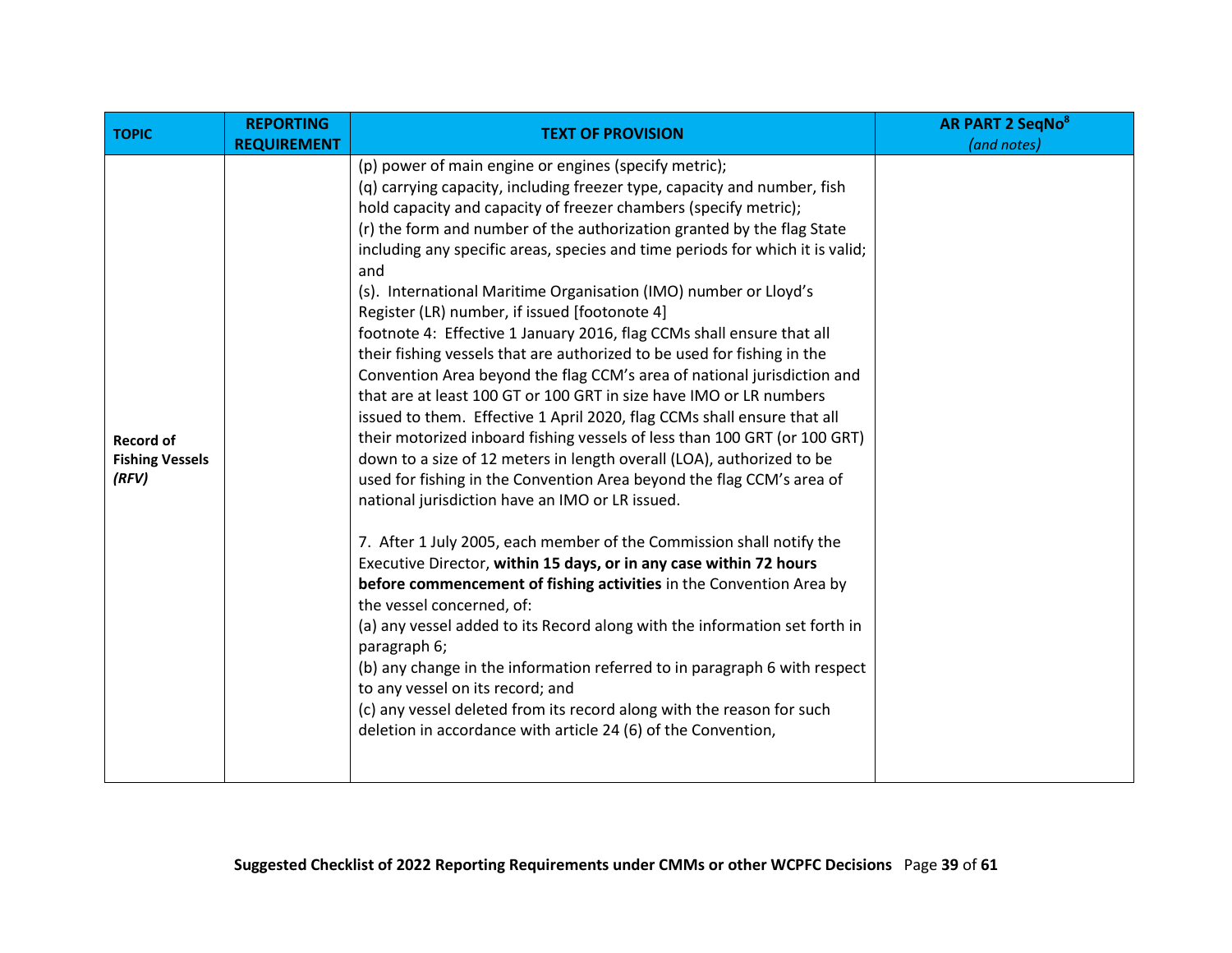| <b>TOPIC</b>                                        | <b>REPORTING</b>                                                                                                                                                                                                                                                                                                                                 | <b>TEXT OF PROVISION</b>                                                                                                                                                                                                                                                                                                                                                                                                                                                                                                                                                                                                                                                                                                                                                                                                                               | <b>AR PART 2 SeqNo<sup>8</sup></b>                                                                                                                                                                                                                                                                                                                                                                                                                                                          |
|-----------------------------------------------------|--------------------------------------------------------------------------------------------------------------------------------------------------------------------------------------------------------------------------------------------------------------------------------------------------------------------------------------------------|--------------------------------------------------------------------------------------------------------------------------------------------------------------------------------------------------------------------------------------------------------------------------------------------------------------------------------------------------------------------------------------------------------------------------------------------------------------------------------------------------------------------------------------------------------------------------------------------------------------------------------------------------------------------------------------------------------------------------------------------------------------------------------------------------------------------------------------------------------|---------------------------------------------------------------------------------------------------------------------------------------------------------------------------------------------------------------------------------------------------------------------------------------------------------------------------------------------------------------------------------------------------------------------------------------------------------------------------------------------|
|                                                     | <b>REQUIREMENT</b>                                                                                                                                                                                                                                                                                                                               |                                                                                                                                                                                                                                                                                                                                                                                                                                                                                                                                                                                                                                                                                                                                                                                                                                                        | (and notes)                                                                                                                                                                                                                                                                                                                                                                                                                                                                                 |
| <b>Record of</b><br><b>Fishing Vessels</b><br>(RFV) | <b>CMM 18-06</b><br>para 9<br>Submission by<br>Member to ED a<br>list of all vessels<br>on national<br>record in<br>previous year,<br>noting "fished"<br>or "did not fish"<br>for each vessel<br><b>CMM 18-06</b><br>para 11<br>Requirement to<br>report<br>extraordinary<br>circumstances as<br>to why IMO or<br>LR number is not<br>able to be | Before 1 July of each year, each Member shall submit to the Executive<br>Director a list of all vessels that appeared in its record of fishing vessels<br>at any time during the preceding calendar year, together with each<br>vessel's WCPFC identification number (WIN) and an indication of<br>whether each vessel fished for highly migratory fish stocks in the<br>Convention Area beyond its area of national jurisdiction. The indication<br>shall be expressed as (a) fished, or (b) did not fish.<br>11. In assessing compliance with 6(s) above, the Commission shall take<br>into account extraordinary circumstances in which a vessel owner is not<br>able to obtain an IMO or LR number despite following the appropriate<br>procedures. Flag CCMs shall report any such extraordinary situations in<br>Part 2 of their annual reports. | Q-044(R) CMM 2018-06 09<br><b>REPORTING CHECKLIST</b><br>[CMR RY2021 (report)]<br><b>{SECRETARIAT ISSUED TEMPLATE</b><br><b>EMAILED TO CCM RFV CONTACTS}</b><br>- sent in February 2022<br>(CCMs please send submissions to<br>email contact.rfv@wcpfc.int)<br>Q-045(R) CMM 2018-06 11<br>REQUIRED REPORT: MCS,<br><b>COMPLIANCE AND FISHING-</b><br>RELATED ACTIVITIES<br>{TEMPLATE AND STANDARD ARE NOT<br>SPECIFIED}                                                                     |
|                                                     | obtained<br>CMM 18-06<br>para 19                                                                                                                                                                                                                                                                                                                 | 19. Each CCM shall notify the Executive Director, in accordance with the<br>relevant provisions of article 25 of the Convention, of any factual<br>information showing that there are reasonable grounds to suspect that a<br>vessel that is not on the Record or the Register is or has been engaged in<br>fishing for or transhipment of highly migratory fish stocks in the<br>Convention Area.<br>20. If such vessel is flying the flag of a member of the Commission, the<br>Executive Director shall notify that member and shall request that<br>member to take the necessary measures to prevent the vessel from<br>fishing for highly migratory fish stocks in the Convention Area and to<br>report back on the actions taken with respect to the vessel.                                                                                     | {SUBMISSION TO SECRETARIAT}<br>Note, in practice the Secretariat will<br>periodically include updates on<br>investigations detected by HSBI<br>activities, Port Inspections,<br>Surveillance that are received by<br>email into the relevant case on the<br>online compliance case file system.<br>Flag CCMs and notifying CCMs are<br>able to review and provide comments<br>into the online WCPFC compliance<br>case file system on the progress of<br>investigations, through the online |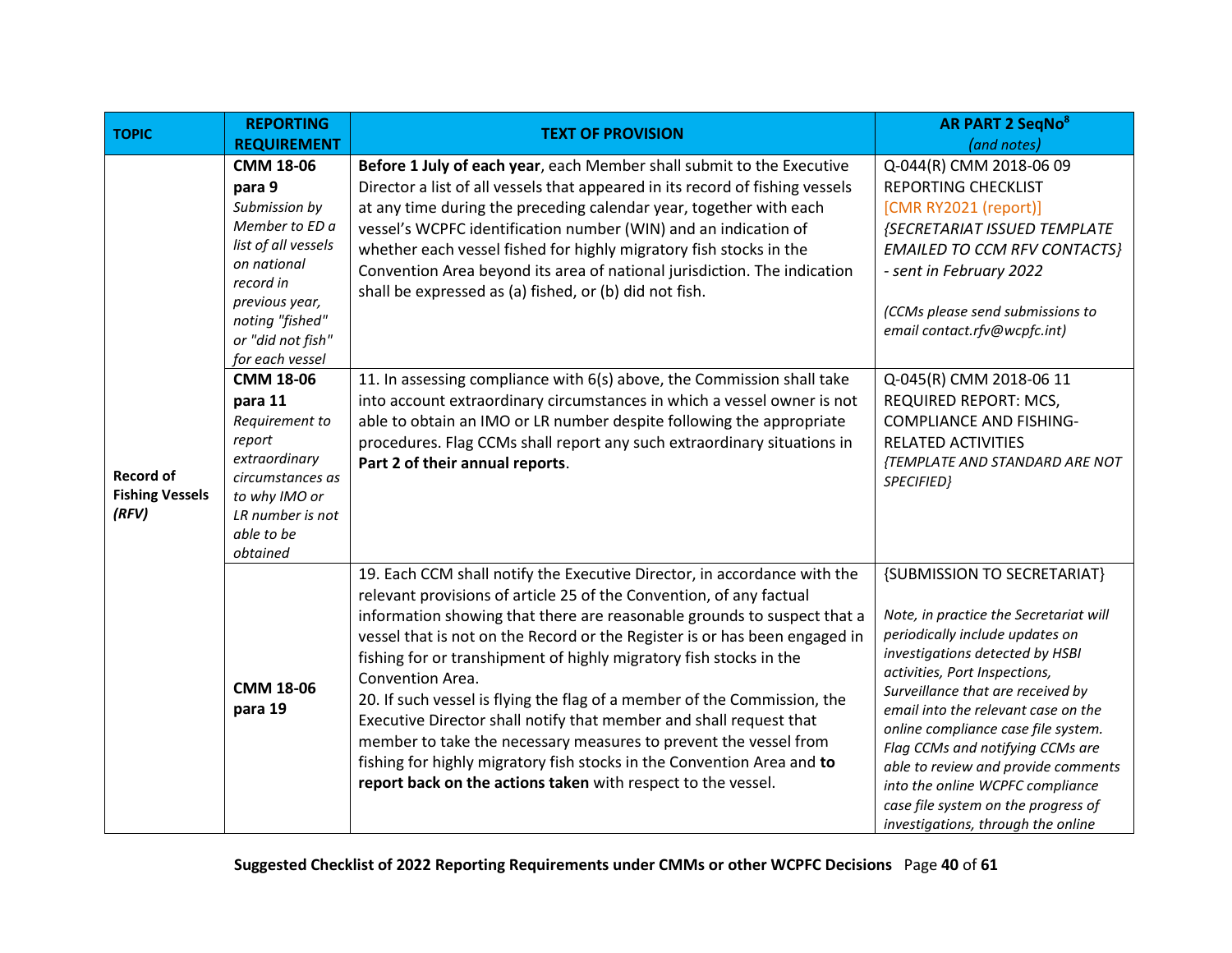<span id="page-40-0"></span>

| <b>TOPIC</b>                                               | <b>REPORTING</b><br><b>REQUIREMENT</b>                                                                                                                                                                                                                                                                                                                  | <b>TEXT OF PROVISION</b>                                                                                                                                                                                                                                                                                                                                                                                                                                                                                                                                                                                                                                                               | <b>AR PART 2 SeqNo<sup>8</sup></b><br>(and notes)     |
|------------------------------------------------------------|---------------------------------------------------------------------------------------------------------------------------------------------------------------------------------------------------------------------------------------------------------------------------------------------------------------------------------------------------------|----------------------------------------------------------------------------------------------------------------------------------------------------------------------------------------------------------------------------------------------------------------------------------------------------------------------------------------------------------------------------------------------------------------------------------------------------------------------------------------------------------------------------------------------------------------------------------------------------------------------------------------------------------------------------------------|-------------------------------------------------------|
|                                                            |                                                                                                                                                                                                                                                                                                                                                         | 21. Paragraphs 17 to 19 do not apply in respect of vessels that operate<br>entirely in the Exclusive Economic Zone of a CCM and that are flagged to<br>that CCM (footnote 6).<br>Footnote 6: Paragraphs 17 - 19 also do not apply to Samoan-flagged<br>longline vessels that fish exclusively in Samoa Exclusive Economic Zone,<br>use an adjacent CCM's port for the purpose of unloading its catch in that<br>port and that adjacent CCM does not object to the use of its port for this<br>purpose.                                                                                                                                                                                 | reporting tool provided at<br>https://intra.wcpfc.int |
| Convention -<br>flag CCM<br>measures and<br>authorisations | Convention<br>Article 24(3)<br>Requirement<br>that condition of<br>every<br>authorization<br>issued by flag<br>CCM that the<br>fishing vessel<br>operates (i) in<br>the high seas in<br>accordance with<br>Annex III and (ii)<br>in areas under<br>national<br>jurisdiction only<br>if it has required<br>license/permits<br>from coastal<br><b>CCM</b> | <b>Article 24 Flag State duties</b><br>3. It shall be a condition of every authorization issued by a member of<br>the Commission that the fishing vessel in respect of which the<br>authorization is issued:<br>(a) conducts fishing within areas under the national jurisdiction of other<br>States only where the fishing vessel holds any licence, permit or<br>authorization that may be required by such other State; and<br>(b) is operated on the high seas in the Convention Area in accordance<br>with the requirements of Annex III, the requirements of which shall also<br>be established as a general obligation of all vessels operating pursuant to<br>this Convention. | Pr-100 Convention Article 23(4)<br><b>CONVENTION</b>  |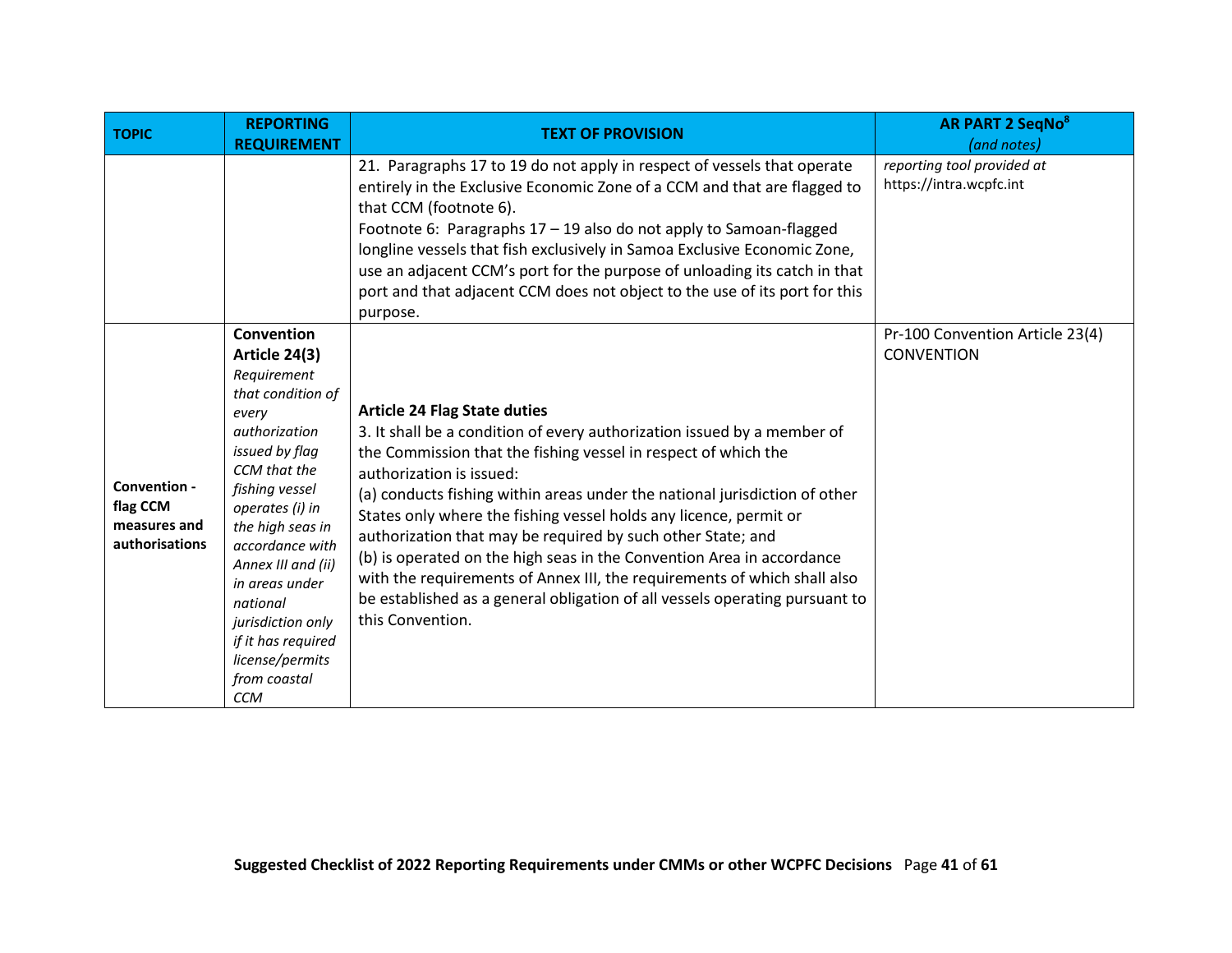**List of extra OPERATIONAL REQUIREMENTS FOR FISHING VESSELS obligations that were agreed by the Commission to be reviewed through the CMS in 2022. Applicable CCMs should check and where needed update their response in the Annual Report Part 2 (Implementation Obligations), to confirm the adoption by a flag CCM, in accordance with its own national policies and procedures, of binding measures that implement each requirement.**

<span id="page-41-2"></span><span id="page-41-1"></span><span id="page-41-0"></span>

| <b>TOPIC</b>                               | <b>REPORTING</b><br><b>REQUIREMENT</b> | <b>BRIEF DESCRIPTION</b>                                                                                                                                | <b>AR PART 2 SegNo</b>                                                                                                                                                                                                                                                                                                                                                                                                                                                                                                                                                                                                                                                                                                                                                                             |
|--------------------------------------------|----------------------------------------|---------------------------------------------------------------------------------------------------------------------------------------------------------|----------------------------------------------------------------------------------------------------------------------------------------------------------------------------------------------------------------------------------------------------------------------------------------------------------------------------------------------------------------------------------------------------------------------------------------------------------------------------------------------------------------------------------------------------------------------------------------------------------------------------------------------------------------------------------------------------------------------------------------------------------------------------------------------------|
| <b>Commission VMS</b>                      | CMM 2014-02 9a                         | Fishing vessels comply with<br>the Commission standards<br>for WCPFC VMS including<br>being fitted with ALC/MTU<br>that meet Commission<br>requirements | Pr-046 CMM 2014-02 9a<br>(CMM 2014-02) COMMISSION VMS<br>[CMR RY2021 (implementation)]<br>{TEMPLATE FOR REPORTING: CMM 2014-02 ANNEX 2}<br>Note that CMM 2014-02 Annex 2 footnote 4 may also be useful as guidance:<br>Monitoring CCMs' compliance with this item can be streamlined if 1) CCMs monitor<br>and update their vessel's status (e.g., "In Port", "Out of Convention Area", "Manual<br>Reporting", "new VTAF data submitted to Secretariat", etc.) using the new<br>interactive utility in the VRST at least every 31 days, and 2) the Secretariat updates<br>all vessels' VTAF submission status on a daily basis as outlined in the draft revised<br>VMS SOPs. In that case, CCMs may simply refer to their VRST review/update process<br>in response to relevant AR Pt 2 questions. |
|                                            | VMS SSPs 2.8                           | CMM 2014-02 9a <i>Provision of ALC/MTU</i><br>'VTAF' data                                                                                               | Pr-047 CMM 2014-02 9a VMS SSPs 2.8<br>(CMM 2014-02) COMMISSION VMS<br>[CMR RY2021 (implementation)]<br>Note that CMM 2014-02 Annex 2 footnote 5 may also be useful as guidance:<br>Monitoring CCMs' compliance with this requirement can now be automated via the<br>VRST if 1) CCMs monitor and update their vessel's status (e.g., "In Port", "Out of<br>Convention Area", "Manual Reporting", "new VTAF data submitted to Secretariat",<br>etc.) using the interactive utility in the VRST at least every 31 days, and 2) the<br>Secretariat updates all vessels' VTAF submission status on a daily basis as outlined in<br>the draft revised VMS SOPs.                                                                                                                                         |
| <b>Record of Fishing</b><br><b>Vessels</b> | CMM 2018-06 03                         | CCMs should only allow its<br>fishing vessels to be used<br>for fishing, if properly<br><b>authorised</b>                                               | Pr-092 CMM 2018-06 03<br>(CMM 2018-06 & CMM 2014-03) WCPFC RECORD OF FISHING VESSELS AND<br><b>AUTHORIZATION TO FISH AND RFV SSPS</b><br>[CMR RY2021 (implementation)]                                                                                                                                                                                                                                                                                                                                                                                                                                                                                                                                                                                                                             |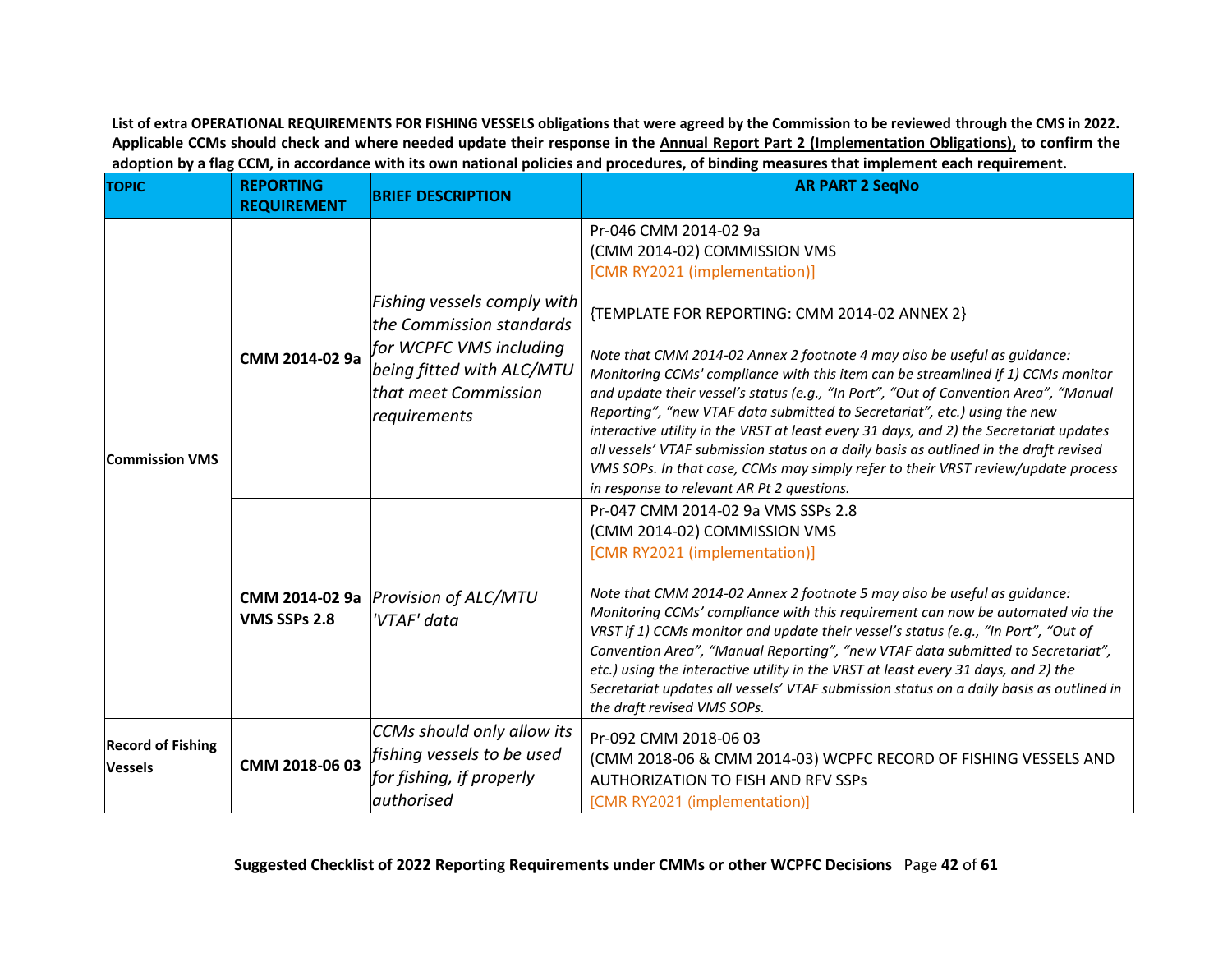<span id="page-42-0"></span>

| <b>TOPIC</b>                                                               | <b>REPORTING</b>                                                                                                                     | <b>TEXT OF PROVISION</b>                                                                                                                                                                                                                                                                                                                                                                                                                                                                                                                                                                                                                                                                                                                                                                                                                                                                                                                                                                                                                                                                                                                                                                                                                                                                             | AR PART 2 SeqNo <sup>10</sup>                                                                                              |
|----------------------------------------------------------------------------|--------------------------------------------------------------------------------------------------------------------------------------|------------------------------------------------------------------------------------------------------------------------------------------------------------------------------------------------------------------------------------------------------------------------------------------------------------------------------------------------------------------------------------------------------------------------------------------------------------------------------------------------------------------------------------------------------------------------------------------------------------------------------------------------------------------------------------------------------------------------------------------------------------------------------------------------------------------------------------------------------------------------------------------------------------------------------------------------------------------------------------------------------------------------------------------------------------------------------------------------------------------------------------------------------------------------------------------------------------------------------------------------------------------------------------------------------|----------------------------------------------------------------------------------------------------------------------------|
|                                                                            | <b>REQUIREMENT</b>                                                                                                                   |                                                                                                                                                                                                                                                                                                                                                                                                                                                                                                                                                                                                                                                                                                                                                                                                                                                                                                                                                                                                                                                                                                                                                                                                                                                                                                      | (and notes)                                                                                                                |
| <b>Scientific Data</b><br>provision                                        | <b>Decision on</b><br>provision of<br>Scientific Data <sup>11</sup>                                                                  | Scientific data was provided to the Commission in accordance with the<br>decision relating to the provision of scientific data to the Commission by<br>30 April 2021<br>This is the link to the latest decision https://www.wcpfc.int/doc/data-<br>01/scientific-data-be-provided-commission-revised-wcpfc4-6-7-and-9                                                                                                                                                                                                                                                                                                                                                                                                                                                                                                                                                                                                                                                                                                                                                                                                                                                                                                                                                                                | Q-080(R) SciData 01-05,07<br><b>REPORTING CHECKLIST</b><br>[CMR RY2021 (report)]<br><b>{SCIENTIFIC DATA</b><br>SUBMISSION} |
| <b>Scientific Data</b><br>provision -<br>Bigeye, skipjack<br>and yellowfin | <b>CMM 20-01 para</b><br>52<br>Requirement to<br>provide operational<br>level catch and<br>effort data for EEZ<br>and high seas S20N | <b>Data Provision Requirements</b><br>52. Operational level catch and effort data in accordance with the<br>Standards for the Provision of Operational Level Catch and Effort Data<br>attached to the Rules for Scientific Data to be Provided to the<br>Commission relating to all fishing in EEZs and high seas south of 20N<br>subject to this CMM except for artisanal small-scale vessels shall be<br>provided to the Commission not only for the purpose of stocks<br>management but also for the purpose of cooperation to SIDS under<br>Article 30 of the Convention. [footnote 9 and 10]<br>*Footnote 9. CCMs which had domestic legal constraints under CMM<br>2014-01 shall provide operational level data as of the date on which<br>those legal constraints were lifted.<br>*Footnote 10. This paragraph shall not apply to Indonesia, until it<br>changes its national laws so that it can provide such data. This exception<br>shall expire when such changes take effects, but in any event no later<br>than 31 December 2025. Indonesia will, upon request, make best effort<br>to cooperate in providing operational level data in case of Commission's<br>stock assessment of those stocks under a data handling agreement to be<br>separately made with the Scientific Provider. | Q-037(R) CMM 2020-01 52<br>REPORTING CHECKLIST<br><b>{SCIENTIFIC DATA</b><br><b>SUBMISSION}</b>                            |

#### **PART G: ACTIVITY RELATED REQUIREMENTS EG OBSERVERS, REPORTING CATCH, TRANSHIPMENTS, HSBI**

<span id="page-42-1"></span><sup>10</sup> The SeqNo field, uses a prefix of "**Q**" and a notation of **(R)** for **reports,** and **(L)** for **quantitative limits** eg **Q-020(R)** is a "report", **Q-001(L)** is a "limit", in the Annual Report Part 2 (2021 Specific) list. A prefix of "**Pr**" is used for **Implementation questions** In Annual Report Part 2 (Implementation Obligations) prefix of "**Pr**" used for REPORT ON IMPLEMENTATION OF OBLIGATIONS THAT APPLIED IN PRIOR YEARS, eg **Pr-001**. In the Annual Report Part 2 (2021 Specific) list a prefix of "**Pr**" used with a notation of "**N**" is used for inaugural reports on implementation of new obligations for the relevant reporting year, eg **Pr-119(N)**. <sup>11</sup> Scientific data to be provided to the Commission, as refined and adopted at the Thirteenth Regular Session of the Commission, Nadi, Fiji, December 2016.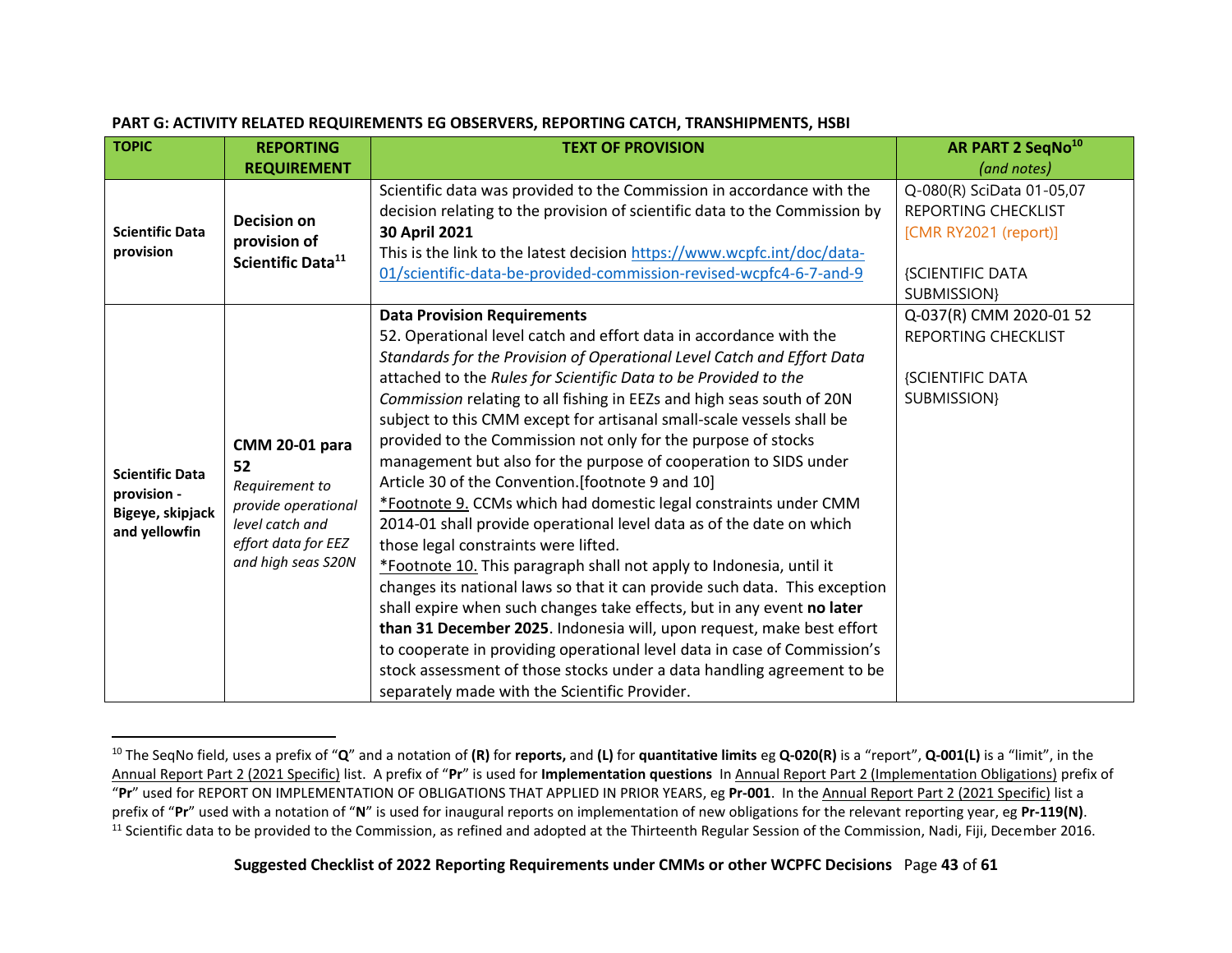| <b>TOPIC</b>                                                                                | <b>REPORTING</b>                                                                                                                                                                                                                             | <b>TEXT OF PROVISION</b>                                                                                                                                                                                                                                                                                                                                                                                                                                                                                                                                                                                     | AR PART 2 SeqNo <sup>10</sup>                                                                                                                                                                                          |
|---------------------------------------------------------------------------------------------|----------------------------------------------------------------------------------------------------------------------------------------------------------------------------------------------------------------------------------------------|--------------------------------------------------------------------------------------------------------------------------------------------------------------------------------------------------------------------------------------------------------------------------------------------------------------------------------------------------------------------------------------------------------------------------------------------------------------------------------------------------------------------------------------------------------------------------------------------------------------|------------------------------------------------------------------------------------------------------------------------------------------------------------------------------------------------------------------------|
|                                                                                             | <b>REQUIREMENT</b>                                                                                                                                                                                                                           |                                                                                                                                                                                                                                                                                                                                                                                                                                                                                                                                                                                                              | (and notes)                                                                                                                                                                                                            |
|                                                                                             | <b>CMM 20-01 para</b><br>54<br>Requirement to<br>provide 1 x 1<br>aggregate data for<br>vessels fishing in<br>EEZs and high seas<br>N 20 N, as well as to<br>cooperate in<br>providing<br>operational data to<br>SPC for stock<br>assessment | 54. CCMs whose vessel fish in EEZs and high seas north of 20N subject to<br>this CMM shall ensure that aggregated data by 1 x 1 in that area be<br>provided to the Commission, and shall also, upon request, cooperate in<br>providing operational level data in case of Commission's stock<br>assessment of tropical tuna stocks under a data handling agreement to<br>be separately made between each CCM and the Scientific Provider.<br>Those CCMs shall report such agreement to the Commission.                                                                                                        | Q-038(R) CMM 2020-01 54<br>REPORTING CHECKLIST<br>{SCIENTIFIC DATA<br>SUBMISSION}                                                                                                                                      |
| <b>Scientific Data</b><br>provision -<br><b>Sharks</b>                                      | CMM 2019-04<br>para 22<br>Annual reporting<br>requirement for<br>data on key shark<br>species                                                                                                                                                | 22. Each CCM shall submit data on the WCPFC Key Shark Species* for<br>Data Provision in accordance with Scientific Data to be Provided to the<br>Commission (WCPFC Key Document Data-01).<br>*Footnote 3: The WCPFC Key Shark Species for Data Provision are<br>designated per the Process for Designating WCPFC Key Shark Species for<br>Data Provision and Assessment (WCPFC Key Document SC-08) and are<br>listed in Scientific Data to be Provided to the Commission (WCPFC Key<br>Document Data-01).<br>** Applicability:- CMM 2019-04 became effective for all CCMs except<br>Indonesia on 1 Nov 2020. | Q-057(R) CMM 2019-04 22<br><b>REPORTING CHECKLIST</b><br>{SCIENTIFIC DATA<br>SUBMISSION}<br>Q-079(R) SciData 01-05,07<br><b>REPORTING CHECKLIST</b><br>[CMR RY2021 (report)]<br><b>{SCIENTIFIC DATA</b><br>SUBMISSION} |
| <b>Scientific Data</b><br>provision -<br>Charter<br>attribution of<br>catches and<br>effort | CMM 2019-08<br>Para 7<br>Report annually to<br>ED the catch and<br>effort of chartered<br>vessels in the<br>previous year<br>(unless specifically<br>provided in other<br>CMMs)                                                              | 7. Unless specifically provided in other CMMs, catches and effort of<br>vessels notified as chartered under [CMM 2019-08] shall be attributed to<br>the chartering Member or Participating Territory. Unless specifically<br>provided in other CMMs, the chartering Member or Participating<br>Territory shall report annually to the Executive Director catch and effort<br>of chartered vessels in the previous year.                                                                                                                                                                                      | Q-063(R) CMM 2019-08 07<br>REPORTING CHECKLIST<br>[CMR RY2021 (report)]<br>{SCIENTIFIC DATA<br>SUBMISSION}]                                                                                                            |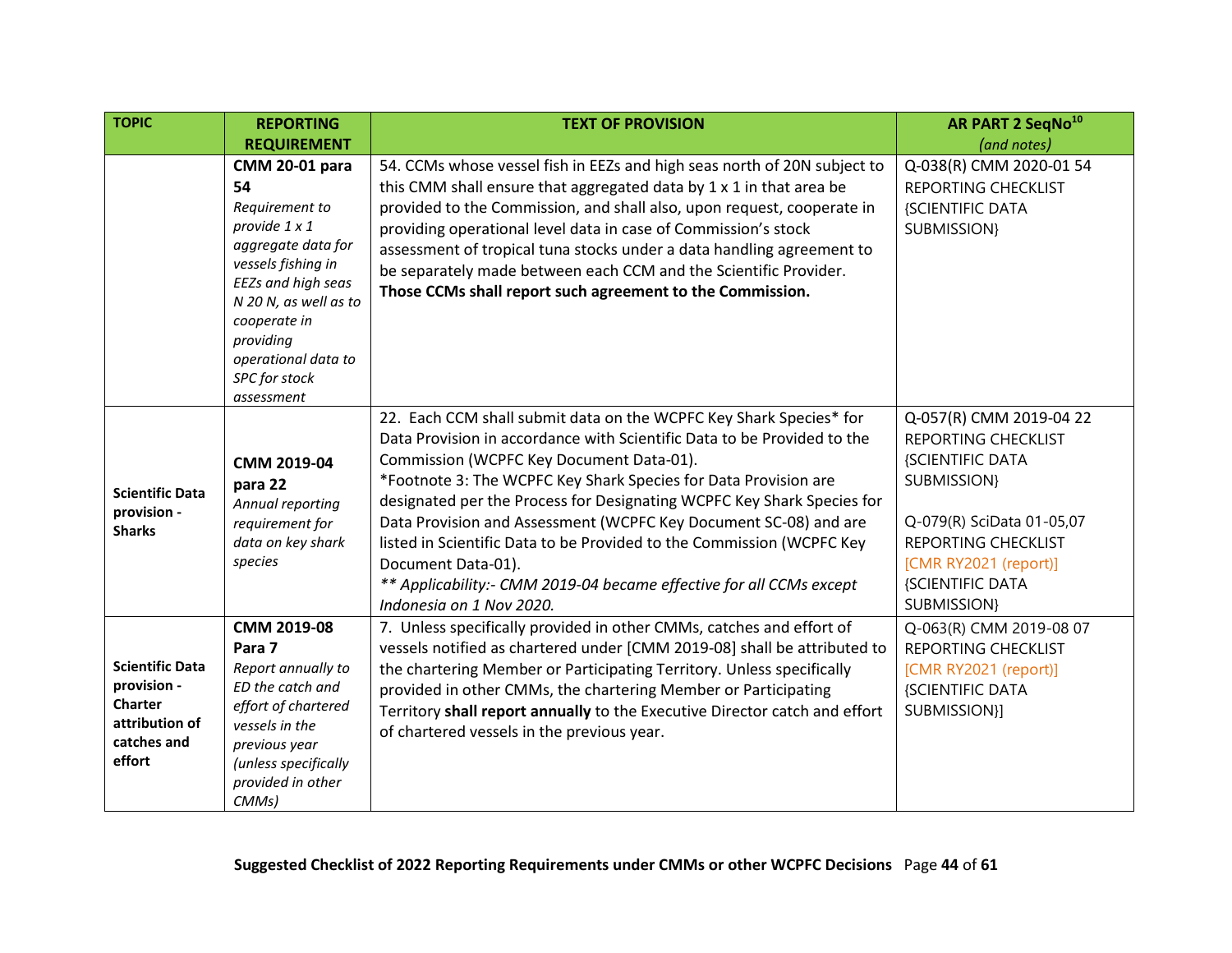<span id="page-44-0"></span>

| <b>TOPIC</b>                                                                          | <b>REPORTING</b>                                                                                                             | <b>TEXT OF PROVISION</b>                                                                                                                                                                                                                                                                                                                                                                                                                                                                                                                                                                                                                                                                                                                                                                                                                                                                                                                                                                                                                                                                                                                                                                                                                   | AR PART 2 SeqNo <sup>10</sup>                                                                                                                                                                                                                                                                                                                                                                              |
|---------------------------------------------------------------------------------------|------------------------------------------------------------------------------------------------------------------------------|--------------------------------------------------------------------------------------------------------------------------------------------------------------------------------------------------------------------------------------------------------------------------------------------------------------------------------------------------------------------------------------------------------------------------------------------------------------------------------------------------------------------------------------------------------------------------------------------------------------------------------------------------------------------------------------------------------------------------------------------------------------------------------------------------------------------------------------------------------------------------------------------------------------------------------------------------------------------------------------------------------------------------------------------------------------------------------------------------------------------------------------------------------------------------------------------------------------------------------------------|------------------------------------------------------------------------------------------------------------------------------------------------------------------------------------------------------------------------------------------------------------------------------------------------------------------------------------------------------------------------------------------------------------|
|                                                                                       | <b>REQUIREMENT</b>                                                                                                           |                                                                                                                                                                                                                                                                                                                                                                                                                                                                                                                                                                                                                                                                                                                                                                                                                                                                                                                                                                                                                                                                                                                                                                                                                                            | (and notes)                                                                                                                                                                                                                                                                                                                                                                                                |
| <b>Charter</b><br><b>Notifications</b><br>and attribution<br>of catches and<br>effort | <b>CMM 19-08 para</b><br>2 & 3<br>Notification of<br>charter<br>arrangements made<br>to the ED and<br>updated<br>information | 2. Within 15 days, or in any case within 72 hours before<br>commencement of fishing activities under a charter arrangement, the<br>chartering Member or Participating Territory shall notify the Executive<br>Director of any vessel to be identified as chartered in accordance with<br>this measure by submitting electronically where possible to the<br>Executive Director the following information with respect to each<br>chartered vessel:<br>a) name of the fishing vessel;<br>b) WCPFC Identification Number (WIN);<br>c) name and address of owner(s);<br>d) name and address of the charterer;<br>e) the duration of the charter arrangement; and<br>f) the flag state of the vessel.<br>Upon receipt of the information the Executive Director will immediately<br>notify the flag State.<br>3. Each chartering Member or Participating Territory shall notify the<br>Executive Director as well as the flag State, within 15 days, or in any<br>case within 72 hours before commencement of fishing activities under<br>a charter arrangement of:<br>a) any additional chartered vessels along with the information set forth<br>in paragraph 2;<br>b) any change in the information referred to in paragraph 2 with respect | Q-061(R) CMM 2019-08 02<br><b>REPORTING CHECKLIST</b><br>[CMR RY2021 (report)]<br>Q-062(R) CMM 2019-08 03<br>REPORTING CHECKLIST<br>Applicable CCMs should check,<br>(https://intra.wcpfc.int/Lists/Vesse<br>l%20Charters/By%20Year.aspx),<br>and where needed advised the<br>Secretariat of updated details, and<br>then confirm that the information<br>therein is current? Yes / No / not<br>applicable |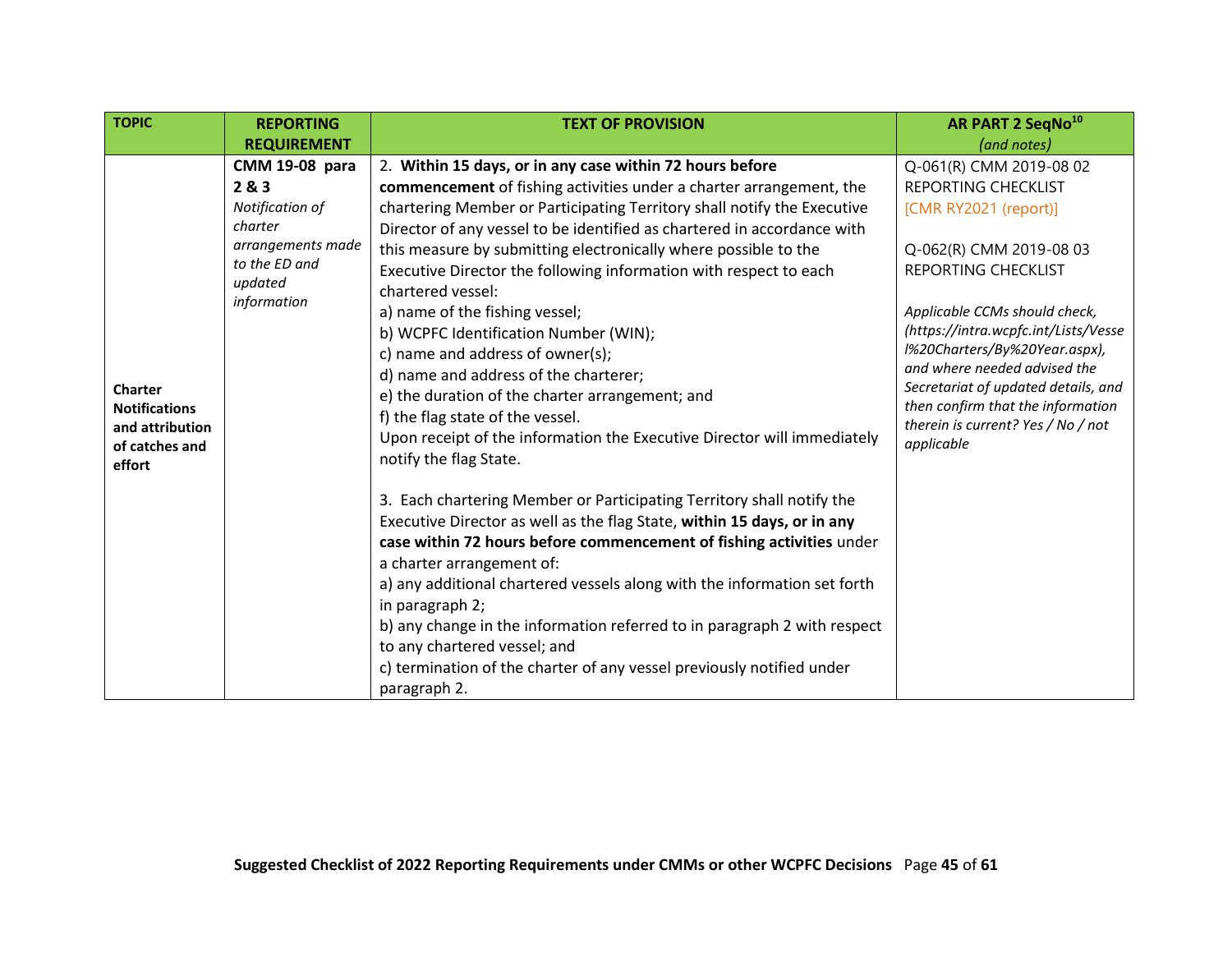<span id="page-45-0"></span>

| <b>TOPIC</b>         | <b>REPORTING</b>                           | <b>TEXT OF PROVISION</b>                                                                                                                            | AR PART 2 SeqNo <sup>10</sup>                                          |
|----------------------|--------------------------------------------|-----------------------------------------------------------------------------------------------------------------------------------------------------|------------------------------------------------------------------------|
|                      | <b>REQUIREMENT</b>                         |                                                                                                                                                     | (and notes)                                                            |
|                      | Convention                                 | Annual Report Part 1 including the various required reporting for                                                                                   | <b>SUBMISSION TO THE</b>                                               |
|                      | <b>Article 23 2 (b)</b>                    | calendar year 2020, is due to be submitted to Secretariat by 12 July 2021                                                                           | SECRETARIAT                                                            |
|                      |                                            | (30 days before SC). A guideline annex has been included as an                                                                                      |                                                                        |
|                      | Report by CCMs on<br>fishing activities in | addendum in the template for Annual Report Part 1 listing all required                                                                              | At WCPFC17, the Commission<br>noted the TCC16 recommendation           |
|                      | the Convention Area                        | reporting obligations. This is the link to current template:                                                                                        | in paragraph 19 of the Final                                           |
|                      | ("Annual Report                            | https://www.wcpfc.int/doc/sc-01/annual-report-commission-part-1-                                                                                    | <b>Compliance Monitoring Report</b>                                    |
|                      | Part $1"$ )                                | information-fisheries-research-and-statistics-revised                                                                                               | and encouraged CCMs to work                                            |
|                      |                                            | Annual Catch and Effort (ACE) tables (Essential Fisheries Information                                                                               | closely with the Secretariat to                                        |
|                      |                                            | Tables I-IV and Tabular Annual Fisheries Information Tables 1-5 and                                                                                 | ensure that new information                                            |
|                      |                                            | Figures 1-3 from Annual Report Part 1) as trialed in 2020 are based on                                                                              | submitted in revised Annual Report                                     |
|                      |                                            | April 30 scientific data submissions and updates/corrections from                                                                                   | Part 1 after the reports have been<br>provided to the CCMs as outlined |
| <b>Annual Report</b> |                                            | CCMs. This trial was completed, and experiences and outcomes                                                                                        | in paragraph 25 of CMM 2021-03                                         |
| Part 1               |                                            | reviewed at WCPFC17. The Commission tasked the Scientific Services                                                                                  | is brought to the Secretariat's                                        |
|                      |                                            | Provider with reviewing the feasibility of expanding the ACE tables to                                                                              | attention for inclusion in the draft                                   |
|                      |                                            | include, where it is practicable, additional estimates of effort and                                                                                | CMR, where relevant and in line                                        |
|                      |                                            | estimates of annual areas based CMM quantitative limits (based on the                                                                               | with paragraph 27 of the same                                          |
|                      |                                            | April 30 scientific data submissions. This is the link to the WCPFC ACE                                                                             | measure.                                                               |
|                      |                                            | estimates tables webpage: - https://www.wcpfc.int/ace-by-fleet                                                                                      | CCMs may review published ACE                                          |
|                      |                                            |                                                                                                                                                     | tables and provide revisions and                                       |
|                      |                                            | The indicative timeline for generation of the ACE tables is                                                                                         | updates to WCPFC/SPC as                                                |
|                      |                                            | March: Preliminary version of ACE tables published                                                                                                  | required. CCMs who have                                                |
|                      |                                            | 30 April: Deadline for "Scientific Data to be Provided to the<br>Commission" submissions                                                            | comments or revisions on the ACE                                       |
|                      |                                            |                                                                                                                                                     | tables are asked to highlight the                                      |
|                      |                                            | 15 May: Provisional ACE tables published for most recent 5 years<br>$\bullet$<br>22 June: Latest ACE tables published in preparation for Scientific | edits in the relevant ACE table<br>MSExcel file, and to submit the     |
|                      |                                            | Committee                                                                                                                                           | revised version to Peter Williams                                      |
|                      |                                            | 20 Sept: Latest ACE tables published in preparation for Technical and                                                                               | <b>WCPFC Data Manager:</b>                                             |
|                      |                                            | <b>Compliance Committee</b>                                                                                                                         | PeterW@spc.int and cc. Dr                                              |
|                      |                                            | November: Final estimates of ACE tables in preparation for Regular                                                                                  | SungKwon Soh, Science Manager                                          |
|                      |                                            | Annual Session of the WCPFC                                                                                                                         | sungkwon.soh@wcpfc.int                                                 |
|                      |                                            |                                                                                                                                                     |                                                                        |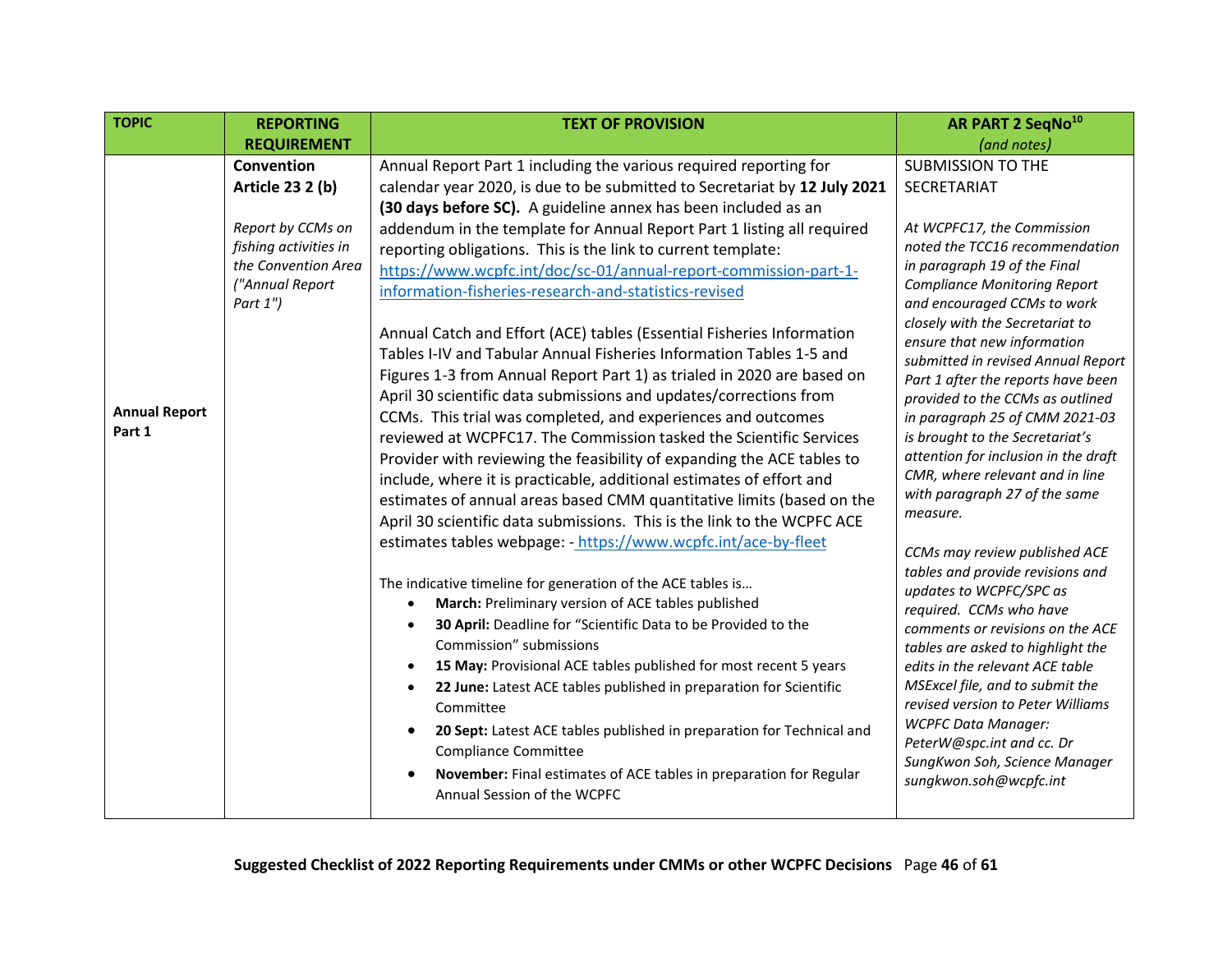<span id="page-46-0"></span>

| <b>TOPIC</b>                                | <b>REPORTING</b>                                                                                                                                                                                  | <b>TEXT OF PROVISION</b>                                                                                                                                                                                                                                                                                                                                                                                                                                                     | AR PART 2 SeqNo <sup>10</sup>                                                                                                                                                                                                                                                                                                                                                    |
|---------------------------------------------|---------------------------------------------------------------------------------------------------------------------------------------------------------------------------------------------------|------------------------------------------------------------------------------------------------------------------------------------------------------------------------------------------------------------------------------------------------------------------------------------------------------------------------------------------------------------------------------------------------------------------------------------------------------------------------------|----------------------------------------------------------------------------------------------------------------------------------------------------------------------------------------------------------------------------------------------------------------------------------------------------------------------------------------------------------------------------------|
|                                             | <b>REQUIREMENT</b>                                                                                                                                                                                |                                                                                                                                                                                                                                                                                                                                                                                                                                                                              | (and notes)                                                                                                                                                                                                                                                                                                                                                                      |
| <b>Response to</b><br>alleged<br>violations | <b>CMM 06-08</b><br>para 41<br>Annual reporting by<br>members on their<br>actions in response<br>to HSBI of their<br>fishing vessels that<br>resulted in<br>observation of<br>alleged violations. | Members of the Commission shall include in their annual statement of<br>compliance within their Annual Report to the Commission under Article<br>25(8) of the Convention action that they have taken in response to<br>boarding and inspections of their fishing vessels that resulted in<br>observation of alleged violations, including any proceedings instituted<br>and sanctions applied.<br>* Note in practice, this is implemented through the reporting in AR Pt 2   | Q-003(R) CMM 2006-08 41-<br><b>REPORTING CHECKLIST</b><br>Authorities of fishing vessels are to<br>annually confirm, particularly for<br>the current reporting year, that<br>the [Article 25(2) online<br>compliance case file system] has<br>been checked and where needed<br>CCM has made appropriate<br>updates directly into the online<br>system? Yes / No / not applicable |
|                                             | <b>CMM 09-05</b><br>para 5                                                                                                                                                                        | CCMs shall require their fishing vessels that become entangled with a<br>data buoy to remove the entangled fishing gear with as little damage to<br>the data buoy as possible. CCMs are encouraged to require their fishing<br>vessels to report to them all entanglements and provide the date,<br>location and nature of the entanglement, along with any identifying<br>information contained on the data buoy. CCMs shall notify the<br>Secretariat of all such reports. | Pr-022 CMM 2009-05 05<br>(CMM 2009-05) PROHIBITING<br>FISHING ON DATA BUOYS IN<br>THE HIGH SEAS                                                                                                                                                                                                                                                                                  |
|                                             | CMM 09-09<br>para 5<br>Report by CCM on<br>any sightings of<br>fishing vessels<br>without nationality<br>fishing in high seas<br>of Convention Area<br>for WCPFC species.                         | 5. Any sightings of fishing vessels that appear to be without nationality<br>that may be fishing in the high seas of the Convention Area for species<br>covered by the WCPF Convention shall be reported to the Secretariat as<br>soon as possible by the appropriate authorities of the CCM whose vessel<br>or aircraft made the sighting.                                                                                                                                  | Q-014(R) CMM 2009-09 05<br>REQUIRED REPORT: MCS,<br><b>COMPLIANCE AND FISHING-</b><br><b>RELATED ACTIVITIES</b><br>{TEMPLATE AND STANDARD ARE<br><b>NOT SPECIFIED}</b>                                                                                                                                                                                                           |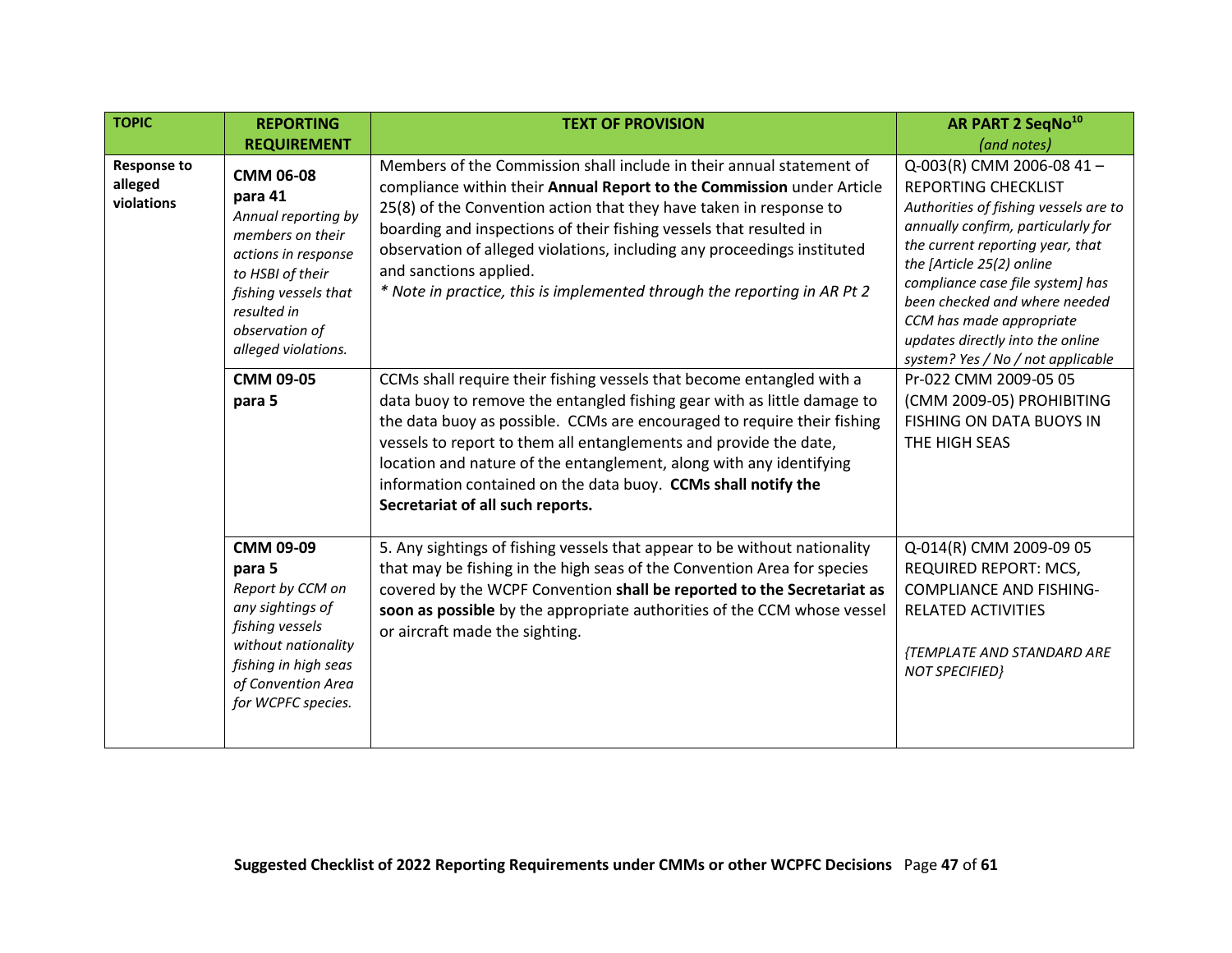<span id="page-47-1"></span><span id="page-47-0"></span>

| <b>TOPIC</b>                      | <b>REPORTING</b>   | <b>TEXT OF PROVISION</b>                                                                         | AR PART 2 SeqNo <sup>10</sup>                                 |
|-----------------------------------|--------------------|--------------------------------------------------------------------------------------------------|---------------------------------------------------------------|
|                                   | <b>REQUIREMENT</b> |                                                                                                  | (and notes)                                                   |
|                                   | CMM 09-06          | CCMs seeking to apply an exemption for a vessel(s) that meets the                                | Q-008 (L) CMM 2009-06 29                                      |
|                                   | para 26            | conditions set out in paragraph 25, shall submit a written request to the                        | [CMR RY2021 (limit)]                                          |
| <b>Transhipment</b><br>activities | (para 29)          | Executive Director by July 1 of a given year that includes, at a minimum,                        |                                                               |
|                                   |                    | the specified information.                                                                       |                                                               |
|                                   |                    |                                                                                                  |                                                               |
| <b>Transhipment</b>               | CMM 09-06          | CCMs shall report on all transhipment activities covered by this Measure                         | Q-007 (R) CMM 2009-06 11                                      |
| activities -                      | para 11            | (including transhipment activities that occur in ports or EEZs) as part of                       | <b>REPORTING CHECKLIST</b>                                    |
| annual fishing                    |                    | their Annual Report in accordance with the guidelines at Annex II. In                            | [CMR RY2021 (report)]                                         |
| activity                          |                    | doing so, CCMs shall take all reasonable steps to validate and where                             |                                                               |
| reporting                         |                    | possible, correct information received from vessels undertaking                                  |                                                               |
|                                   |                    | transhipment using all available information such as catch and effort                            | WCPFC15 Outcome document                                      |
|                                   |                    | data, position data, observer reports and port monitoring data.                                  | para 48: The Commission agreed<br>to the TCC14 recommendation |
|                                   |                    |                                                                                                  | that the template provided in                                 |
|                                   |                    | <b>ANNEX II</b>                                                                                  | TCC14-2018 RP03 Annex 3 be used                               |
|                                   |                    | TRANSHIPMENT INFORMATION TO BE REPORTED ANNUALLY BY CCMS                                         | by all applicable CCMs for their                              |
|                                   |                    | Each CCM shall include in Part 1 of its Annual Report to the                                     | future reporting in Annual Report                             |
|                                   |                    | <b>Commission:</b>                                                                               | Part 1, as per CMM 2009-06                                    |
|                                   |                    | (1) the total quantities, by weight, of highly migratory fish stocks covered                     | paragraph 11 (Attachment O of                                 |
|                                   |                    | by this measure that<br>were transhipped by fishing vessels the CCM is responsible for reporting | WCPFC15).                                                     |
|                                   |                    | against, with                                                                                    | This is the link to current template:                         |
|                                   |                    | those quantities broken down by:                                                                 | https://www.wcpfc.int/doc/sc-                                 |
|                                   |                    | a. offloaded and received;                                                                       | 01/annual-report-commission-                                  |
|                                   |                    | b. transhipped in port, transhipped at sea in areas of national                                  | part-1-information-fisheries-                                 |
|                                   |                    | jurisdiction, and                                                                                | research-and-statistics-revised                               |
|                                   |                    | transhipped beyond areas of national jurisdiction;                                               |                                                               |
|                                   |                    | c. transhipped inside the Convention Area and transhipped outside the                            |                                                               |
|                                   |                    | Convention Area;                                                                                 |                                                               |
|                                   |                    | d. caught inside the Convention Area and caught outside the Convention                           |                                                               |
|                                   |                    | Area;                                                                                            |                                                               |
|                                   |                    | e. species;                                                                                      |                                                               |
|                                   |                    | f. product form; and                                                                             |                                                               |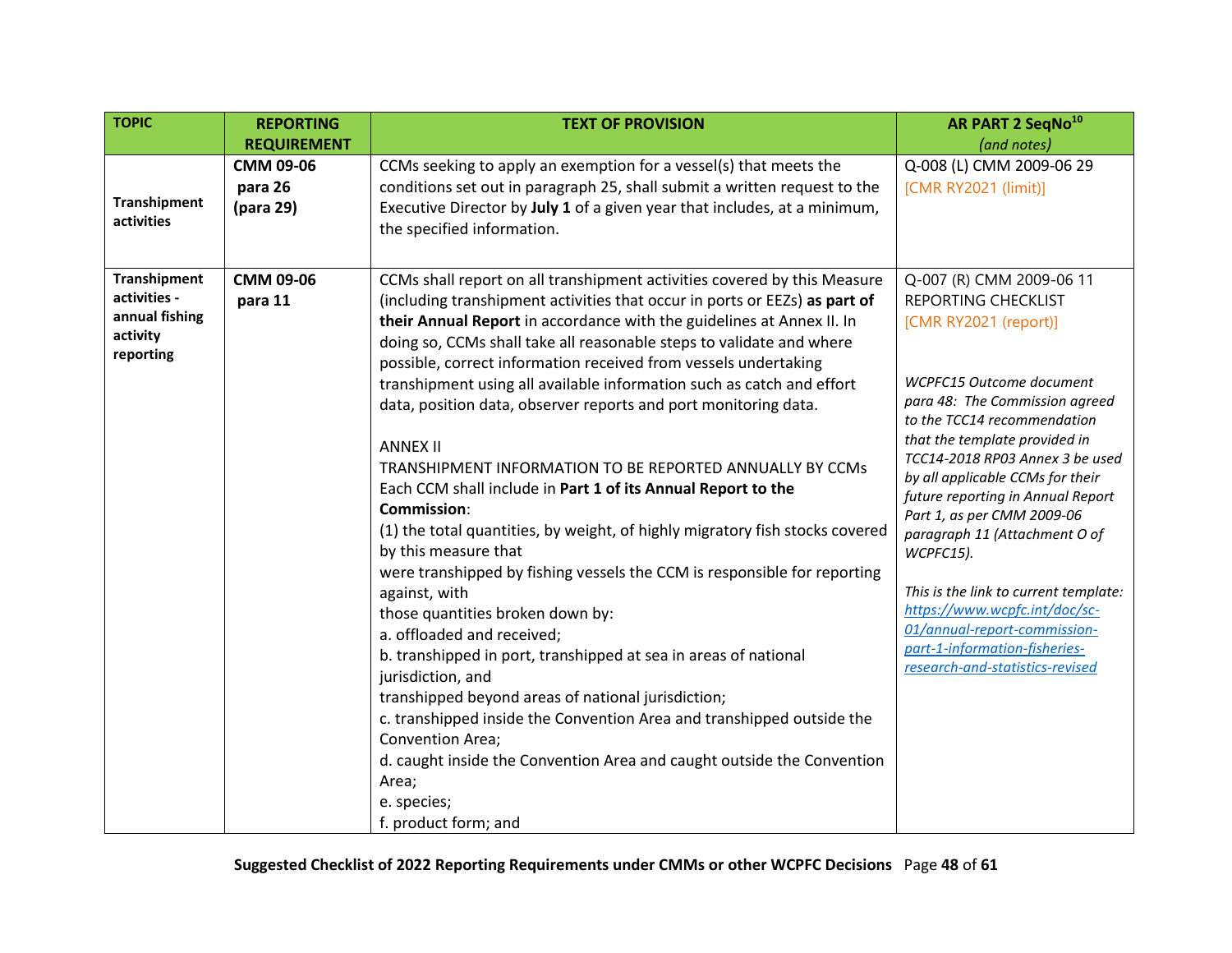<span id="page-48-0"></span>

| <b>TOPIC</b>                                                                              | <b>REPORTING</b>     | <b>TEXT OF PROVISION</b>                                                                                                                                                                                                                                                                                                                                                                                                                                                                                                                        | <b>AR PART 2 SeqNo<sup>10</sup></b>                                                                                                                                                                                           |
|-------------------------------------------------------------------------------------------|----------------------|-------------------------------------------------------------------------------------------------------------------------------------------------------------------------------------------------------------------------------------------------------------------------------------------------------------------------------------------------------------------------------------------------------------------------------------------------------------------------------------------------------------------------------------------------|-------------------------------------------------------------------------------------------------------------------------------------------------------------------------------------------------------------------------------|
|                                                                                           | <b>REQUIREMENT</b>   |                                                                                                                                                                                                                                                                                                                                                                                                                                                                                                                                                 | (and notes)                                                                                                                                                                                                                   |
|                                                                                           |                      | g. fishing gear used<br>(2) the number of transhipments involving highly migratory fish stocks<br>covered by this<br>measure by fishing vessels that is responsible for reporting against,<br>broken down by:<br>a. offloaded and received;<br>b. transhipped in port, transhipped at sea in areas of national<br>jurisdiction, and                                                                                                                                                                                                             |                                                                                                                                                                                                                               |
|                                                                                           |                      | transhipped beyond areas of national jurisdiction;<br>c. transhipped inside the Convention Area and transhipped outside the<br>Convention Area;<br>d. caught inside the Convention Area and caught outside the Convention<br>Area; and<br>e. fishing gear.                                                                                                                                                                                                                                                                                      |                                                                                                                                                                                                                               |
| <b>High seas</b><br>transhipment<br>reporting<br>(other than<br>purse seine<br>fisheries) | CMM 09-06 34         | 34. There shall be no transhipment on the high seas except where a CCM<br>has determined, in accordance with the guidelines described in<br>paragraph 37 below, that it is impracticable for certain vessels that it is<br>responsible for to operate without being able to tranship on the high<br>seas, and has advised the Commission of such.<br>* Note in practice, this reporting is implemented through the flag CCM<br>providing updates to their vessels listed in the Record of Fishing Vessels<br>(refer CMM 2013-03 / CMM 2014-03). | Q-009 (L) CMM 2009-06 34<br>[CMR RY2021 (limit)]                                                                                                                                                                              |
|                                                                                           | CMM 09-06<br>para 35 | 35. Where transhipment does occur on the high seas:<br>a. the CCMs responsible for reporting against both the offloading and<br>receiving vessels shall, as appropriate:<br>i. advise the Commission of its procedures for monitoring and<br>verification of the transhipments;<br>ii. indicate vessels to which the determinations apply.<br>iii. notify the information in Annex III to the Executive Director at least<br>36 hours prior to each transhipment.                                                                               | Q-010 (R) CMM 2009-06 35a(ii)<br>Q-011 (R) CMM 2009-06 35a(iii)<br>Q-012 (R) CMM 2009-06 35a(iv)<br><b>REPORTING CHECKLIST</b><br>[CMR RY2021 (report)]<br>Advance notifications (35a (iii))<br>and transhipment declarations |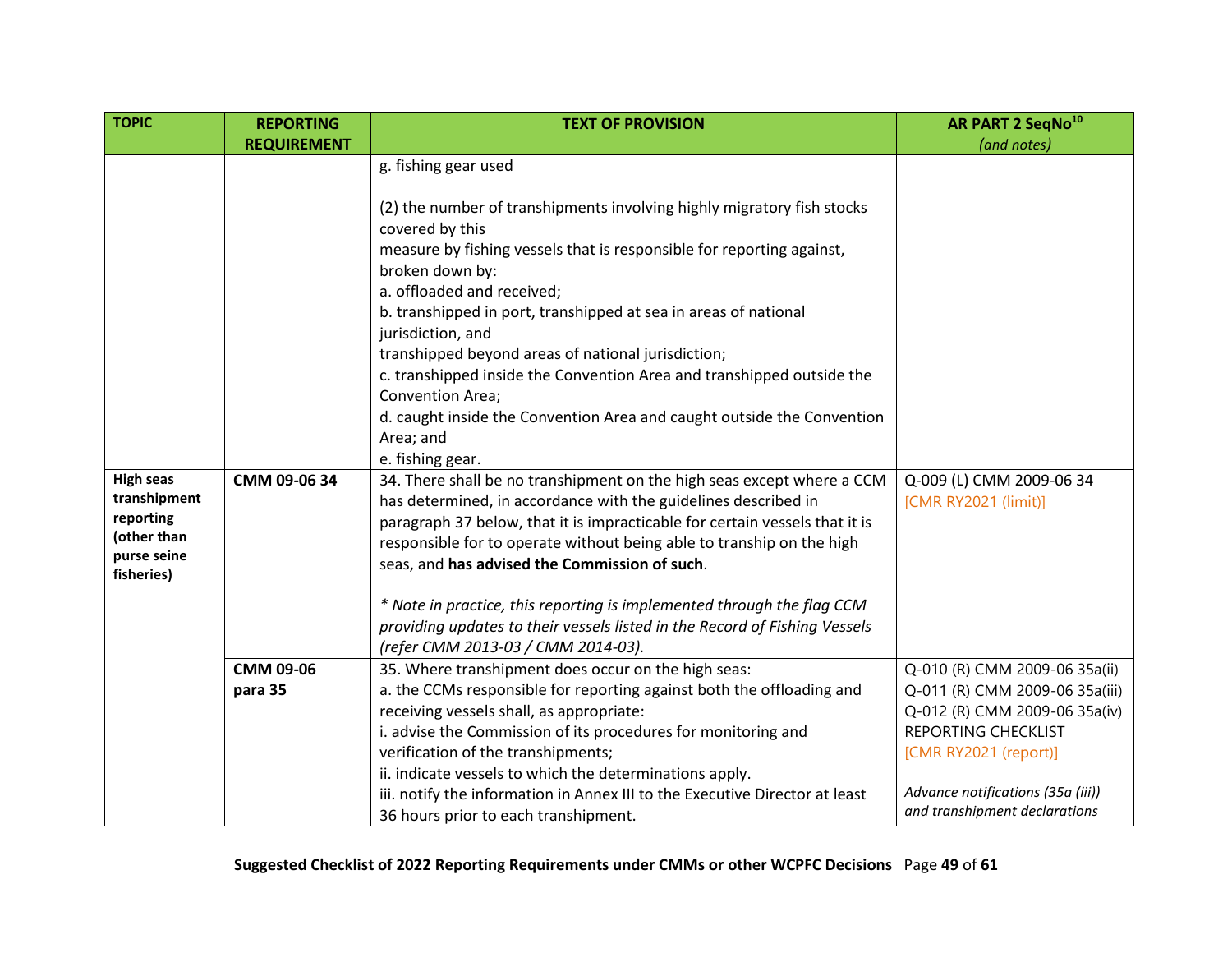| <b>TOPIC</b> | <b>REPORTING</b><br><b>REQUIREMENT</b> | <b>TEXT OF PROVISION</b>                                                                                                                                                                                                                                                | AR PART 2 SeqNo <sup>10</sup><br>(and notes)                                                                                                                                                                                                                                                                                                                                                                                                                                                                                                                |
|--------------|----------------------------------------|-------------------------------------------------------------------------------------------------------------------------------------------------------------------------------------------------------------------------------------------------------------------------|-------------------------------------------------------------------------------------------------------------------------------------------------------------------------------------------------------------------------------------------------------------------------------------------------------------------------------------------------------------------------------------------------------------------------------------------------------------------------------------------------------------------------------------------------------------|
|              |                                        | iv. provide the Executive Director with a WCPFC Transhipment<br>Declaration within 15 days of completion of each transhipment; and<br>v. Submit to the Commission a plan detailing what steps it is taking to<br>encourage transhipment to occur in port in the future. | $(35a (iv))$ can be sent to:<br>Transshipment@wcpfc.int<br>Applicable flag CCMs are to<br>annually confirm, particularly for<br>the current reporting year, that<br>the [Secretariat published TSER<br>reporting website summary] at<br>https://www.wcpfc.int/ccm-<br>transhipment and {Secretariat<br>published high seas Transhipment<br>reporting summary} (posted as a<br>CMR supporting file to each CCMs<br>Portal) has been checked and<br>where needed CCM has ligised<br>with the Secretariat to resolve any<br>issues with high seas transhipment |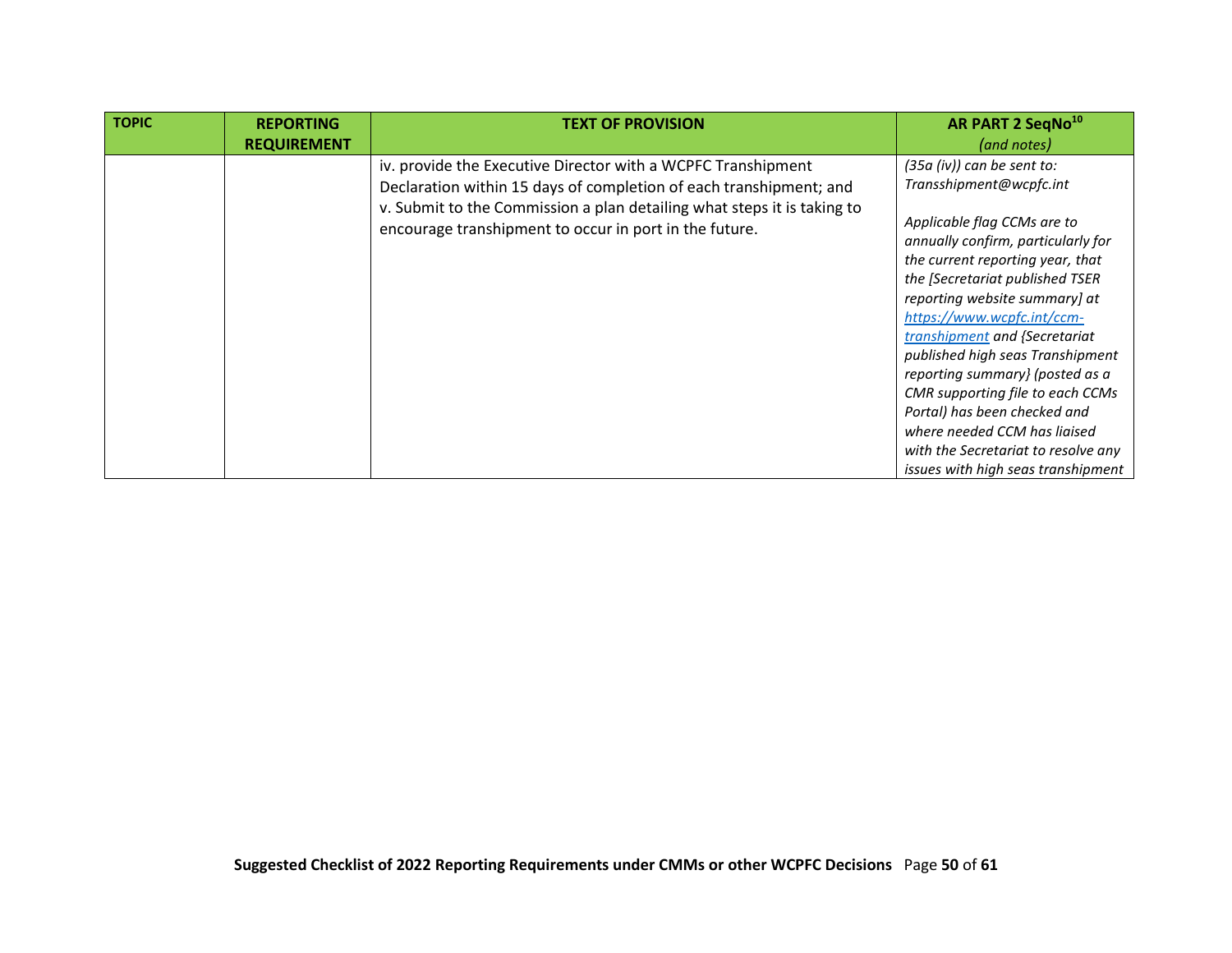#### **PART H: INSPECTION ACTIVITY RELATED REQUIREMENTS**

<span id="page-50-0"></span>

| <b>TOPIC</b>                                                         | <b>REPORTING</b>                                                                                                                                                                           | <b>TEXT OF PROVISION</b>                                                                                                                                                                                                                                                                                                                                                                                                                                                                                                                                                                                                                                                                 | AR PART 2 SeqNo <sup>12</sup>                                                                  |
|----------------------------------------------------------------------|--------------------------------------------------------------------------------------------------------------------------------------------------------------------------------------------|------------------------------------------------------------------------------------------------------------------------------------------------------------------------------------------------------------------------------------------------------------------------------------------------------------------------------------------------------------------------------------------------------------------------------------------------------------------------------------------------------------------------------------------------------------------------------------------------------------------------------------------------------------------------------------------|------------------------------------------------------------------------------------------------|
|                                                                      | <b>REQUIREMENT</b>                                                                                                                                                                         |                                                                                                                                                                                                                                                                                                                                                                                                                                                                                                                                                                                                                                                                                          | (and notes)                                                                                    |
| <b>VMS ALC</b><br>inspections by a<br>CCM (of other<br>flagged CCMs) | <b>VMS SSPs 7.2.4</b><br>Protocol for<br>inspecting States<br>to inspect<br>ALCs/MTU of<br>other CCMs<br>vessels at sea,<br>includes<br>reporting<br>requirements for<br>inspecting States | To provide to the WCPFC Secretariat a list of all ALC inspections by flag<br>and vessels type, including summary report of results of each<br>inspection. * Note in practice, this is implemented through the<br>reporting in AR Pt 2<br>**Note inspection protocol for at-sea inspections of ALCs conducted by<br>a Member of other CCMs vessels is provided in Section 3 of the VMS<br><b>SSPs</b><br>3.1 At the time of boarding and inspection of a vessel authorized to fish<br>in the Convention Area, such inspections to be conducted in accordance<br>with national laws, when undertaken inside a country's EEZ and, when<br>on the high seas, in accordance with CMM 2006-08. | Pr-049 CMM 2014-02 9a VMS SSPs<br>7.2.4<br>{Article 25(2) Online Compliance<br>Case File List} |

<span id="page-50-1"></span><sup>12</sup> The SeqNo field, uses a prefix of "**Q**" and a notation of **(R)** for **reports,** and **(L)** for **quantitative limits** eg **Q-020(R)** is a "report", **Q-001(L)** is a "limit", in the Annual Report Part 2 (2021 Specific) list. A prefix of "**Pr**" is used for **Implementation questions** In Annual Report Part 2 (Implementation Obligations) prefix of "**Pr**" used for REPORT ON IMPLEMENTATION OF OBLIGATIONS THAT APPLIED IN PRIOR YEARS, eg **Pr-001**. In the Annual Report Part 2 (2021 Specific) list a prefix of "**Pr**" used with a notation of "**N**" is used for inaugural reports on implementation of new obligations for the relevant reporting year, eg **Pr-119(N)**.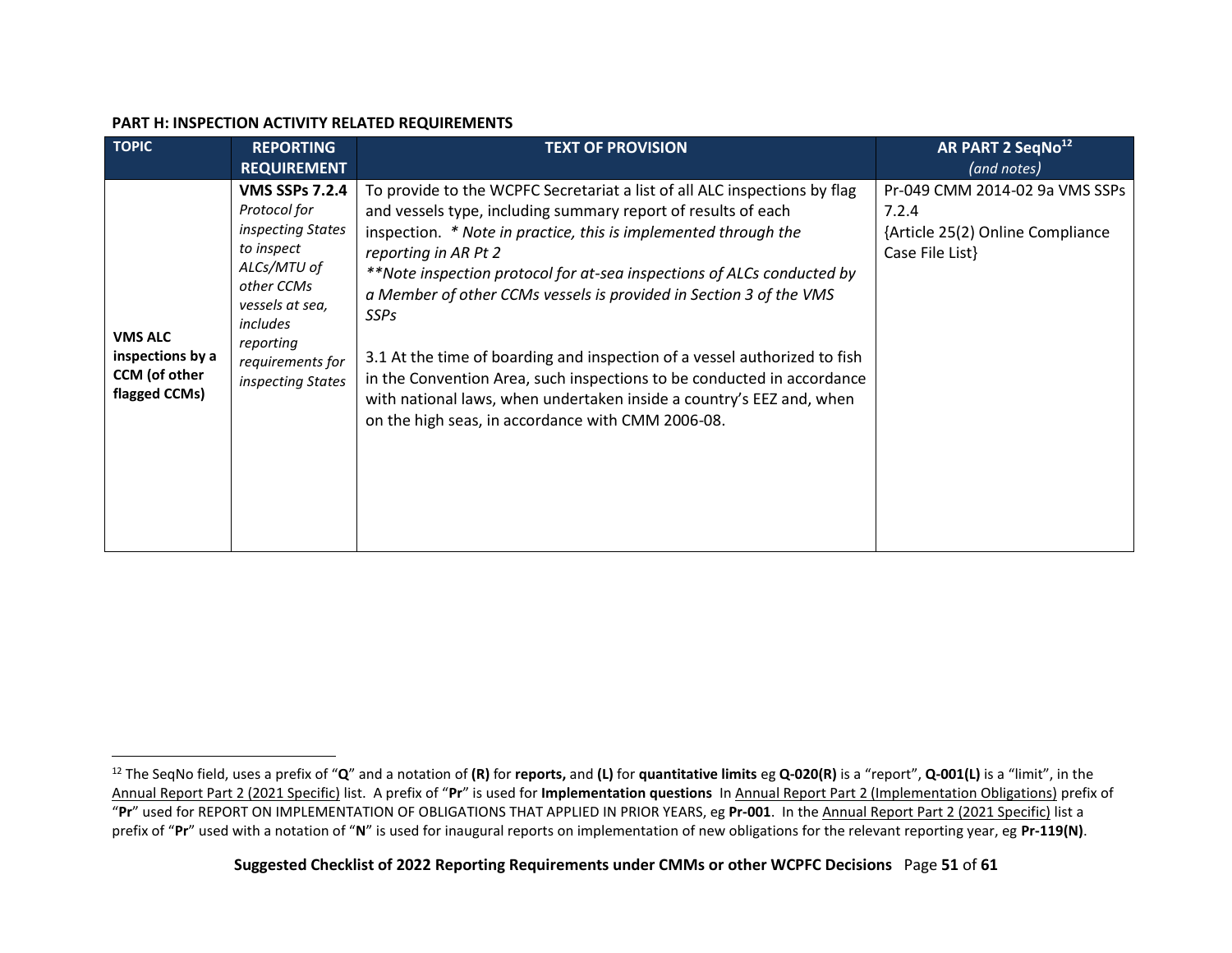<span id="page-51-0"></span>

| <b>TOPIC</b>                                                                                                                                   | <b>REPORTING</b>             | <b>TEXT OF PROVISION</b>                                                                                                                                                                                                                                                                                                                                                                                                                                                                                                                                                                                                                                                                                                                                                                                                                                                                                                                                                                                                                                                                                                                                                              | AR PART 2 SeqNo <sup>12</sup>                                                                                                                                                                                                                                                                                                                                                                                                                                               |
|------------------------------------------------------------------------------------------------------------------------------------------------|------------------------------|---------------------------------------------------------------------------------------------------------------------------------------------------------------------------------------------------------------------------------------------------------------------------------------------------------------------------------------------------------------------------------------------------------------------------------------------------------------------------------------------------------------------------------------------------------------------------------------------------------------------------------------------------------------------------------------------------------------------------------------------------------------------------------------------------------------------------------------------------------------------------------------------------------------------------------------------------------------------------------------------------------------------------------------------------------------------------------------------------------------------------------------------------------------------------------------|-----------------------------------------------------------------------------------------------------------------------------------------------------------------------------------------------------------------------------------------------------------------------------------------------------------------------------------------------------------------------------------------------------------------------------------------------------------------------------|
|                                                                                                                                                | <b>REQUIREMENT</b>           |                                                                                                                                                                                                                                                                                                                                                                                                                                                                                                                                                                                                                                                                                                                                                                                                                                                                                                                                                                                                                                                                                                                                                                                       | (and notes)                                                                                                                                                                                                                                                                                                                                                                                                                                                                 |
| Investigate<br>alleged<br>violations by<br>nationals                                                                                           | Convention,<br>Article 23(5) | 5. Each member of the Commission shall, to the greatest extent<br>possible, take measures to ensure that its nationals, and fishing vessels<br>owned or controlled by its nationals fishing in the Convention Area,<br>comply with the provisions of this Convention. To this end, members of<br>the Commission may enter into agreements with States whose flags<br>such vessels are flying to facilitate such enforcement. Each member of<br>the Commission shall, to the greatest extent possible, at the request of<br>any other member, and when provided with the relevant information,<br>investigate any alleged violation by its nationals, or fishing vessels<br>owned or controlled by its nationals, of the provisions of this<br>Convention or any conservation and management measure adopted by<br>the Commission. A report on the progress of the investigation, including<br>details of any action taken or proposed to be taken in relation to the<br>alleged violation, shall be provided to the member making the request<br>and to the Commission as soon as practicable and in any case within<br>two months of such request and a report on the outcome of the | Q-064(R) Convention Article 23 (5)<br>Q-067(R) Convention Article 25 (2)<br>{Article 25(2) Online Compliance<br>Case File List}<br>Applicable flag CCMs are to annually<br>confirm, particularly for the current<br>reporting year, that the {Article 25(2)<br>online compliance case file system}<br>has been checked and where needed<br>CCM has made appropriate updates<br>directly online? Yes / No / not<br>applicable<br>Note, in practice the Secretariat will      |
| Investigate<br>alleged<br>violations by<br>vessels, and<br>linkages to<br>reporting in the<br>Compliance<br><b>Monitoring</b><br><b>Scheme</b> | Convention,<br>Article 25(2) | investigation shall be provided when the investigation is completed.<br>2. Each member of the Commission shall, at the request of any other<br>member, and when provided with the relevant information, investigate<br>fully any alleged violation by fishing vessels flying its flag of the<br>provisions of this Convention or any conservation and management<br>measure adopted by the Commission. A report on the progress of the<br>investigation, including details of any action taken or proposed to be<br>taken in relation to the alleged violation, shall be provided to the<br>member making the request and to the Commission as soon as<br>practicable and in any case within two months of such request and a<br>report on the outcome of the investigation shall be provided when the<br>investigation is completed.                                                                                                                                                                                                                                                                                                                                                 | periodically include updates on<br>investigations detected by HSBI<br>activities, Port Inspections,<br>Surveillance that are received by<br>email into the relevant case on the<br>online compliance case file system.<br>Flag CCMs and notifying CCMs are<br>able to review and provide comments<br>into the online WCPFC compliance<br>case file system on the progress of<br>investigations, through the online<br>reporting tool provided at<br>https://intra.wcpfc.int |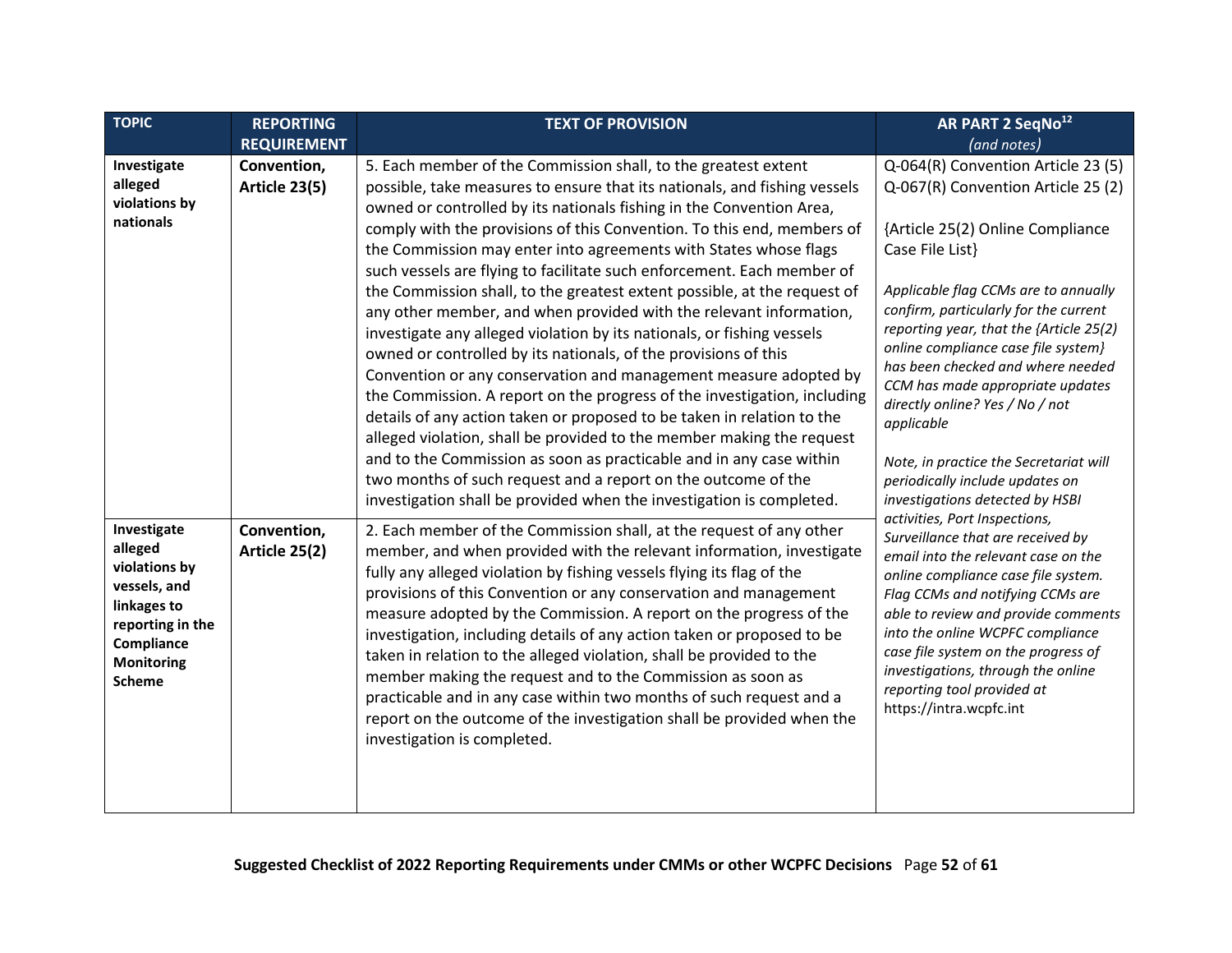| TOPIC                          | <b>REPORTING</b>    | <b>TEXT OF PROVISION</b>                                                   | AR PART 2 SeqNo <sup>12</sup> |
|--------------------------------|---------------------|----------------------------------------------------------------------------|-------------------------------|
|                                | <b>REQUIREMENT</b>  |                                                                            | (and notes)                   |
| Investigate                    | <b>Reporting in</b> | 10. For each case in the online system, the following information shall    |                               |
| alleged                        | response to         | be provided by the flag CCM:                                               |                               |
| violations by                  | alleged             | (a) Has an investigation been started? (Yes/No)                            |                               |
| vessels, and                   | violations          | (b) If yes, what is the current status of the investigation? (Ongoing,     |                               |
| linkages to                    |                     | Completed)                                                                 |                               |
| reporting in the<br>Compliance |                     | (c) If the alleged violations stem from an observer report, have you       |                               |
| <b>Monitoring</b>              | CMM 2021-03         | obtained the observer report? (Yes/No)                                     |                               |
| <b>Scheme</b>                  | 10, 11, and 28      | (d) If no, what steps have you taken to obtain the observer report?        |                               |
|                                |                     | (e) What was the outcome of the investigation? (Closed – no                |                               |
|                                |                     | violation; Infraction – not charged; Infraction – charged)                 |                               |
|                                |                     | (f) If no violation, provide brief explanation                             |                               |
|                                |                     | (g) If infraction, but not charged, provide brief explanation              |                               |
|                                |                     | (h) If infraction charged, how was it charged (e.g., penalty/fine,         |                               |
|                                |                     | permit sanction, verbal or written warning, etc.) and level of             |                               |
|                                |                     | charged (e.g., penalty amount, length of sanction, etc.)                   |                               |
|                                |                     | 11. A flag CCM shall provide updates into the online system on the         |                               |
|                                |                     | progress of an investigation until its conclusion.                         |                               |
|                                |                     | 28. Relevant CCMs may continue to provide additional information or        |                               |
|                                |                     | clarification into the online compliance case file system. Where such      |                               |
|                                |                     | additional information or clarification is provided, at least fifteen days |                               |
|                                |                     | in advance of the TCC meeting, the Executive Director shall circulate an   |                               |
|                                |                     | updated version of the document referred to under paragraph 26.            |                               |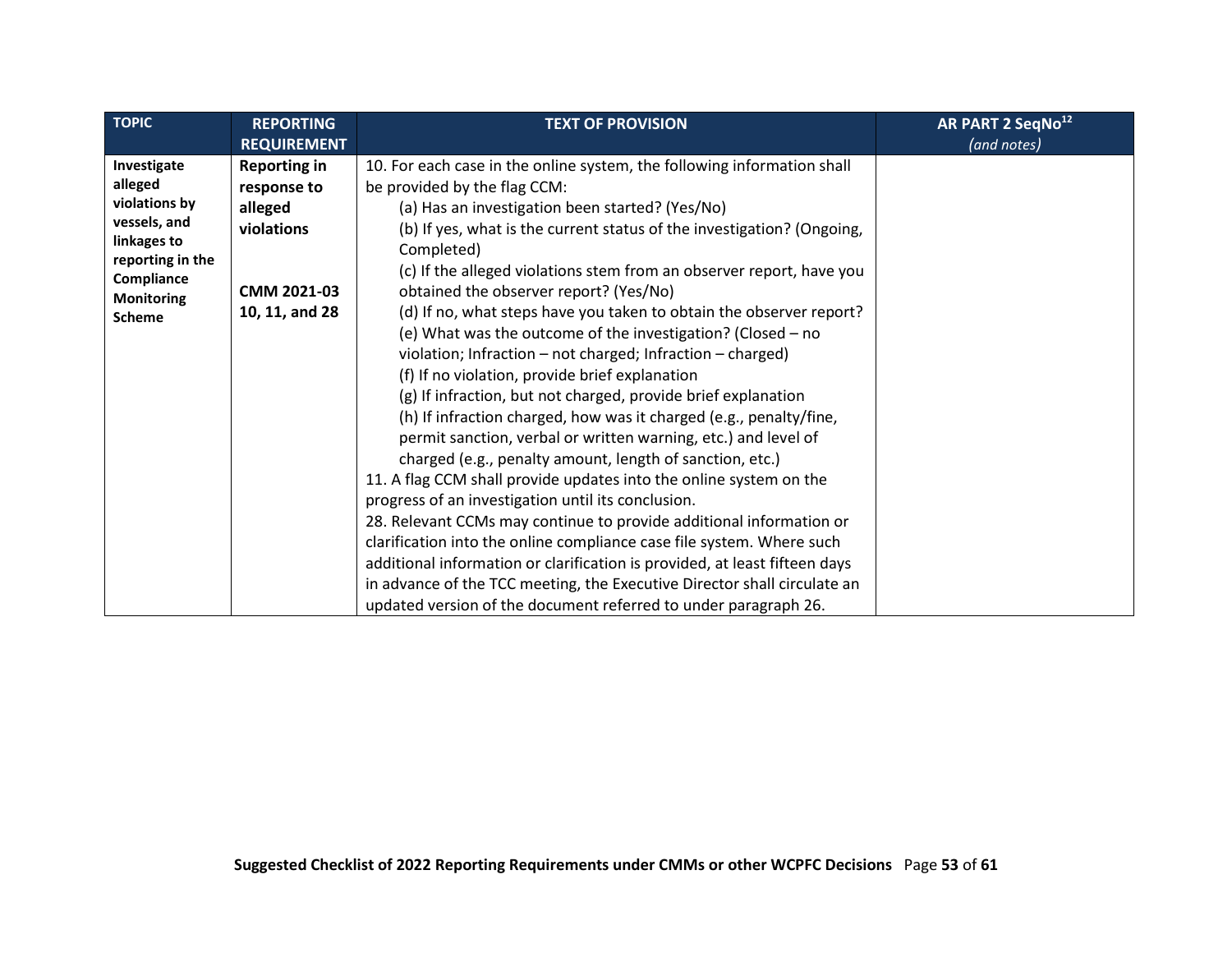<span id="page-53-0"></span>

| <b>TOPIC</b><br><b>REPORTING</b><br>AR PART 2 SeqNo <sup>12</sup><br><b>TEXT OF PROVISION</b>                                                                                                                                                                                                                                                                                                                                                                                                                                                                                                                                                                                                                                                                                                                                                                                                                                                                                                                                                                                                                                                                                                                                                                                                            |  |
|----------------------------------------------------------------------------------------------------------------------------------------------------------------------------------------------------------------------------------------------------------------------------------------------------------------------------------------------------------------------------------------------------------------------------------------------------------------------------------------------------------------------------------------------------------------------------------------------------------------------------------------------------------------------------------------------------------------------------------------------------------------------------------------------------------------------------------------------------------------------------------------------------------------------------------------------------------------------------------------------------------------------------------------------------------------------------------------------------------------------------------------------------------------------------------------------------------------------------------------------------------------------------------------------------------|--|
| <b>REQUIREMENT</b><br>(and notes)                                                                                                                                                                                                                                                                                                                                                                                                                                                                                                                                                                                                                                                                                                                                                                                                                                                                                                                                                                                                                                                                                                                                                                                                                                                                        |  |
| CMM 06-08<br>Contracting Parties that authorize inspection vessels to operate under<br>Q-002(R) CMM 2006-08 40<br>Annual report<br>these procedures shall report annually to the Commission on the<br>on<br><b>REPORTING CHECKLIST</b><br>para 40<br>implementation<br>boarding and inspections carried out by its authorized inspection<br>- HSBI summary<br>vessels, as well as upon possible violations observed.<br>Inspecting CCMs which conducted<br>report<br>HSBI activities during the previous<br>calendar year are to annually confirm,<br>* Note in practice, this is implemented through the reporting in AR Pt 2<br>particularly for the current reporting<br>year, that:- 1. the [Secretariat<br>published HSBI reporting website<br>summary] at<br>https://www.wcpfc.int/hsbi-<br>summary-statistics has been checked<br>and where needed CCM has liaised<br>with the Secretariat to resolve any<br>issues, particularly for the current<br>reporting year? 2. the [Article 25(2)<br>online compliance case file system] at<br>https://intra.wcpfc.int has been<br>checked for each relevant HSBI event<br>that they do record the list of possible<br>violations observed, and where<br>needed CCM has made appropriate<br>clarifications directly online? Yes / No<br>/ not applicable |  |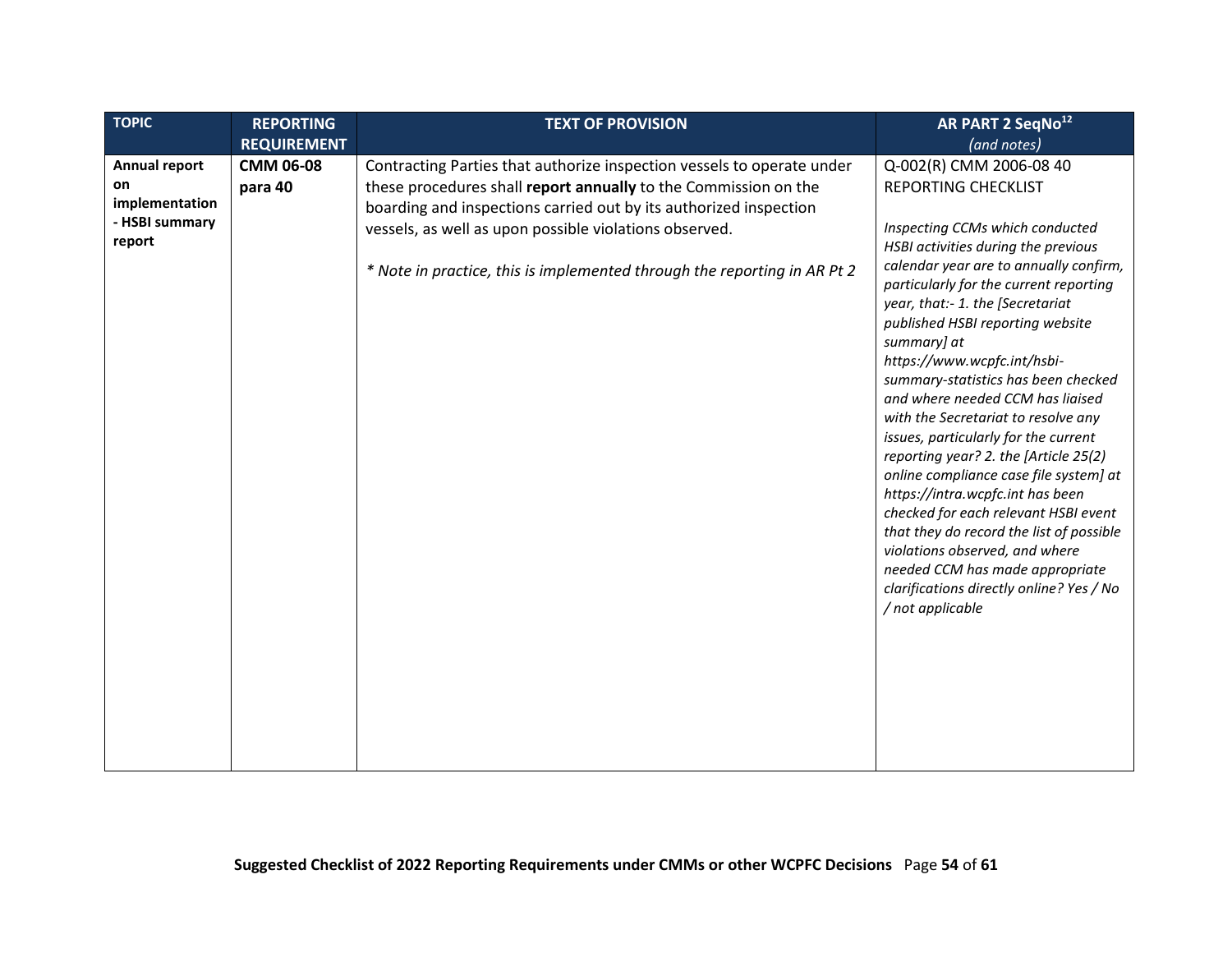<span id="page-54-0"></span>

| <b>TOPIC</b>                                                                   | <b>REPORTING</b>   | <b>TEXT OF PROVISION</b>                                                                                                                                                                                                                                                                                                                                                                                                                                                                                                      | AR PART 2 SeqNo <sup>12</sup>                                                                                                                                                                                                                                                                                                                                                                                                                                                                                                                                                                                   |
|--------------------------------------------------------------------------------|--------------------|-------------------------------------------------------------------------------------------------------------------------------------------------------------------------------------------------------------------------------------------------------------------------------------------------------------------------------------------------------------------------------------------------------------------------------------------------------------------------------------------------------------------------------|-----------------------------------------------------------------------------------------------------------------------------------------------------------------------------------------------------------------------------------------------------------------------------------------------------------------------------------------------------------------------------------------------------------------------------------------------------------------------------------------------------------------------------------------------------------------------------------------------------------------|
|                                                                                | <b>REQUIREMENT</b> |                                                                                                                                                                                                                                                                                                                                                                                                                                                                                                                               | (and notes)                                                                                                                                                                                                                                                                                                                                                                                                                                                                                                                                                                                                     |
| <b>Minimum</b><br><b>Standards for</b><br><b>Port State</b><br><b>Measures</b> | CMM 2017-02<br>06  | <b>Designation of Ports</b><br>6. Each port CCM is encouraged to designate ports for the purposes of<br>inspection through the provision of a list of its designated ports to the<br>WCPFC Executive Director. Any subsequent designation of ports or<br>changes to this list shall be notified to the WCPFC Executive Director at<br>least 30 days before the designation or change takes effect.                                                                                                                            | {SUBMISSION TO SECRETARIAT}<br>Note the website link where<br>submissions to the Secretariat of<br>notified Ports and port CCM contacts<br>is: https://www.wcpfc.int/wcpfc-port-<br>state-minimum-standards                                                                                                                                                                                                                                                                                                                                                                                                     |
|                                                                                | CMM 2017-02        | <b>Inspection procedures</b>                                                                                                                                                                                                                                                                                                                                                                                                                                                                                                  | Pr-056 CMM 2017-02 13-14 (CMM                                                                                                                                                                                                                                                                                                                                                                                                                                                                                                                                                                                   |
|                                                                                | 13                 | 13. If an inspection, as per paragraph 12, is undertaken by the port<br>CCM, a report on the outcome (inspection report) shall be provided to<br>the requesting CCM, to the flag CCM and to the Executive Director as<br>soon as practicable, and in any case within 15 days of such request.<br>Where a port CCM cannot provide a report within 15 days, that port<br>CCM shall notify the requesting CCM, flag CCM and the WCPFC<br>Executive Director of the expected date that the inspection report will<br>be provided. | 2017-02) MINIMUM STANDARDS<br>FOR PORT STATE MEASURES<br>{SUBMISSION TO SECRETARIAT}<br>* Note, in practice the Secretariat will<br>periodically include updates on<br>investigations detected by HSBI<br>activities, Port Inspections,<br>Surveillance that are received by<br>email into the relevant case on the<br>online compliance case file system.<br>Flag CCMs and notifying CCMs are<br>able to review and provide comments<br>into the online WCPFC compliance<br>case file system on the progress of<br>investigations, through the online<br>reporting tool provided at<br>https://intra.wcpfc.int |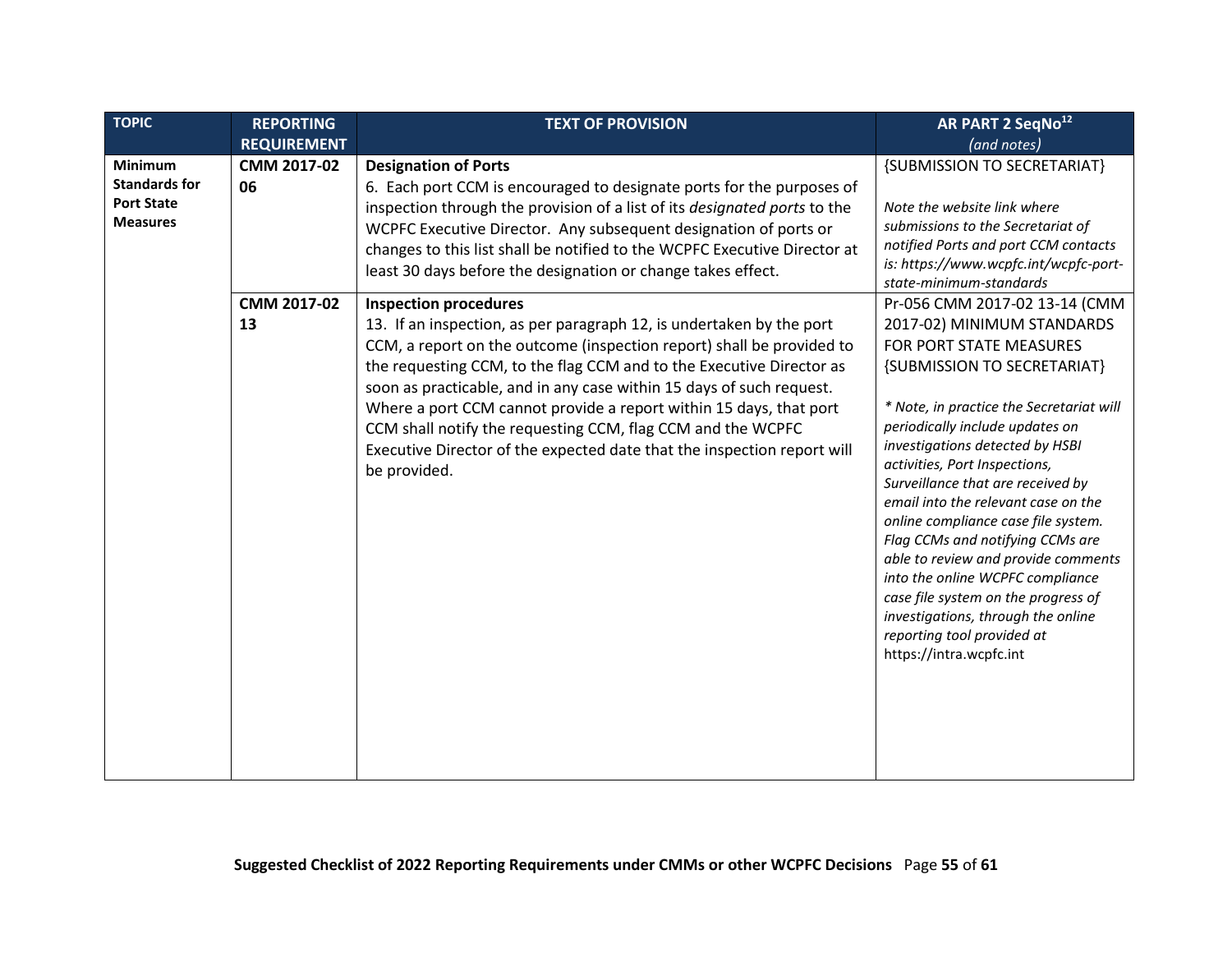| <b>REQUIREMENT</b><br>(and notes)                                                                                                                                                                                                                                                                                                                                                                                                                                                                                                                                                                                                                                                                                                                                                                                                                                                                                                                                                                                                                                                                                                                                                                                                                                                                                                                                                                                                                                                                                                                                                                                                                                  | <b>TOPIC</b> |
|--------------------------------------------------------------------------------------------------------------------------------------------------------------------------------------------------------------------------------------------------------------------------------------------------------------------------------------------------------------------------------------------------------------------------------------------------------------------------------------------------------------------------------------------------------------------------------------------------------------------------------------------------------------------------------------------------------------------------------------------------------------------------------------------------------------------------------------------------------------------------------------------------------------------------------------------------------------------------------------------------------------------------------------------------------------------------------------------------------------------------------------------------------------------------------------------------------------------------------------------------------------------------------------------------------------------------------------------------------------------------------------------------------------------------------------------------------------------------------------------------------------------------------------------------------------------------------------------------------------------------------------------------------------------|--------------|
| <b>Minimum</b><br>CMM 2017-02<br><b>Coordination and Communication</b><br>Q-027(R) CMM 2017-02 19<br><b>Standards for</b><br>19, 20, 21<br>19. Each port CCM shall notify the Commission of a contact point for<br>Q-028(R) CMM 2017-02 21<br><b>Port State</b><br>the purposes of this measure. Port CCMs shall transmit this<br><b>REPORTING CHECKLIST</b><br><b>Measures</b><br>information to the Executive Director within 6 months from the date of<br>entry in to force of this CMM. Any subsequent changes shall be notified<br>{SUBMISSION TO SECRETARIAT}<br>to the WCPFC Executive Director at least 15 days before such change<br>takes effect. The WCPFC Executive Director shall establish and maintain<br>Note the website link where<br>submissions to the Secretariat of<br>a list of port CCM contacts and shall publish this list on the WCPFC<br>notified Ports and port CCM contacts<br>website.<br>is: https://www.wcpfc.int/wcpfc-port-<br>20. CCMs shall cooperate and exchange information with relevant<br>state-minimum-standards<br>CCMs, the WCPFC Secretariat, other regional organisations and relevant<br>international organisations to further the objectives and ensure the<br>effective implementation of this CMM, in accordance with the<br>Commission's confidentiality and data protection requirements, and<br>with national laws.<br>21. CCMs that establish port State measures shall publicize all relevant<br>measures in an appropriate manner, within 30 days of entering into<br>force of such measures, and shall advise the Commission to facilitate<br>wider distribution through posting on the WCPFC website. |              |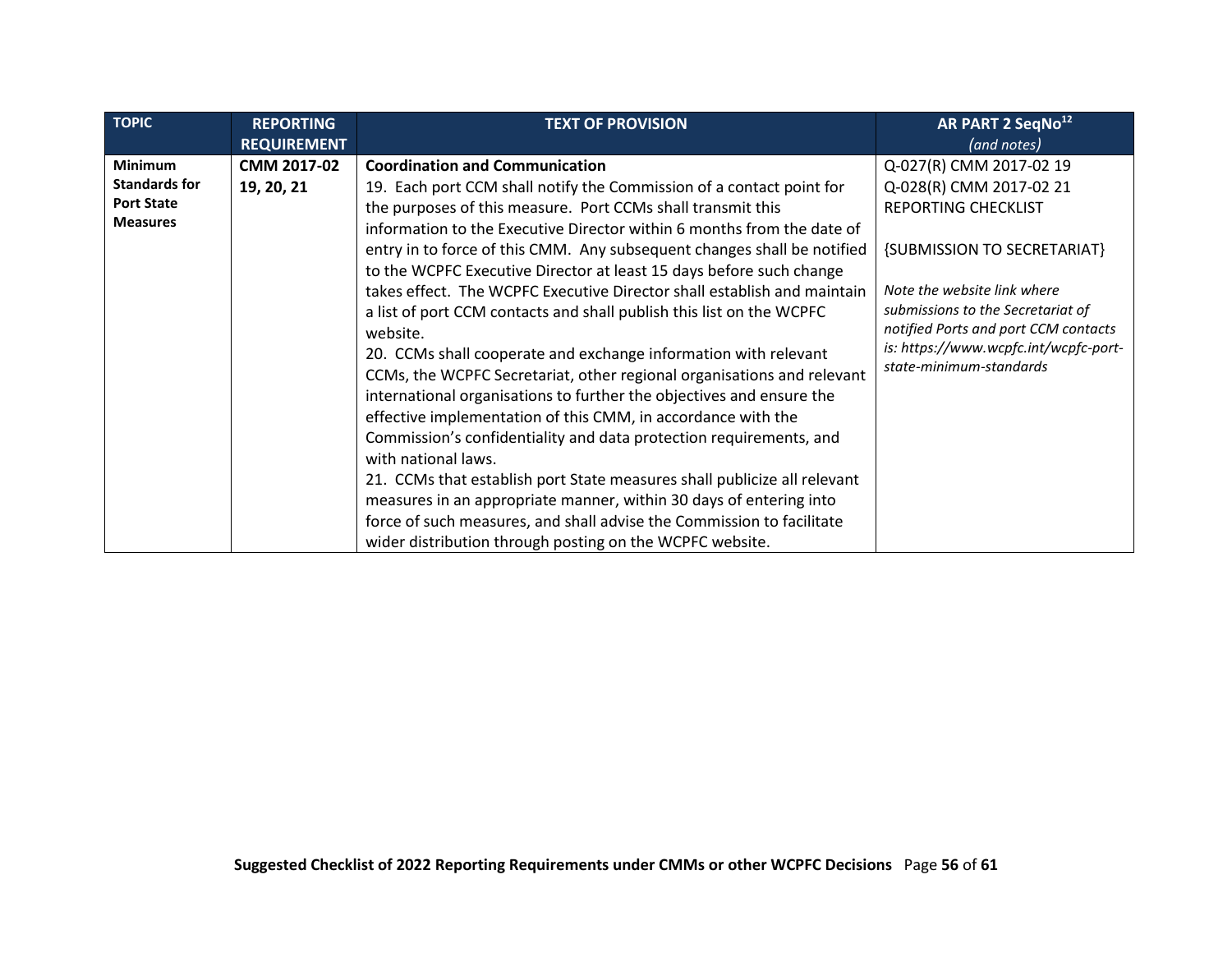#### **PART I: OBSERVER ACTIVITY RELATED REQUIREMENTS**

<span id="page-56-0"></span>

| <b>TOPIC</b>                                                            | <b>REPORTING</b>                    | <b>TEXT OF PROVISION</b>                                                                                                                                                                                                                                                                                                                                                                                                                                                                                                                                                                                                                                                                                                                                                                                                                                                                                                                                                                                                        | AR PART 2 SeqNo <sup>13</sup>                                                                                                                                                                                                                                                  |
|-------------------------------------------------------------------------|-------------------------------------|---------------------------------------------------------------------------------------------------------------------------------------------------------------------------------------------------------------------------------------------------------------------------------------------------------------------------------------------------------------------------------------------------------------------------------------------------------------------------------------------------------------------------------------------------------------------------------------------------------------------------------------------------------------------------------------------------------------------------------------------------------------------------------------------------------------------------------------------------------------------------------------------------------------------------------------------------------------------------------------------------------------------------------|--------------------------------------------------------------------------------------------------------------------------------------------------------------------------------------------------------------------------------------------------------------------------------|
|                                                                         | <b>REQUIREMENT</b>                  |                                                                                                                                                                                                                                                                                                                                                                                                                                                                                                                                                                                                                                                                                                                                                                                                                                                                                                                                                                                                                                 | (and notes)                                                                                                                                                                                                                                                                    |
| <b>Observer</b><br>Programme<br>Coordinator                             | CMM 18-05 14                        | 14. Each CCM shall nominate a WCPFC National Observer Coordinator,<br>who shall be the contact point on matters related to the ROP, and keep<br>the Secretariat informed of any changes to the Coordinator and his/her<br>contact information.                                                                                                                                                                                                                                                                                                                                                                                                                                                                                                                                                                                                                                                                                                                                                                                  | Q-043(R) CMM 2018-05 14<br><b>REPORTING CHECKLIST</b><br>CCM should annually check and as<br>needed updated details on (WCPFC<br><b>NATIONAL OBSERVER</b><br><b>COORDINATORS LIST</b><br>https://www.wcpfc.int/wcpfc-<br>national-observer-coordinator-cmm-<br>2018-05-para-13 |
| <b>Observer</b><br>coverage and<br>related<br>reporting<br>requirements | CMM 18-05,<br>Annex C <sub>06</sub> | No later than 30 June 2012, CCMs shall achieve 5% coverage of the<br>effort in each fishery under the jurisdiction of the Commission (except<br>for vessels provided for in paras 9 and 10). In order to facilitate the<br>placement of observers the logistics may dictate that this be done on the<br>basis of trips.<br>(Also see CMM 2012-03)<br>Reporting requirement, see paragraphs 483 - 486 of WCPFC11<br><b>Summary Report</b><br>CCMs are to compile and include in Annual Report Part 1 to be<br>$\bullet$<br>submitted from 2015 onwards, observer coverage for their longline<br>fleet activity in the previous calendar year, noting that revisions can<br>be provided at the annual TCC meeting. An example format of a<br>CCM report is provided the WCPFC11 summary report, Attachment L<br>Table 4<br>Each year by SC, WCPFC Secretariat will work with the WCPFC<br>Science/Data service provider (SPC), to compile the previous year<br>information reported by CCMs, into the format of the table set out | Pr-088 CMM 2018-05 Annex C 06<br>This is the link to current template in<br>AR Pt 1:<br>https://www.wcpfc.int/doc/sc-<br>01/annual-report-commission-part-1-<br>information-fisheries-research-and-<br>statistics-revised                                                      |

<span id="page-56-2"></span><span id="page-56-1"></span><sup>13</sup> The SeqNo field, uses a prefix of "**Q**" and a notation of **(R)** for **reports,** and **(L)** for **quantitative limits** eg **Q-020(R)** is a "report", **Q-001(L)** is a "limit", in the Annual Report Part 2 (2021 Specific) list. A prefix of "**Pr**" is used for **Implementation questions** In Annual Report Part 2 (Implementation Obligations) prefix of "**Pr**" used for REPORT ON IMPLEMENTATION OF OBLIGATIONS THAT APPLIED IN PRIOR YEARS, eg **Pr-001**. In the Annual Report Part 2 (2021 Specific) list a prefix of "**Pr**" used with a notation of "**N**" is used for inaugural reports on implementation of new obligations for the relevant reporting year, eg **Pr-119(N)**.

**Suggested Checklist of 2022 Reporting Requirements under CMMs or other WCPFC Decisions** Page **57** of **61**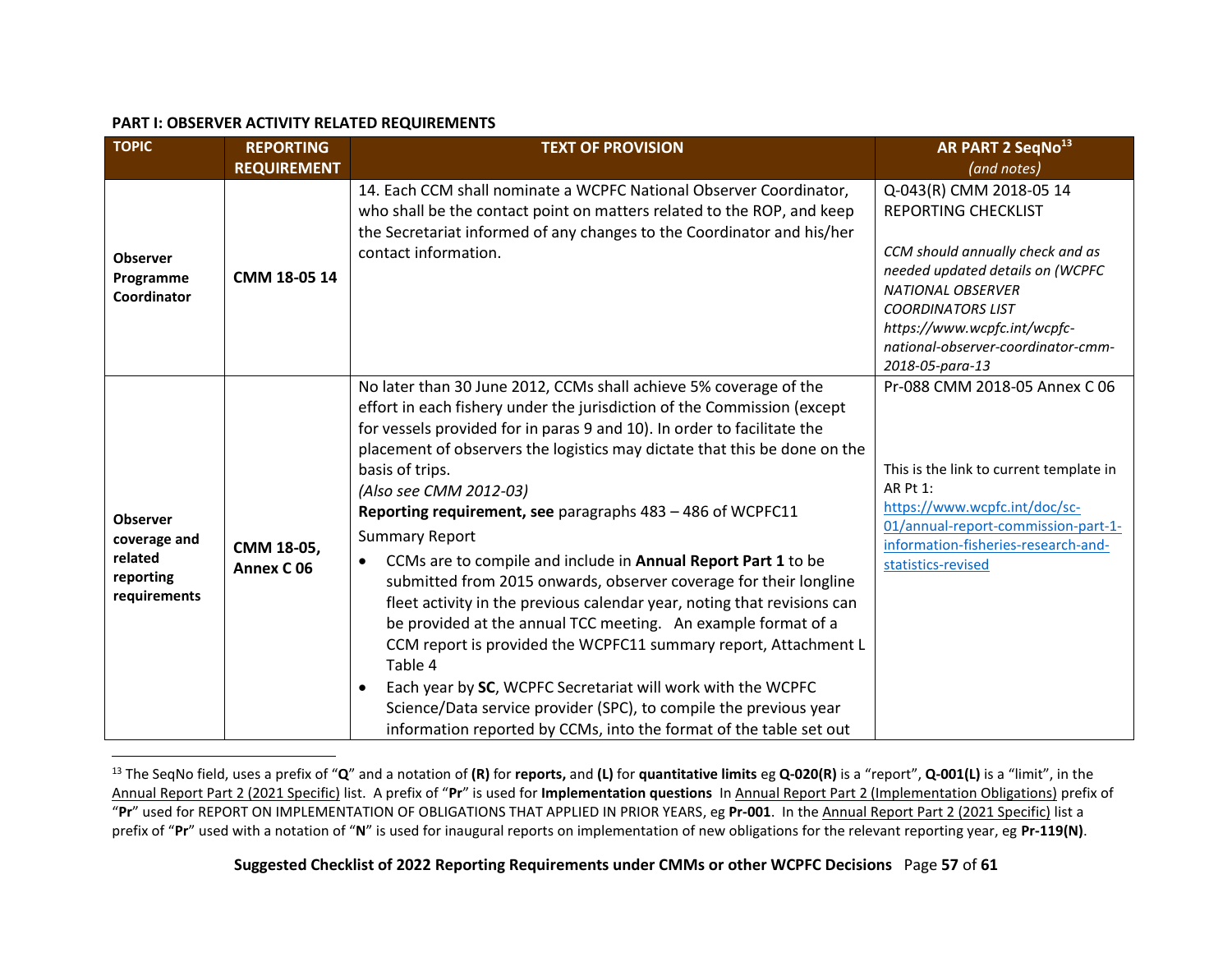| <b>TOPIC</b>              | <b>REPORTING</b><br><b>TEXT OF PROVISION</b> |                                                                             | AR PART 2 SeqNo <sup>13</sup>     |
|---------------------------|----------------------------------------------|-----------------------------------------------------------------------------|-----------------------------------|
|                           | <b>REQUIREMENT</b>                           |                                                                             | (and notes)                       |
|                           |                                              | in WCPFC11 draft summary report, Attachment L, Table 3. This paper          |                                   |
|                           |                                              | will be updated for TCC, and as needed if there are further updates         |                                   |
|                           |                                              | at TCC.                                                                     |                                   |
|                           |                                              | 34. CCMs shall ensure that purse seine vessels entitled to fly their flags  | Pr-072 CMM 2020-01 34             |
|                           |                                              | and fishing within the area bounded by 20°N and 20°S exclusively on the     |                                   |
|                           | <b>CMM 20-01</b>                             | high seas, on the high seas and in waters under the jurisdiction of one or  | Through the Intersessional        |
|                           | para 34                                      | more coastal States, or vessels fishing in waters under the jurisdiction of | Decisions in response to COVID-19 |
| <b>Observer</b>           |                                              | two or more coastal States, shall carry an observer from the                | this obligation was suspended     |
| coverage and<br>related   |                                              | Commission's Regional Observer Program (ROP) (CMM 2018-05).                 | effective 8 April 2020            |
| reporting                 |                                              | 35. Each CCM shall ensure that all purse seine vessels fishing solely       | Pr-073 CMM 2020-01 34             |
| requirements              |                                              | within its national jurisdiction within the area bounded by 20° N and       |                                   |
|                           | <b>CMM 20-01</b><br>para 35                  | 20°S carry an observer. These CCMs are encouraged to provide the data       | Through the Intersessional        |
|                           |                                              | gathered by the observers for use in the various analyses conducted by      | Decisions in response to COVID-19 |
|                           |                                              | the Commission, including stock assessments, in such a manner that          | this obligation was suspended     |
|                           |                                              | protects the ownership and confidentiality of the data.                     | effective 8 April 2020            |
|                           |                                              | At-sea transhipment observer coverage reporting                             | Pr-023 CMM 2009-06 13             |
|                           |                                              | WCPFC14 Outcome Document para 60. The Commission agreed that                |                                   |
|                           | CMM 2009-06<br>13                            | CCMs are to report observer coverage achieved for their carrier vessels     | (CMM 2009-06) REGULATION OF       |
|                           |                                              | conducting transhipment at sea, in line with the vessel specifications      | <b>TRANSHIPMENT</b>               |
|                           |                                              | outlined in paragraph 13 of CMM 2009-06, in their Annual Report Part 2.     |                                   |
|                           |                                              |                                                                             | Through the Intersessional        |
| <b>Observer</b>           |                                              | WCPFC15 Outcome Document para 49. The Commission agreed that                | Decisions in response to COVID-19 |
| coverage and              |                                              | TCC's assessment of a CCM under paragraph 13 of CMM 2009-06 will            | this obligation was suspended     |
| related                   |                                              | include that CCM's report on observer coverage achieved for their           | effective 28 May 2020             |
| reporting<br>requirements |                                              | carrier vessels conducting transhipment at sea in their Annual Report       |                                   |
|                           |                                              | Part 2.                                                                     |                                   |
|                           |                                              | All observer programmes authorised to be part of the ROP will send to       | <b>{SUBMISSION TO THE</b>         |
|                           |                                              | the Commission Secretariat as soon as practical the names of those          | SECRETARIAT}                      |
|                           | <b>List of trained</b>                       | individuals who have been trained and qualified to operate as an            |                                   |
|                           | observers                                    | observer in the ROP.                                                        |                                   |
|                           |                                              | All observer programmes authorised to be part of the ROP must inform        |                                   |
|                           |                                              | the Commission Secretariat of the status of their active observer list at   |                                   |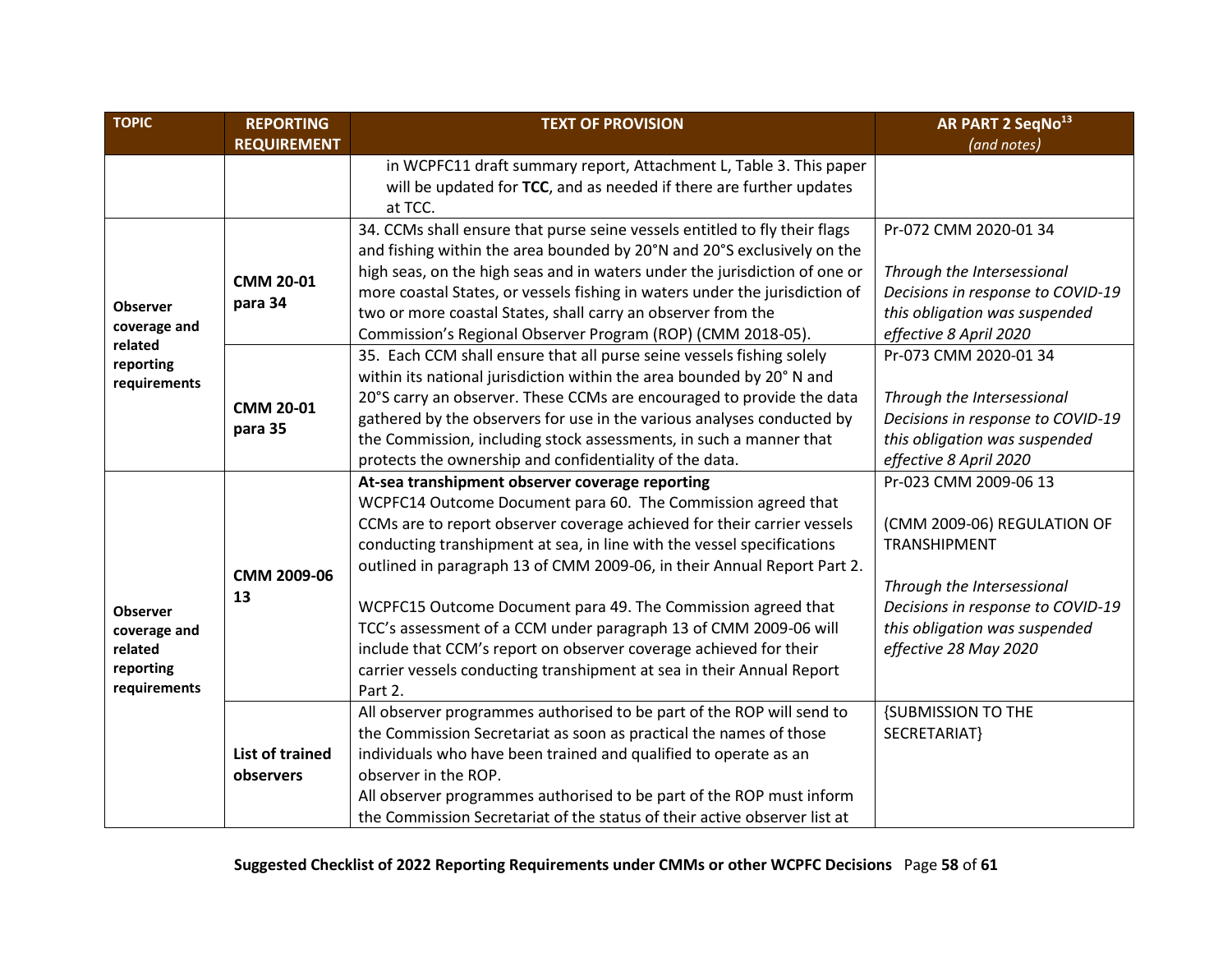<span id="page-58-0"></span>

| <b>TOPIC</b>           | <b>REPORTING</b>   | <b>TEXT OF PROVISION</b>                                                                                                                                                                                                                                                                                                                                                                                                                                                                                                                                                                                                                                                                                                                                          | AR PART 2 SeqNo <sup>13</sup>                                                                                                                                                                                                                                                            |
|------------------------|--------------------|-------------------------------------------------------------------------------------------------------------------------------------------------------------------------------------------------------------------------------------------------------------------------------------------------------------------------------------------------------------------------------------------------------------------------------------------------------------------------------------------------------------------------------------------------------------------------------------------------------------------------------------------------------------------------------------------------------------------------------------------------------------------|------------------------------------------------------------------------------------------------------------------------------------------------------------------------------------------------------------------------------------------------------------------------------------------|
|                        | <b>REQUIREMENT</b> |                                                                                                                                                                                                                                                                                                                                                                                                                                                                                                                                                                                                                                                                                                                                                                   | (and notes)                                                                                                                                                                                                                                                                              |
|                        |                    | least every 3 months, e.g. February, May, August, November, February,<br>etc. observers removed from an active observer list of a national<br>programme for serious breaches of their Code of Conduct or for other<br>reasons, must be informed to the Commission Secretariat as soon as<br>practical, when the observer is deactivated.<br>(para 198-200 of TCC9 Summary Report - outcomes from ROP-TAG)                                                                                                                                                                                                                                                                                                                                                         |                                                                                                                                                                                                                                                                                          |
|                        | CMM 2017-03        | 6. For the purposes of paragraphs 3 through 5, the flag CCM shall ensure                                                                                                                                                                                                                                                                                                                                                                                                                                                                                                                                                                                                                                                                                          | Pr-060 CMM 2017-03 03-06                                                                                                                                                                                                                                                                 |
|                        | Para 6             | that the appropriate Maritime Rescue Coordination Centre <sup>3</sup> , observer                                                                                                                                                                                                                                                                                                                                                                                                                                                                                                                                                                                                                                                                                  | Pr-063 CMM 2017-03 10                                                                                                                                                                                                                                                                    |
|                        |                    | provider and Secretariat are immediately notified. Footnote 3:                                                                                                                                                                                                                                                                                                                                                                                                                                                                                                                                                                                                                                                                                                    |                                                                                                                                                                                                                                                                                          |
|                        |                    | http://sarcontacts.info/                                                                                                                                                                                                                                                                                                                                                                                                                                                                                                                                                                                                                                                                                                                                          | {SUBMISSION TO SECRETARIAT}                                                                                                                                                                                                                                                              |
|                        |                    | * Note Para 3: sets out the procedures in the event that a WCPFC ROP                                                                                                                                                                                                                                                                                                                                                                                                                                                                                                                                                                                                                                                                                              |                                                                                                                                                                                                                                                                                          |
|                        |                    | observer dies, is missing or presumed fallen overboard; and Para 5: sets                                                                                                                                                                                                                                                                                                                                                                                                                                                                                                                                                                                                                                                                                          | Note, in practice the Secretariat will                                                                                                                                                                                                                                                   |
|                        |                    | out the procedures in the WCPFC ROP observer suffers from a serious                                                                                                                                                                                                                                                                                                                                                                                                                                                                                                                                                                                                                                                                                               | periodically include updates on                                                                                                                                                                                                                                                          |
|                        |                    | illness or injury that threatens his or her health or safety                                                                                                                                                                                                                                                                                                                                                                                                                                                                                                                                                                                                                                                                                                      | investigations detected by HSBI<br>activities, Port Inspections,<br>Surveillance that are received by<br>email into the relevant case on the                                                                                                                                             |
|                        | CMM 2017-03        | 10. In the event that, after disembarkation from a fishing vessel of a                                                                                                                                                                                                                                                                                                                                                                                                                                                                                                                                                                                                                                                                                            |                                                                                                                                                                                                                                                                                          |
|                        | Para 10            | WCPFC ROP observer, an observer provider identifies-such as during                                                                                                                                                                                                                                                                                                                                                                                                                                                                                                                                                                                                                                                                                                |                                                                                                                                                                                                                                                                                          |
| <b>Observer safety</b> |                    | the course of debriefing the observer-a possible violation involving<br>assault or harassment of the observer while on board the fishing vessel,<br>the observer provider shall notify, in writing, the flag CCM and the<br>Secretariat, and the flag CCM shall:<br>a. investigate the event based on the information provided by the<br>observer provider and take any appropriate action in response to the<br>results of the investigation;<br>b. cooperate fully in any investigation conducted by the observer<br>provider, including providing the report to the observer provider and<br>appropriate authorities of the incident; and<br>c. notify the observer provider and the Secretariat of the results of its<br>investigation and any actions taken. | online compliance case file system.<br>Flag CCMs and notifying CCMs are<br>able to review and provide comments<br>into the online WCPFC compliance<br>case file system on the progress of<br>investigations, through the online<br>reporting tool provided at<br>https://intra.wcpfc.int |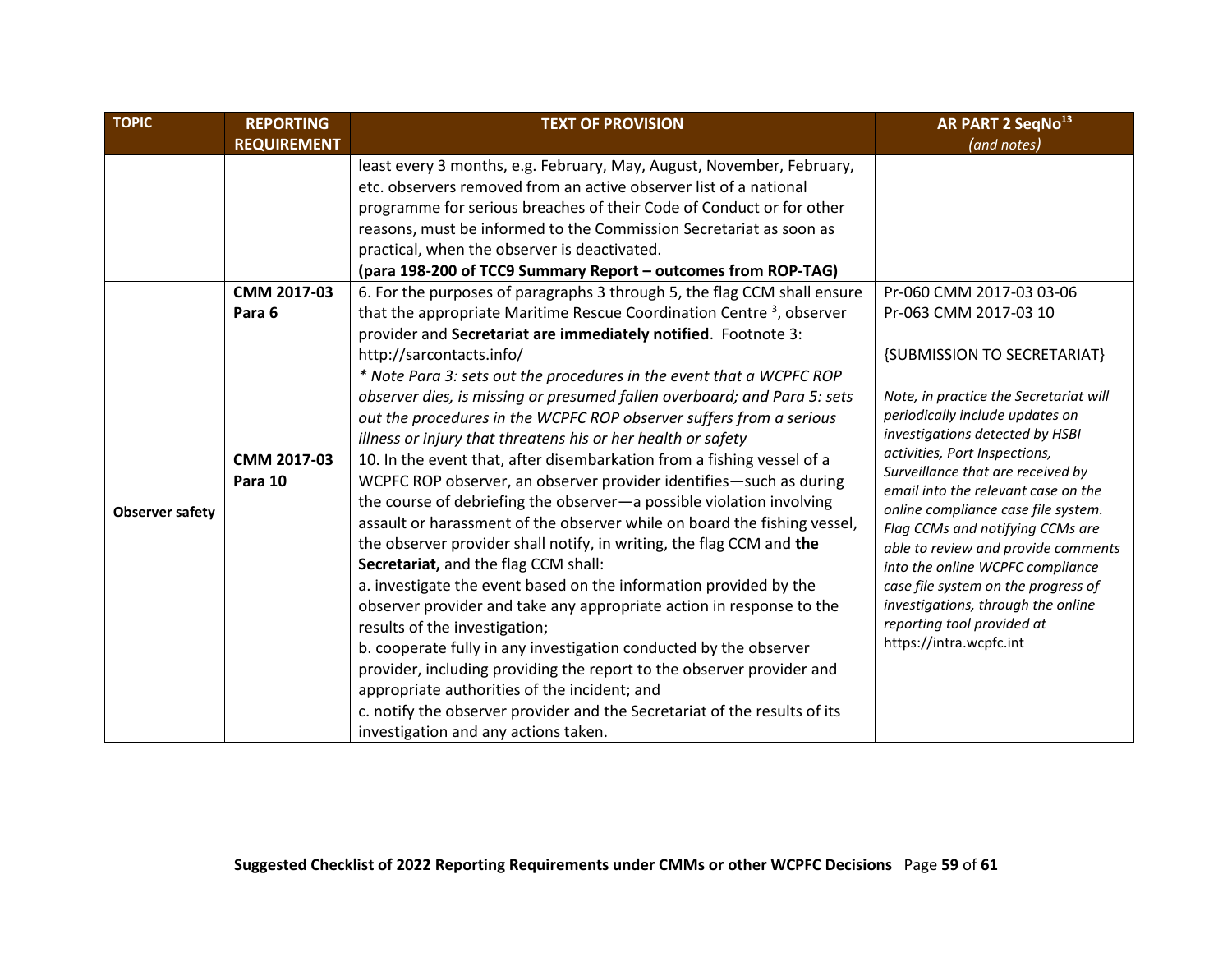**List of extra ACTIVITY RELATED obligations that were agreed by the Commission to be reviewed through the CMS in 2022. Applicable CCMs should check and where needed update their response in the Annual Report Part 2 (Implementation Obligations), to confirm the adoption by a flag CCM, in accordance with its own national policies and procedures, of binding measures that implement the requirement that its fishing vessels comply the requirements of the Regional Observer Programme.**

<span id="page-59-0"></span>

| <b>TOPIC</b>                      | <b>REPORTING</b><br><b>REQUIREMENT</b> | <b>BRIEF DESCRIPTION</b>                                                                 | AR PART 2 SegNo <sup>14</sup>                                                                                                                                                            |
|-----------------------------------|----------------------------------------|------------------------------------------------------------------------------------------|------------------------------------------------------------------------------------------------------------------------------------------------------------------------------------------|
| Bigeye, skipjack<br>and yellowfin | CMM 2020-01<br>Att 205-06              | Specific requirements for deploying observers on<br>Philippines vessels fishing in HSP-1 | Pr-076 CMM 2020-01 Att 2 05-06<br>(CMM 2020-01) BIGEYE, YELLOWFIN AND<br>SKIPJACK TUNA IN THE WESTERN AND<br><b>CENTRAL PACIFIC OCEAN</b><br>[CMR RY2021 (implementation)]<br>(PHP only) |

<span id="page-59-1"></span><sup>14</sup> The SeqNo field, uses a prefix of "**Q**" and a notation of **(R)** for **reports,** and **(L)** for **quantitative limits** eg **Q-020(R)** is a "report", **Q-001(L)** is a "limit", in the Annual Report Part 2 (2021 Specific) list. A prefix of "**Pr**" is used for **Implementation questions** In Annual Report Part 2 (Implementation Obligations) prefix of "**Pr**" used for REPORT ON IMPLEMENTATION OF OBLIGATIONS THAT APPLIED IN PRIOR YEARS, eg **Pr-001**. In the Annual Report Part 2 (2021 Specific) list a prefix of "**Pr**" used with a notation of "**N**" is used for inaugural reports on implementation of new obligations for the relevant reporting year, eg **Pr-119(N)**.